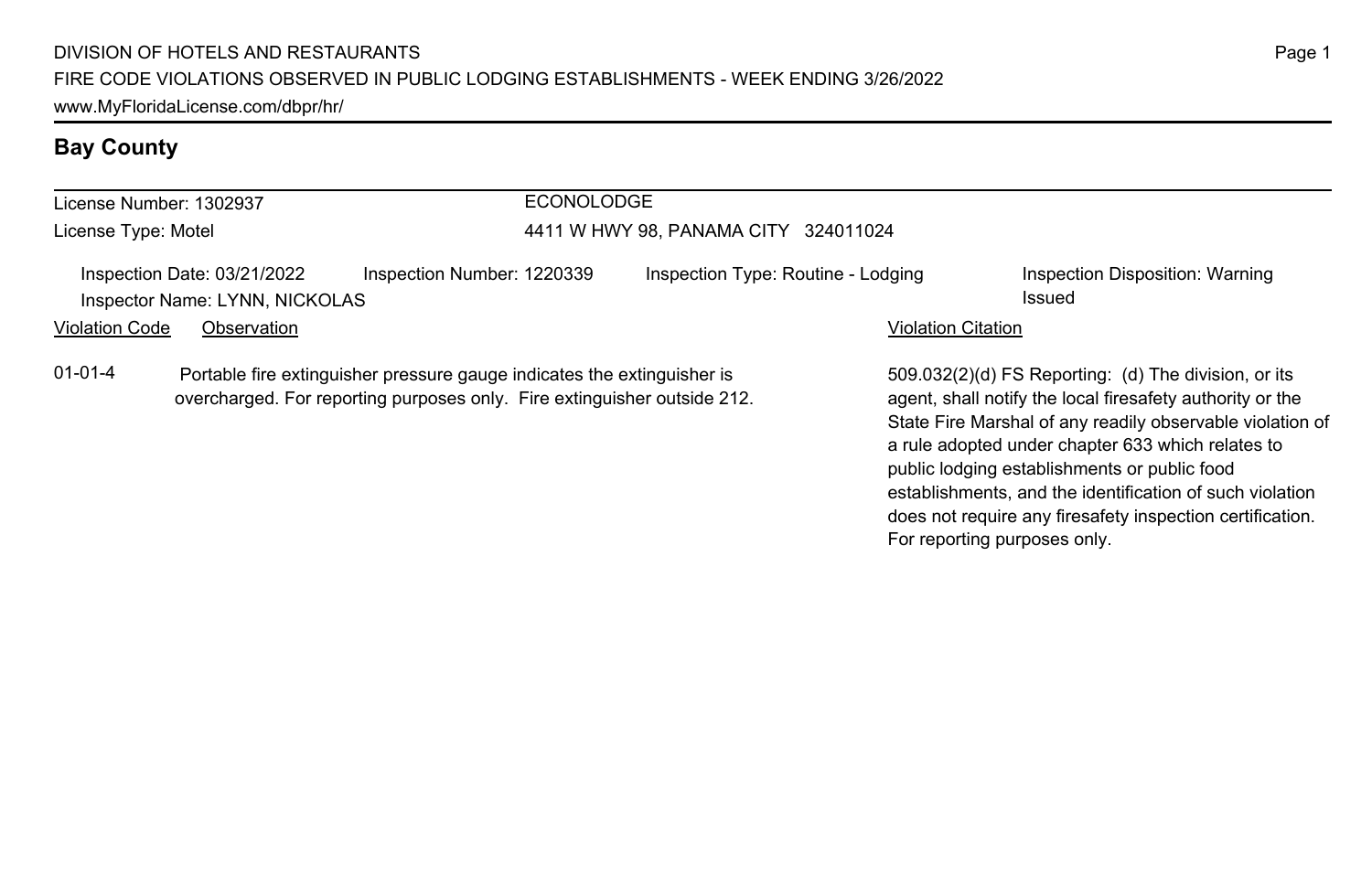# **Bay County**

| License Number: 1305340               |                                                                                                                                         | <b>RENTAL</b> |                                              |                           |                                                                                                                                                                                                                                                                                                                                                                                                                        |
|---------------------------------------|-----------------------------------------------------------------------------------------------------------------------------------------|---------------|----------------------------------------------|---------------------------|------------------------------------------------------------------------------------------------------------------------------------------------------------------------------------------------------------------------------------------------------------------------------------------------------------------------------------------------------------------------------------------------------------------------|
| License Type: Vacation Rental - Condo |                                                                                                                                         |               | 8214 PALM COVE BLVD, PANAMA CITY BEACH 32408 |                           |                                                                                                                                                                                                                                                                                                                                                                                                                        |
|                                       | Inspection Date: 03/21/2022<br>Inspection Number: 1089423<br>Inspector Name: LYNN, NICKOLAS                                             |               | Inspection Type: Complaint Full              |                           | Inspection Disposition: Inspection<br>Completed - No Further Action                                                                                                                                                                                                                                                                                                                                                    |
| <b>Violation Code</b>                 | Observation                                                                                                                             |               |                                              | <b>Violation Citation</b> |                                                                                                                                                                                                                                                                                                                                                                                                                        |
| 04-05-4                               | No smoke detector provided in quest room/unit. For reporting purposes only.<br>Smoke detectors in bedrooms, no battery/ not hard wired. |               |                                              | purposes only.            | 509.032(2)(d) FS Reporting: The division, or its agent,<br>shall notify the local firesafety authority or the State<br>Fire Marshal of any readily observable violation of a<br>rule adopted under chapter 633 which relates to public<br>lodging establishments or public food establishments,<br>and the identification of such violation does not require<br>any firesafety inspection certification. For reporting |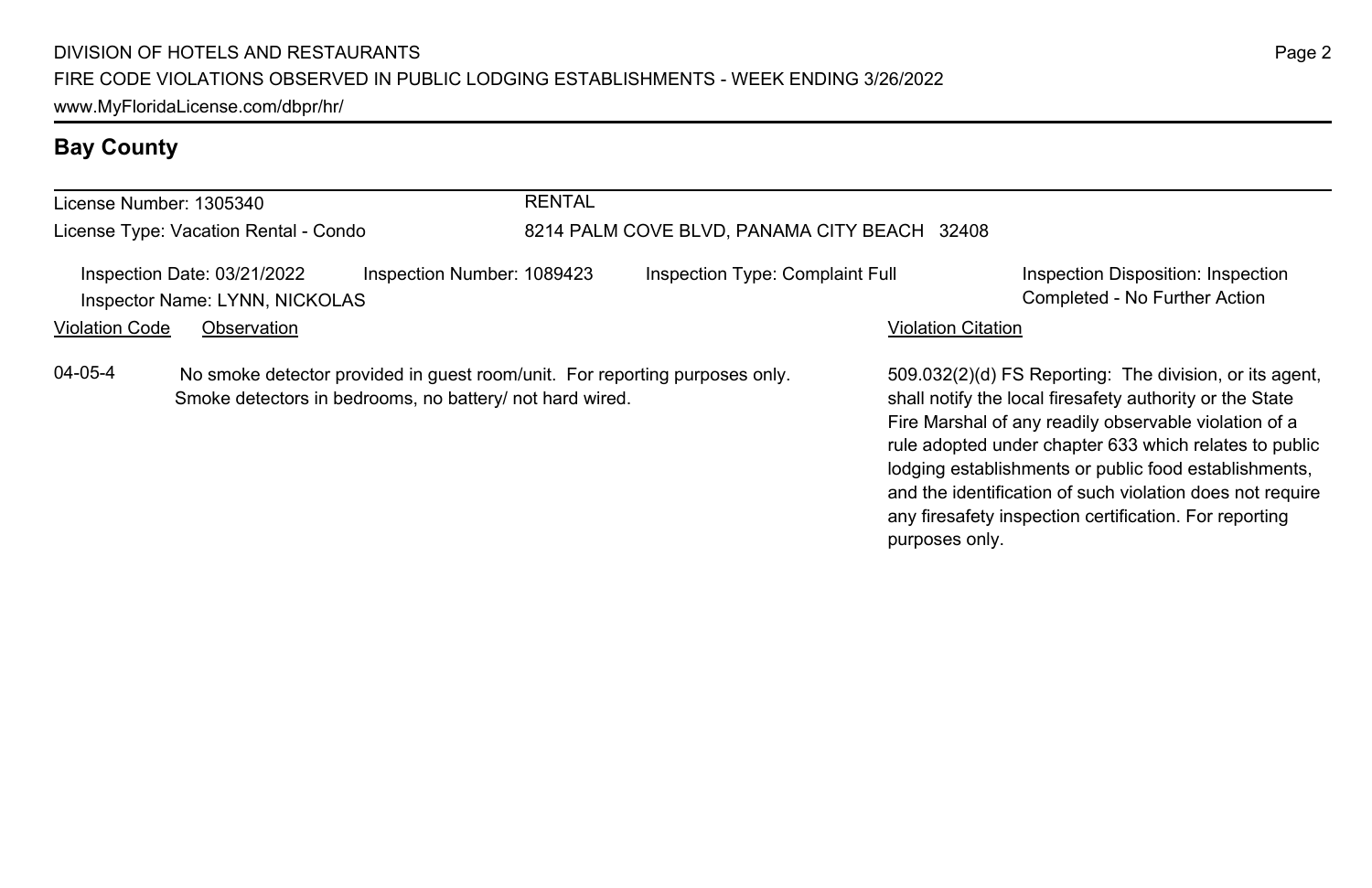| License Number: 1604705 |                                                                 |                                                                                                                                                                              | <b>ADAMS RENTAL</b>                  |                           |                                                                                                                                                                                                                                                                                                                                                 |  |  |
|-------------------------|-----------------------------------------------------------------|------------------------------------------------------------------------------------------------------------------------------------------------------------------------------|--------------------------------------|---------------------------|-------------------------------------------------------------------------------------------------------------------------------------------------------------------------------------------------------------------------------------------------------------------------------------------------------------------------------------------------|--|--|
| License Type: Apartment |                                                                 |                                                                                                                                                                              | 1616 SW 11 ST, FORT LAUDERDALE 33312 |                           |                                                                                                                                                                                                                                                                                                                                                 |  |  |
|                         | Inspection Date: 03/23/2022<br>Inspector Name: BARTON, GEOFFREY | Inspection Number: 1516537                                                                                                                                                   | Inspection Type: Routine - Lodging   |                           | Inspection Disposition: Inspection<br>Completed - No Further Action                                                                                                                                                                                                                                                                             |  |  |
| <b>Violation Code</b>   | Observation                                                     |                                                                                                                                                                              |                                      | <b>Violation Citation</b> |                                                                                                                                                                                                                                                                                                                                                 |  |  |
| $01 - 01 - 4$           |                                                                 | Portable fire extinguisher pressure gauge indicates the extinguisher is<br>overcharged. For reporting purposes only.<br>Extinguisher top of left stairway by door to unit 3. |                                      |                           | 509.032(2)(d) FS Reporting: (d) The division, or its<br>agent, shall notify the local firesafety authority or the<br>State Fire Marshal of any readily observable violation of<br>a rule adopted under chapter 633 which relates to<br>public lodging establishments or public food<br>establishments, and the identification of such violation |  |  |

does not require any firesafety inspection certification.

For reporting purposes only.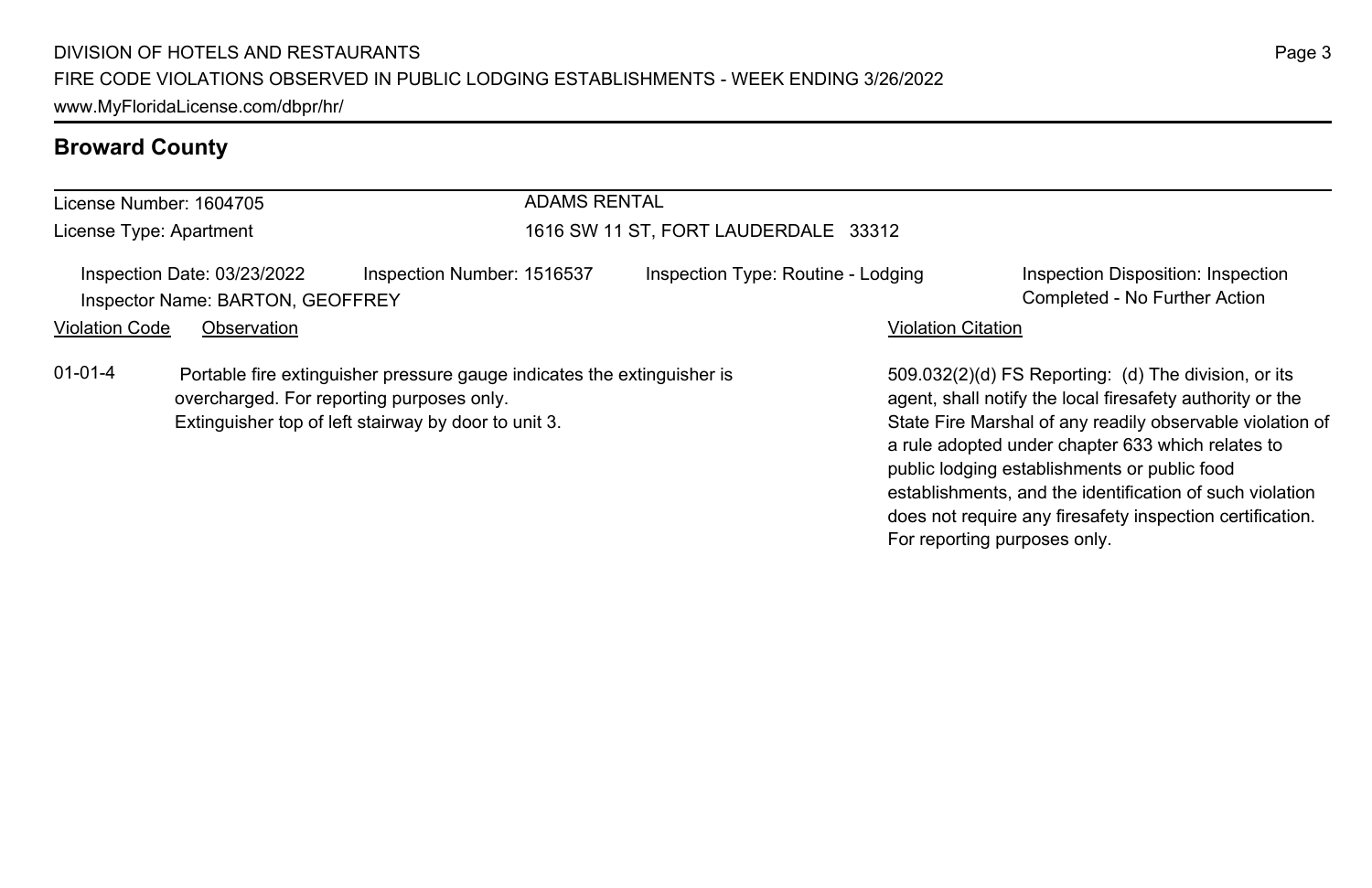| License Number: 1603352                                                                                                                                                                       | <b>SKY MOTEL</b>                          |                                                                                                                                                                                                                                                                                                                                                                                                                                              |
|-----------------------------------------------------------------------------------------------------------------------------------------------------------------------------------------------|-------------------------------------------|----------------------------------------------------------------------------------------------------------------------------------------------------------------------------------------------------------------------------------------------------------------------------------------------------------------------------------------------------------------------------------------------------------------------------------------------|
| License Type: Motel                                                                                                                                                                           | 1531 SW 26 ST, FORT LAUDERDALE 33315-2214 |                                                                                                                                                                                                                                                                                                                                                                                                                                              |
| Inspection Number: 1221367<br>Inspection Date: 03/23/2022<br>Inspector Name: BARTON, GEOFFREY                                                                                                 | Inspection Type: Routine - Lodging        | Inspection Disposition: Inspection<br>Completed - No Further Action                                                                                                                                                                                                                                                                                                                                                                          |
| <b>Violation Code</b><br>Observation                                                                                                                                                          |                                           | <b>Violation Citation</b>                                                                                                                                                                                                                                                                                                                                                                                                                    |
| $01 - 02 - 4$<br>Portable fire extinguisher pressure gauge indicates the extinguisher is in need of<br>recharge. For reporting purposes only.<br>Beside door to unit 37. **Repeat Violation** |                                           | 509.032(2)(d) FS Reporting: (d) The division, or its<br>agent, shall notify the local firesafety authority or the<br>State Fire Marshal of any readily observable violation of<br>a rule adopted under chapter 633 which relates to<br>public lodging establishments or public food<br>establishments, and the identification of such violation<br>does not require any firesafety inspection certification.<br>For reporting purposes only. |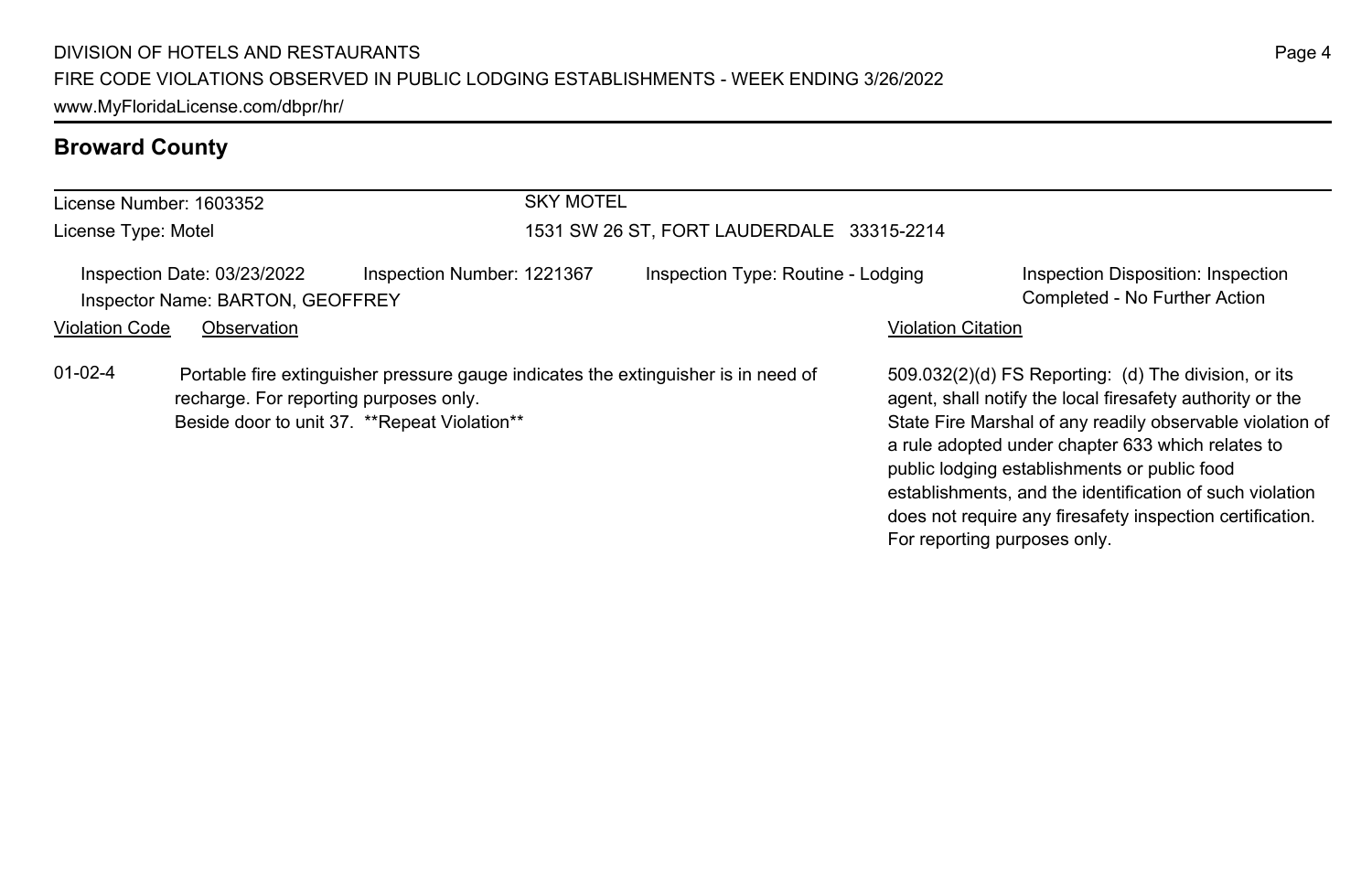License Number: 1619117 License Type: Hotel

EXTENDED STAY AMERICA SUITES #1561 1450 SE 17 ST CSWY, FORT LAUDERDALE 33316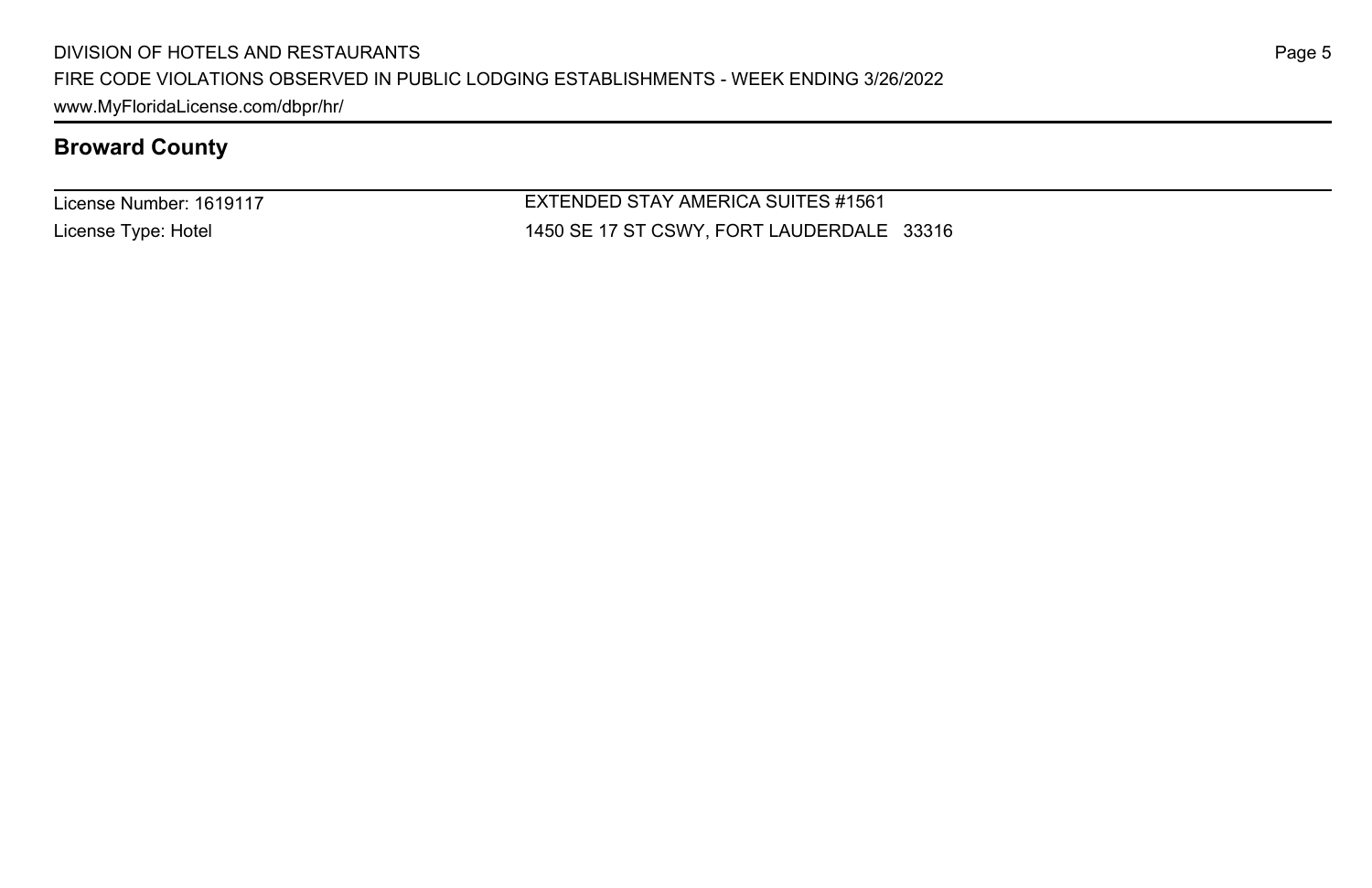Inspection Date: 03/23/2022 Inspection Number: 1163111 Inspection Type: Routine - Lodging Inspection Disposition: Inspection Inspector Name: LONDONO, GLORIA Completed - No Further Action

Violation Code Observation Violation Citation

04-01-4 Trouble/alarm light illuminated on the fire alarm control panel. For reporting purposes only.

08-01-4 Boiler certificate or insurance inspector's boiler report expired. For reporting purposes only. 3/9/2022

509.032(2)(d) FS Reporting: The division, or its agent, shall notify the local firesafety authority or the State Fire Marshal of any readily observable violation of a rule adopted under chapter 633 which relates to public lodging establishments or public food establishments, and the identification of such violation does not require any firesafety inspection certification. For reporting purposes only.

61C-1.004(10) FAC and 509.032(2)(d) FS Reporting: 61C-1.004(10) The insurance inspector's boiler report is required annually for power boilers and high pressure/high temperature boilers and biannually for low pressure steam or vapor heating boilers. 509.032(2)(d) The division, or its agent, shall notify the local firesafety authority or the State Fire Marshal of any readily observable violation of a rule adopted under chapter 633 which relates to public lodging establishments or public food establishments, and the identification of such violation does not require any firesafety inspection certification. For reporting purposes only.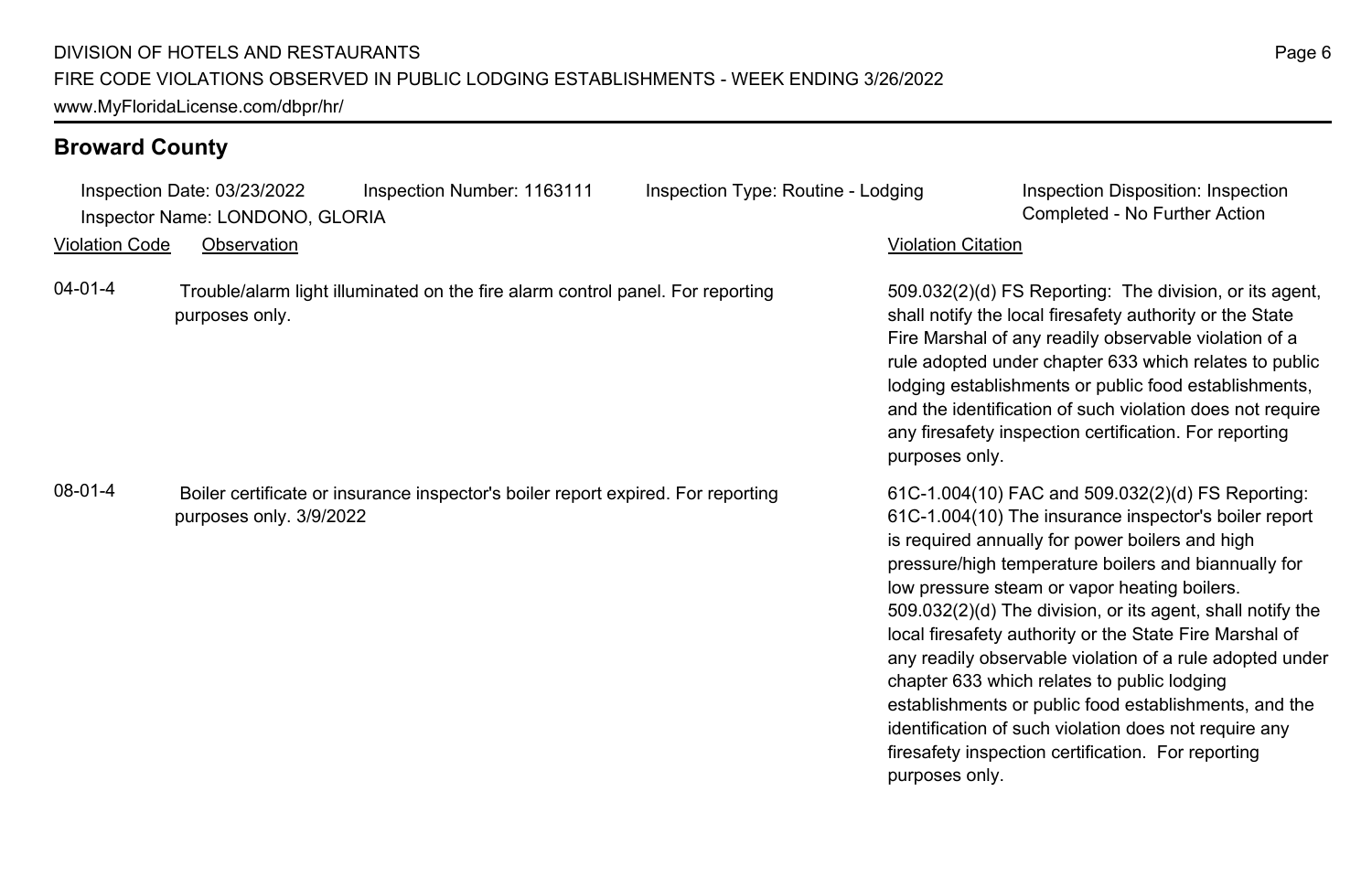### **Charlotte County**

# License Number: 1801522

License Type: Hotel

### HOLIDAY INN EXPRESS

### 24440 SANDHILL BLVD, PORT CHARLOTTE 33983

Inspection Date: 03/19/2022 Inspection Number: 1162132 Inspection Type: Routine - Lodging Inspection Disposition: Inspection Inspector Name: SAYED, MOHAMMED Completed - No Further Action

### Violation Code Observation Violation Citation

08-01-4 Boiler certificate or insurance inspector's boiler report expired. For reporting purposes only. The operator is currently waiting to receive the boiler certificate. \*\*Repeat Violation\*\*

61C-1.004(10) FAC and 509.032(2)(d) FS Reporting: 61C-1.004(10) The insurance inspector's boiler report is required annually for power boilers and high pressure/high temperature boilers and biannually for low pressure steam or vapor heating boilers. 509.032(2)(d) The division, or its agent, shall notify the local firesafety authority or the State Fire Marshal of any readily observable violation of a rule adopted under chapter 633 which relates to public lodging establishments or public food establishments, and the identification of such violation does not require any firesafety inspection certification. For reporting purposes only.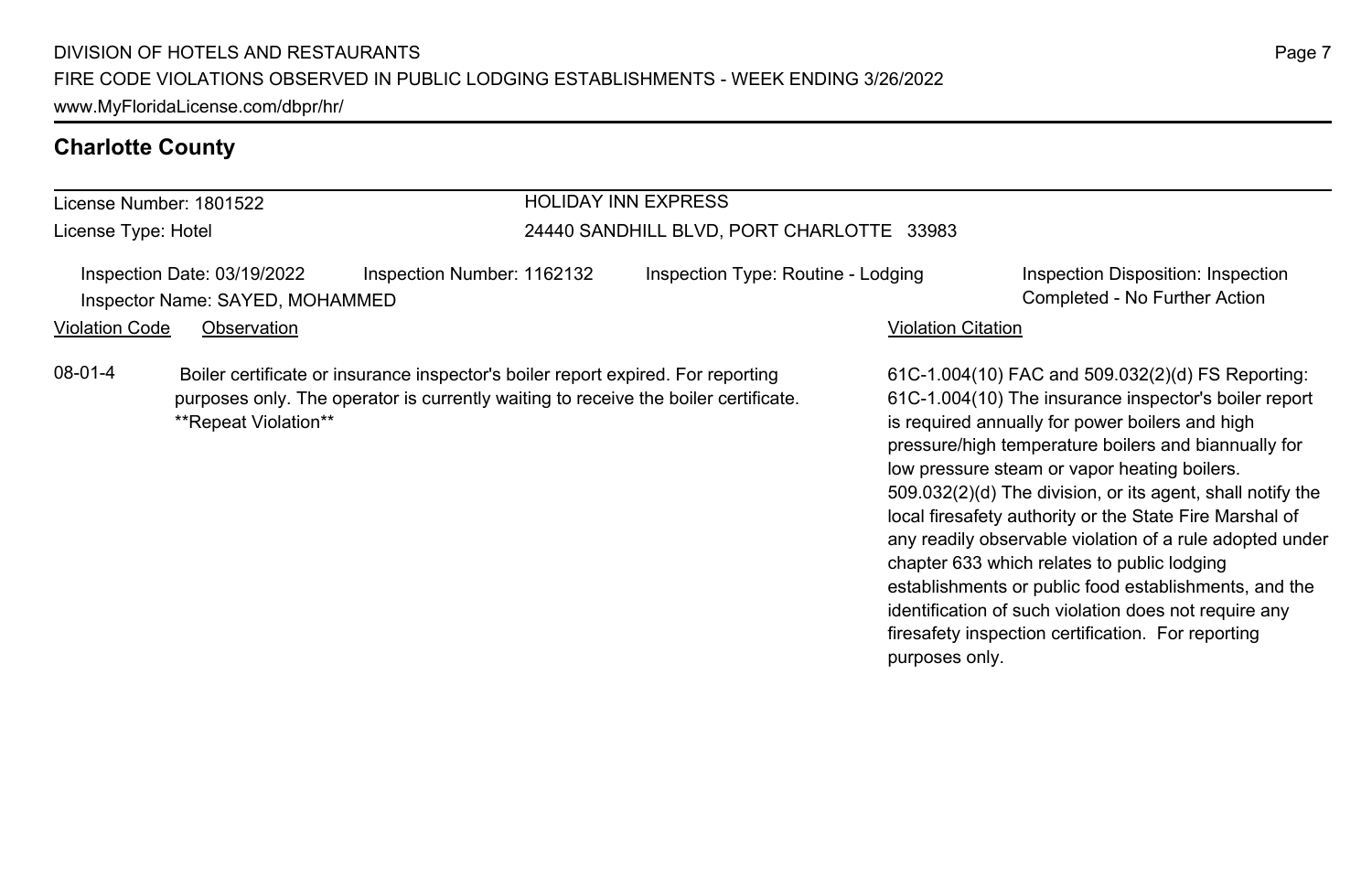| License Number: 2304144 |                                                                |                                                                                                                                         | MIFE INVESTMENT GROUP              |                           |                                                                                                                                                                                                                                                                                                                                                                                                                                              |
|-------------------------|----------------------------------------------------------------|-----------------------------------------------------------------------------------------------------------------------------------------|------------------------------------|---------------------------|----------------------------------------------------------------------------------------------------------------------------------------------------------------------------------------------------------------------------------------------------------------------------------------------------------------------------------------------------------------------------------------------------------------------------------------------|
| License Type: Apartment |                                                                |                                                                                                                                         | 950 W 3 AVE, HIALEAH 330103873     |                           |                                                                                                                                                                                                                                                                                                                                                                                                                                              |
|                         | Inspection Date: 03/24/2022<br>Inspector Name: SANCHEZ, JAVIER | Inspection Number: 1525175                                                                                                              | Inspection Type: Routine - Lodging |                           | Inspection Disposition: Inspection<br>Completed - No Further Action                                                                                                                                                                                                                                                                                                                                                                          |
| <b>Violation Code</b>   | Observation                                                    |                                                                                                                                         |                                    | <b>Violation Citation</b> |                                                                                                                                                                                                                                                                                                                                                                                                                                              |
| $01 - 02 - 4$           |                                                                | Portable fire extinguisher pressure gauge indicates the extinguisher is in need of<br>recharge. For reporting purposes only. By unit 3. |                                    |                           | 509.032(2)(d) FS Reporting: (d) The division, or its<br>agent, shall notify the local firesafety authority or the<br>State Fire Marshal of any readily observable violation of<br>a rule adopted under chapter 633 which relates to<br>public lodging establishments or public food<br>establishments, and the identification of such violation<br>does not require any firesafety inspection certification.<br>For reporting purposes only. |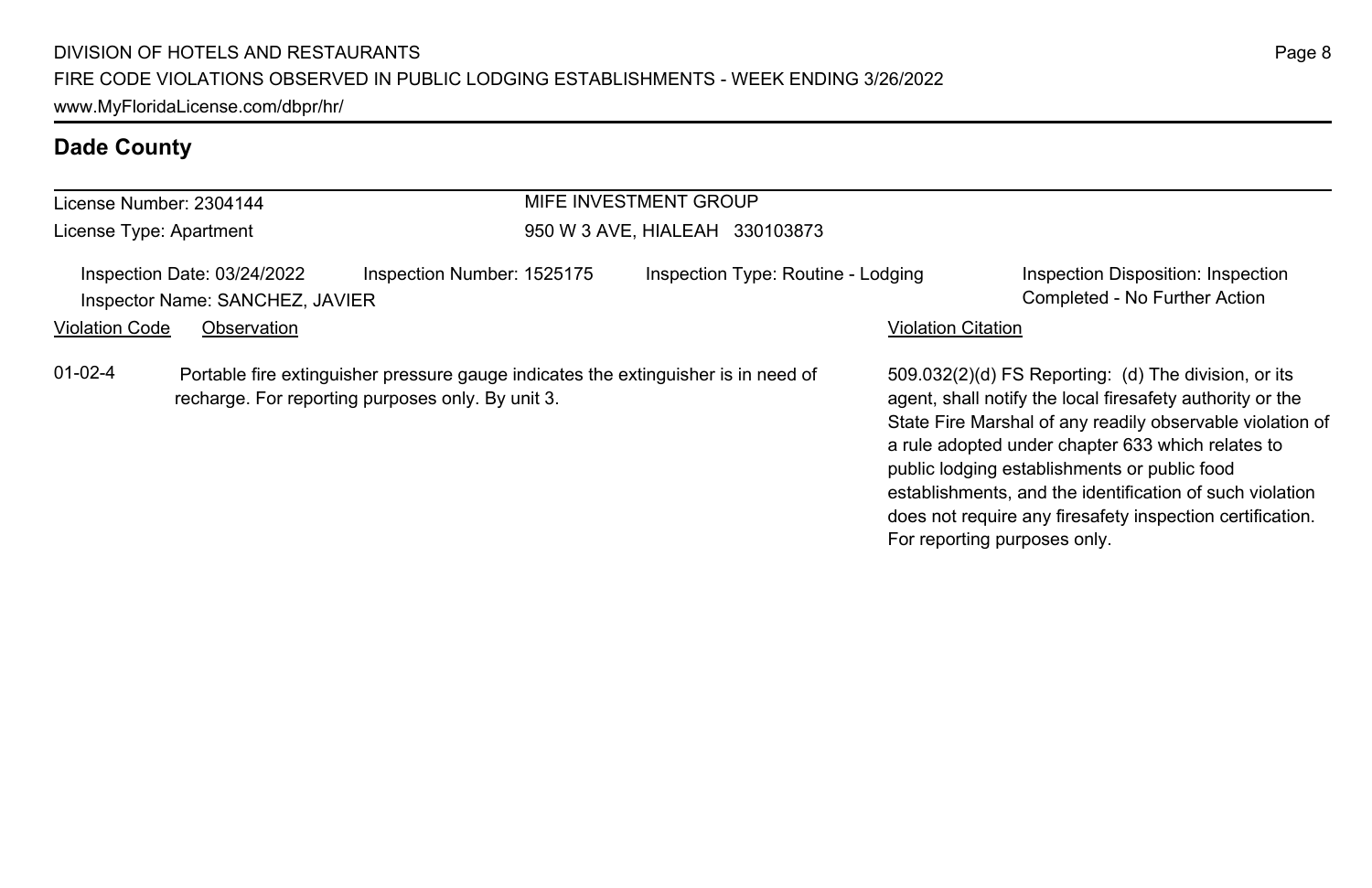|                       | License Number: 2312920                                              | <b>TODEL APARTMENTS</b>                                                                                                                          |                                    |                           |                                                                                                                                                                                                                                                                                                                                                              |
|-----------------------|----------------------------------------------------------------------|--------------------------------------------------------------------------------------------------------------------------------------------------|------------------------------------|---------------------------|--------------------------------------------------------------------------------------------------------------------------------------------------------------------------------------------------------------------------------------------------------------------------------------------------------------------------------------------------------------|
|                       | License Type: Apartment                                              |                                                                                                                                                  | 1475 W 46 ST. HIALEAH 330127195    |                           |                                                                                                                                                                                                                                                                                                                                                              |
|                       | Inspection Date: 03/18/2022<br>Inspector Name: LODENQUAI, BARRINGTON | Inspection Number: 1513265                                                                                                                       | Inspection Type: Routine - Lodging |                           | Inspection Disposition: Warning<br><b>Issued</b>                                                                                                                                                                                                                                                                                                             |
| <b>Violation Code</b> | Observation                                                          |                                                                                                                                                  |                                    | <b>Violation Citation</b> |                                                                                                                                                                                                                                                                                                                                                              |
| 04-01-4               | purposes only.                                                       | Trouble/alarm light illuminated on the fire alarm control panel. For reporting<br>Observed blinking red light on central fire panel, building A. |                                    |                           | 509.032(2)(d) FS Reporting: The division, or its agent,<br>shall notify the local firesafety authority or the State<br>Fire Marshal of any readily observable violation of a<br>rule adopted under chapter 633 which relates to public<br>lodging establishments or public food establishments,<br>and the identification of such violation does not require |

any firesafety inspection certification. For reporting

purposes only.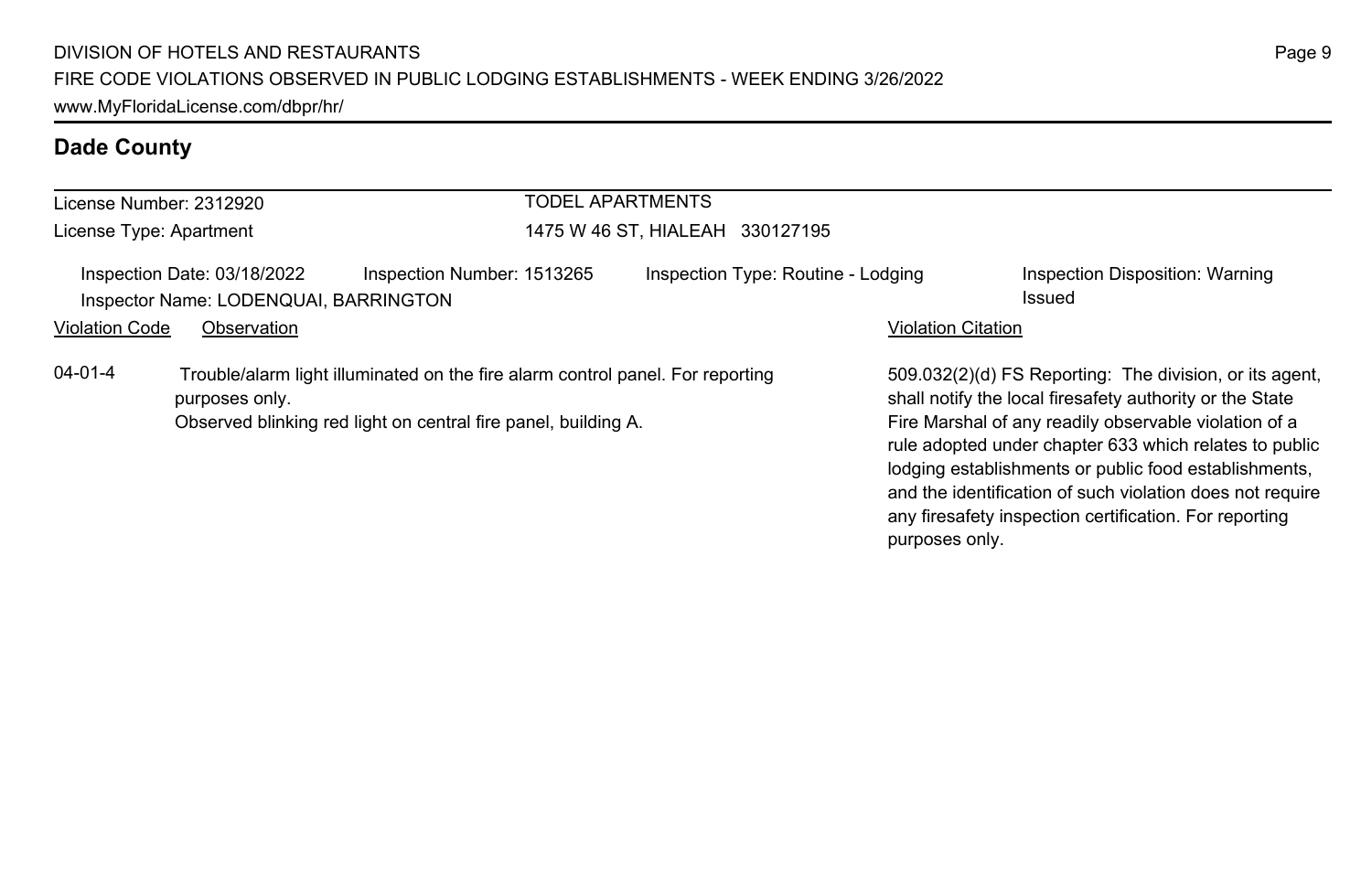| License Number: 2312765 |                                                                           |                            | <b>SUNSET BAY APTS</b> |                                                                                    |                              |                                                                                                                                                                                                                                                                                                                                                                                                              |
|-------------------------|---------------------------------------------------------------------------|----------------------------|------------------------|------------------------------------------------------------------------------------|------------------------------|--------------------------------------------------------------------------------------------------------------------------------------------------------------------------------------------------------------------------------------------------------------------------------------------------------------------------------------------------------------------------------------------------------------|
| License Type: Apartment |                                                                           |                            |                        | 4480 PALM AVE, HIALEAH 33013                                                       |                              |                                                                                                                                                                                                                                                                                                                                                                                                              |
|                         | Inspection Date: 03/21/2022<br>Inspector Name: LODENQUAI, BARRINGTON      | Inspection Number: 1515240 |                        | Inspection Type: Routine - Lodging                                                 |                              | <b>Inspection Disposition: Administrative</b><br>complaint recommended                                                                                                                                                                                                                                                                                                                                       |
| <b>Violation Code</b>   | Observation                                                               |                            |                        |                                                                                    | <b>Violation Citation</b>    |                                                                                                                                                                                                                                                                                                                                                                                                              |
| $01 - 02 - 4$           | recharge. For reporting purposes only.<br>Observed unit by apartment 211. |                            |                        | Portable fire extinguisher pressure gauge indicates the extinguisher is in need of | For reporting purposes only. | 509.032(2)(d) FS Reporting: (d) The division, or its<br>agent, shall notify the local firesafety authority or the<br>State Fire Marshal of any readily observable violation of<br>a rule adopted under chapter 633 which relates to<br>public lodging establishments or public food<br>establishments, and the identification of such violation<br>does not require any firesafety inspection certification. |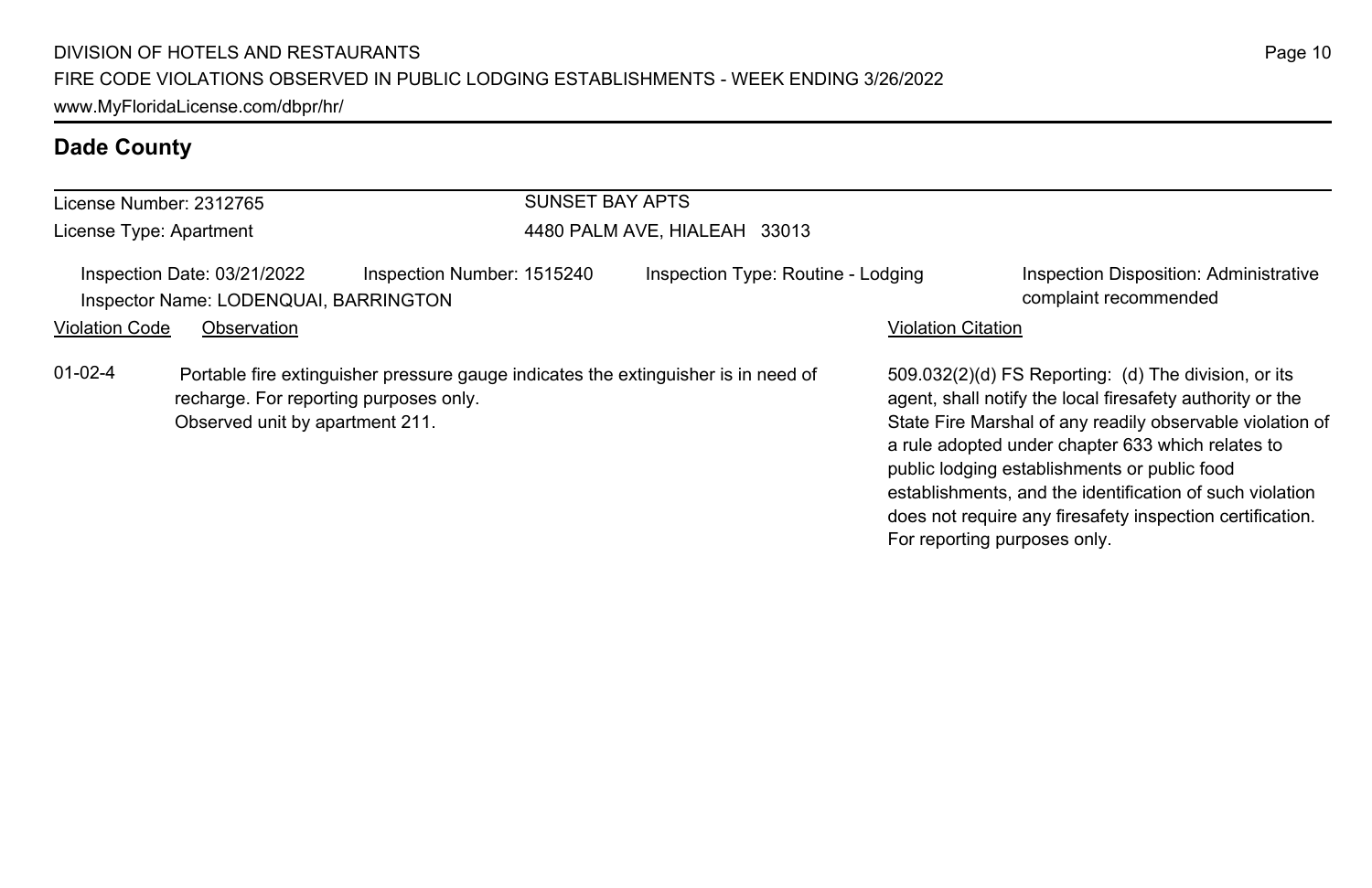| ADA ANTIGUA NO 1 LLC<br>License Number: 2330392 |                                                                     |                                                                                                                                                              |                                    |                           |                                                                                                                   |
|-------------------------------------------------|---------------------------------------------------------------------|--------------------------------------------------------------------------------------------------------------------------------------------------------------|------------------------------------|---------------------------|-------------------------------------------------------------------------------------------------------------------|
| License Type: Apartment                         |                                                                     |                                                                                                                                                              | 129 NW 9 AVE, MIAMI 33128          |                           |                                                                                                                   |
|                                                 | Inspection Date: 03/15/2022<br>Inspector Name: GOMEZ-SANCHEZ, NELLY | Inspection Number: 1520008                                                                                                                                   | Inspection Type: Routine - Lodging |                           | Inspection Disposition: Warning<br>Issued                                                                         |
| <b>Violation Code</b><br>Observation            |                                                                     |                                                                                                                                                              |                                    | <b>Violation Citation</b> |                                                                                                                   |
| $01 - 06 - 4$                                   |                                                                     | Portable fire extinguisher locked in a box with no means of access to the fire<br>extinguisher For reporting purposes only Observed no broken device on fire |                                    |                           | 509.032(2)(d) FS Reporting: (d) The division, or its<br>agent, shall notify the local firesafety authority or the |

extinguisher. For reporting purposes only. Observed no broken device on fire extinguisher on first floor next to apartments #2, Also on second floor next to apartment #6.

509.032(2)(d) FS Reporting: (d) The division, or its agent, shall notify the local firesafety authority or the State Fire Marshal of any readily observable violation of a rule adopted under chapter 633 which relates to public lodging establishments or public food establishments, and the identification of such violation does not require any firesafety inspection certification. For reporting purposes only.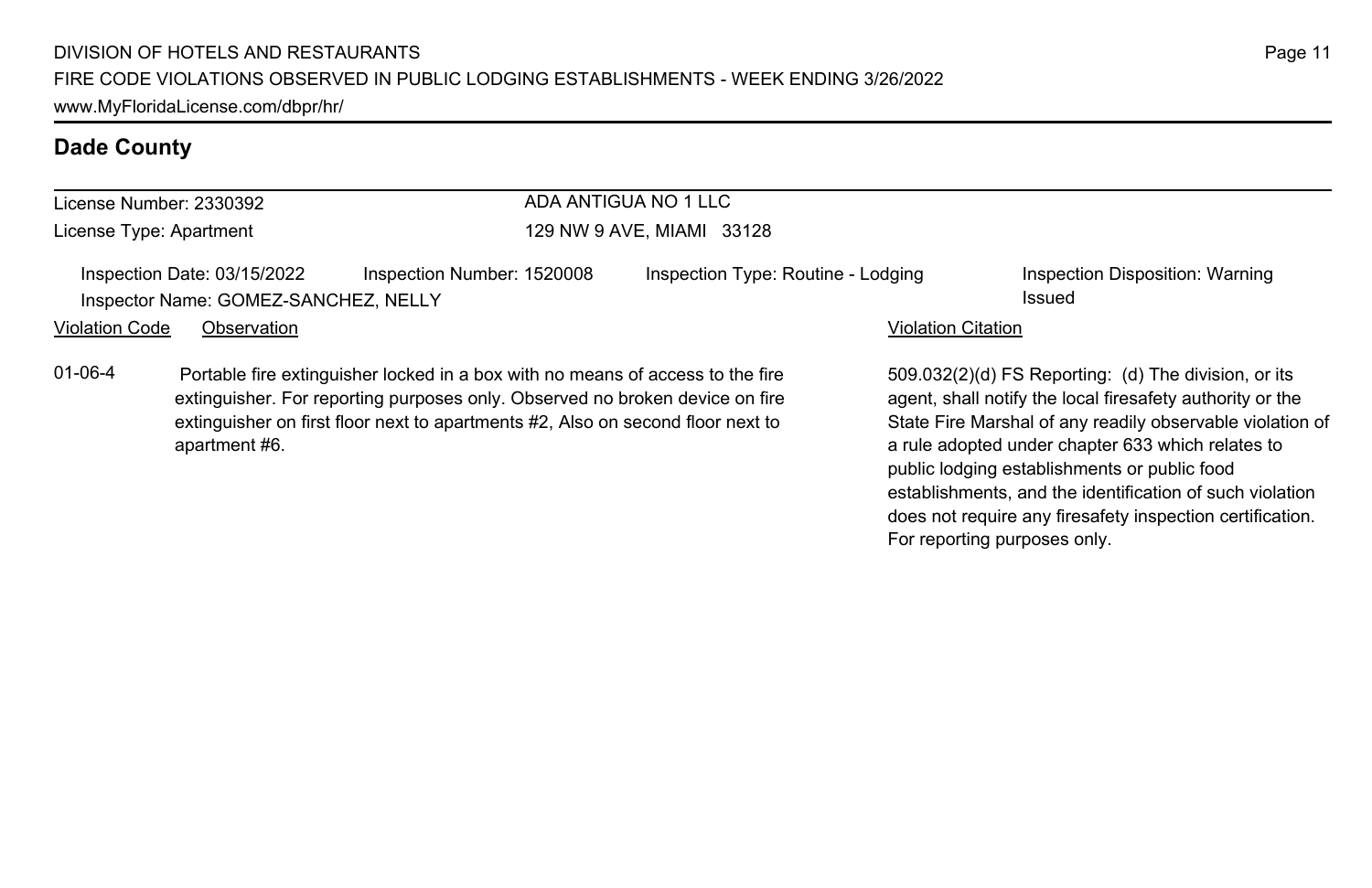|                       | License Number: 2329329                                        | <b>EAST MIAMI</b>                                                              |                                    |                           |                                                                                                                                                                                                                                                                                                 |
|-----------------------|----------------------------------------------------------------|--------------------------------------------------------------------------------|------------------------------------|---------------------------|-------------------------------------------------------------------------------------------------------------------------------------------------------------------------------------------------------------------------------------------------------------------------------------------------|
| License Type: Hotel   |                                                                |                                                                                | 788 BRICKELL PLAZA, MIAMI 33131    |                           |                                                                                                                                                                                                                                                                                                 |
|                       | Inspection Date: 03/21/2022<br>Inspector Name: HENLEY, LATONYA | Inspection Number: 1163390                                                     | Inspection Type: Routine - Lodging |                           | Inspection Disposition: Inspection<br>Completed - No Further Action                                                                                                                                                                                                                             |
| <b>Violation Code</b> | Observation                                                    |                                                                                |                                    | <b>Violation Citation</b> |                                                                                                                                                                                                                                                                                                 |
| $04 - 01 - 4$         | purposes only. **Repeat Violation**                            | Trouble/alarm light illuminated on the fire alarm control panel. For reporting |                                    |                           | 509.032(2)(d) FS Reporting: The division, or its agent.<br>shall notify the local firesafety authority or the State<br>Fire Marshal of any readily observable violation of a<br>rule adopted under chapter 633 which relates to public<br>lodging establishments or public food establishments, |

and the identification of such violation does not require any firesafety inspection certification. For reporting

purposes only.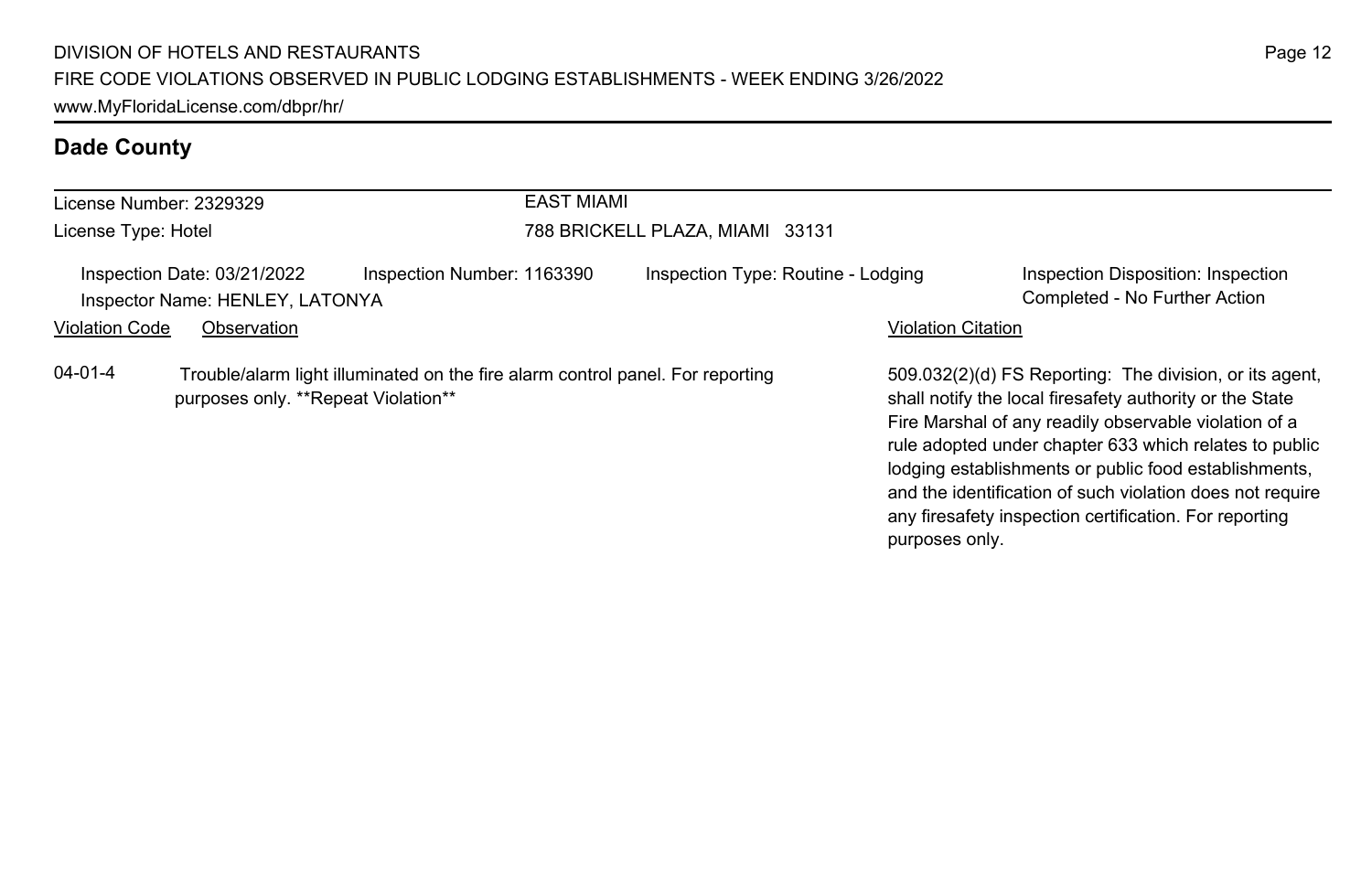### License Number: 2301886 License Type: Apartment GRAND FLAMINGO NORTH TOWER 1508 BAY RD #1, MIAMI BEACH 33139 Inspection Date: 03/24/2022 Inspection Number: 1528876 Inspection Type: Routine - Lodging Inspection Disposition: Inspection Inspector Name: ELDER, AUDREY Completed - No Further Action Violation Code Observation **Violation Code** Observation **Violation** Violation Citation Citation Citation Citation 61C-1.004(10) FAC and 509.032(2)(d) FS Reporting: 61C-1.004(10) The insurance inspector's boiler report is required annually for power boilers and high pressure/high temperature boilers and biannually for low pressure steam or vapor heating boilers. 509.032(2)(d) The division, or its agent, shall notify the local firesafety authority or the State Fire Marshal of any readily observable violation of a rule adopted under chapter 633 which relates to public lodging establishments or public food establishments, and the identification of such violation does not require any firesafety inspection certification. For reporting purposes only. 08-03-4 No boiler certificate or insurance inspector's boiler report available. For reporting purposes only. Observed 4 500,000 BTU boilers. No boiler certificates available.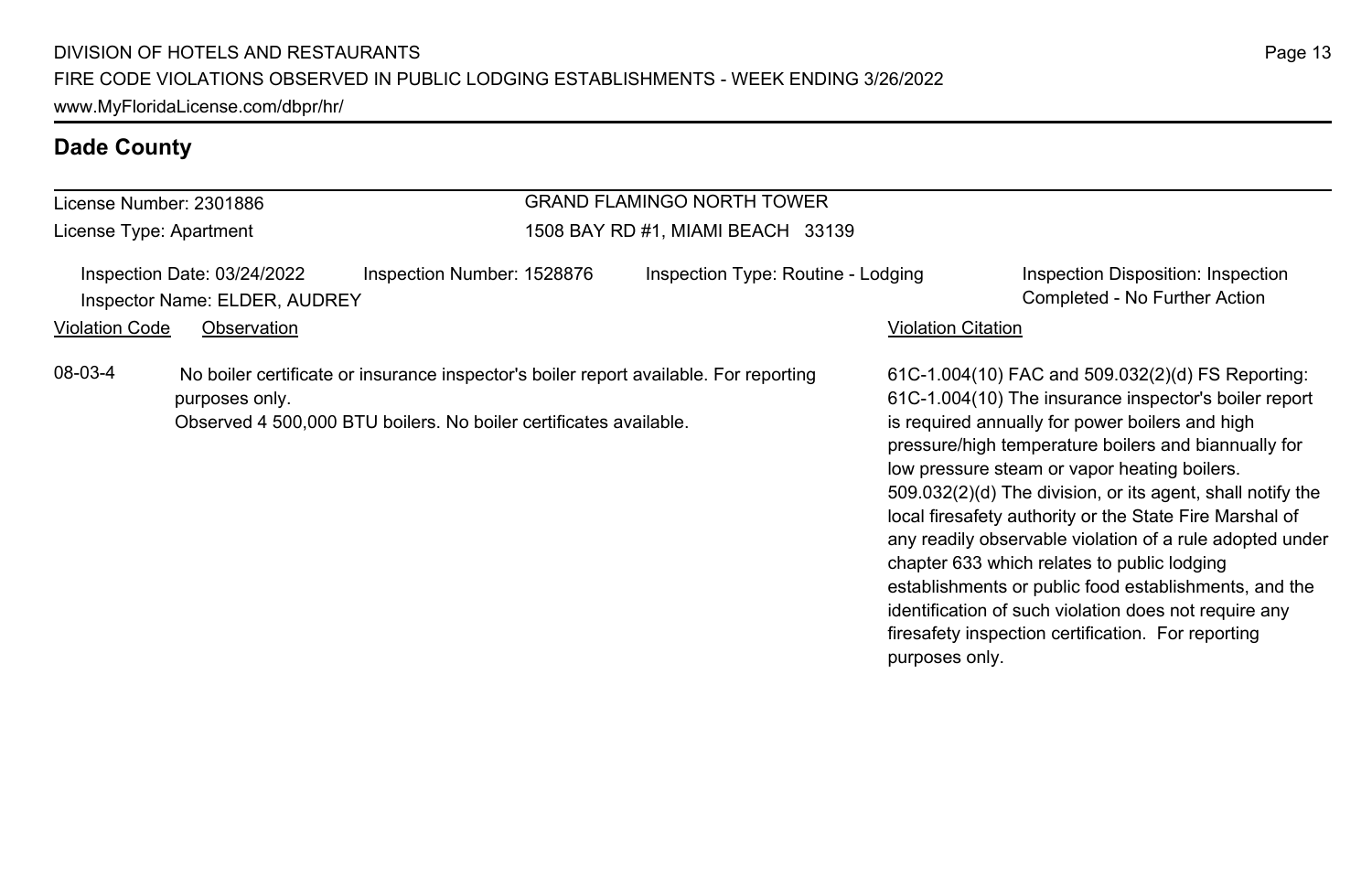| License Number: 2325175                                                                                           |                                                                  |                            | <b>HOTEL OCEAN</b> |                                    |                           |                                                                                                                                                                                                                                                                                                                                                                                                                        |
|-------------------------------------------------------------------------------------------------------------------|------------------------------------------------------------------|----------------------------|--------------------|------------------------------------|---------------------------|------------------------------------------------------------------------------------------------------------------------------------------------------------------------------------------------------------------------------------------------------------------------------------------------------------------------------------------------------------------------------------------------------------------------|
| License Type: Hotel                                                                                               |                                                                  |                            |                    | 1236 OCEAN DR, MIAMI BEACH 33139   |                           |                                                                                                                                                                                                                                                                                                                                                                                                                        |
|                                                                                                                   | Inspection Date: 03/22/2022<br>Inspector Name: WILLIAMS, ALFREDA | Inspection Number: 1163416 |                    | Inspection Type: Routine - Lodging |                           | Inspection Disposition: Inspection<br>Completed - No Further Action                                                                                                                                                                                                                                                                                                                                                    |
| <b>Violation Code</b>                                                                                             | Observation                                                      |                            |                    |                                    | <b>Violation Citation</b> |                                                                                                                                                                                                                                                                                                                                                                                                                        |
| $04 - 01 - 4$<br>Trouble/alarm light illuminated on the fire alarm control panel. For reporting<br>purposes only. |                                                                  |                            |                    |                                    |                           | 509.032(2)(d) FS Reporting: The division, or its agent,<br>shall notify the local firesafety authority or the State<br>Fire Marshal of any readily observable violation of a<br>rule adopted under chapter 633 which relates to public<br>lodging establishments or public food establishments,<br>and the identification of such violation does not require<br>any firesafety inspection certification. For reporting |

purposes only.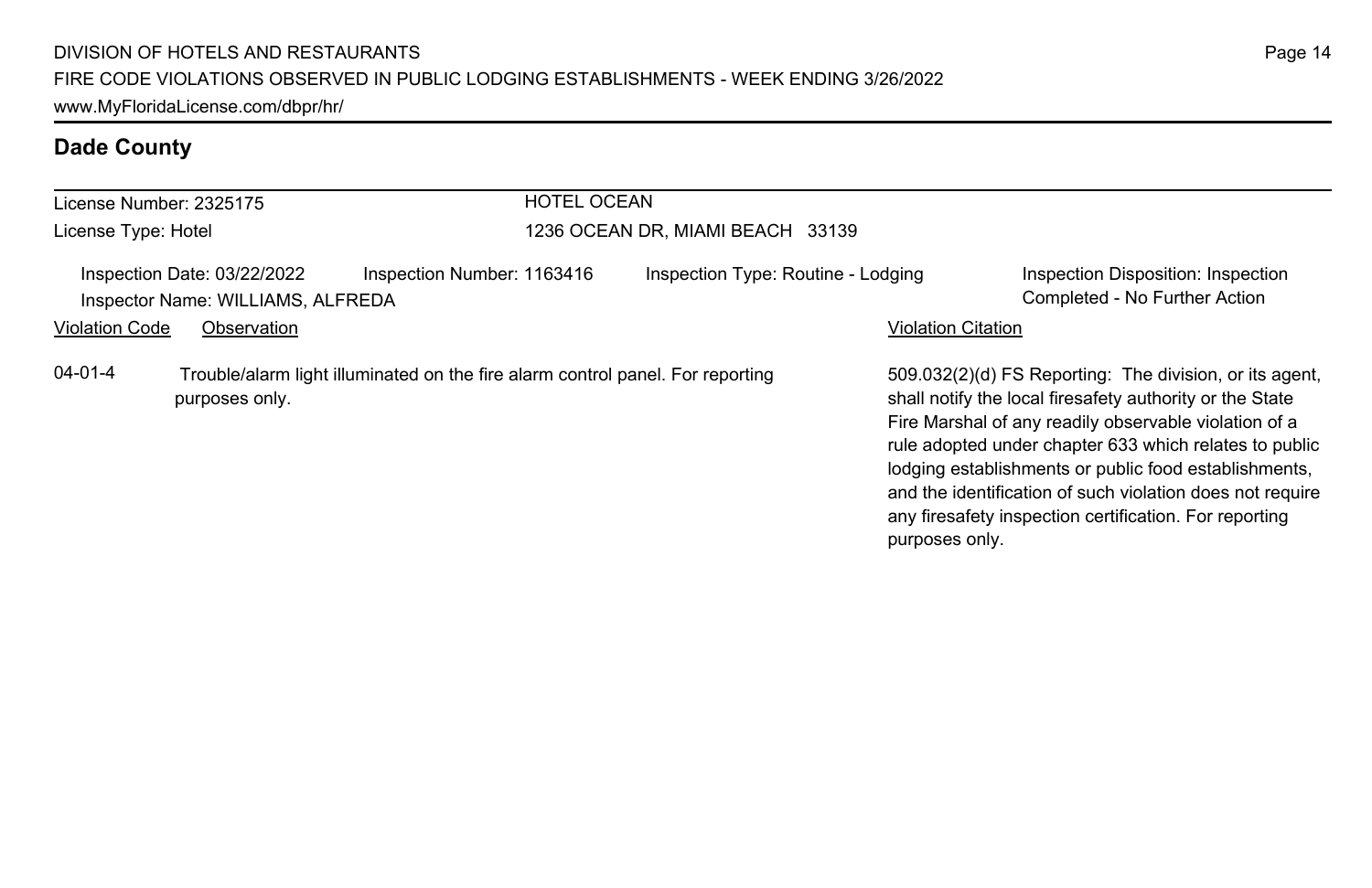| License Number: 2328823 |                                                               | <b>GENEVA HOTEL</b>                                                                                                                    |                                        |                                 |                    |                                                                                                                                                                              |
|-------------------------|---------------------------------------------------------------|----------------------------------------------------------------------------------------------------------------------------------------|----------------------------------------|---------------------------------|--------------------|------------------------------------------------------------------------------------------------------------------------------------------------------------------------------|
| License Type: Hotel     |                                                               |                                                                                                                                        | 1520 COLLINS AVENUE, MIAMI BEACH 33139 |                                 |                    |                                                                                                                                                                              |
|                         | Inspection Date: 03/21/2022<br>Inspector Name: HODGE, KRISTEN | Inspection Number: 1164273                                                                                                             |                                        | Inspection Type: Complaint Full |                    | Inspection Disposition: Inspection<br>Completed - No Further Action                                                                                                          |
| <b>Violation Code</b>   | Observation                                                   |                                                                                                                                        |                                        |                                 | Violation Citation |                                                                                                                                                                              |
| 04-01-4                 |                                                               | Trouble/alarm light illuminated on the fire alarm control panel. For reporting<br>purposes only located next to front desk lobby area. |                                        |                                 |                    | 509.032(2)(d) FS Reporting: The division, or its agent,<br>shall notify the local firesafety authority or the State<br>Fire Marshal of any readily observable violation of a |

rule adopted under chapter 633 which relates to public lodging establishments or public food establishments, and the identification of such violation does not require any firesafety inspection certification. For reporting

purposes only.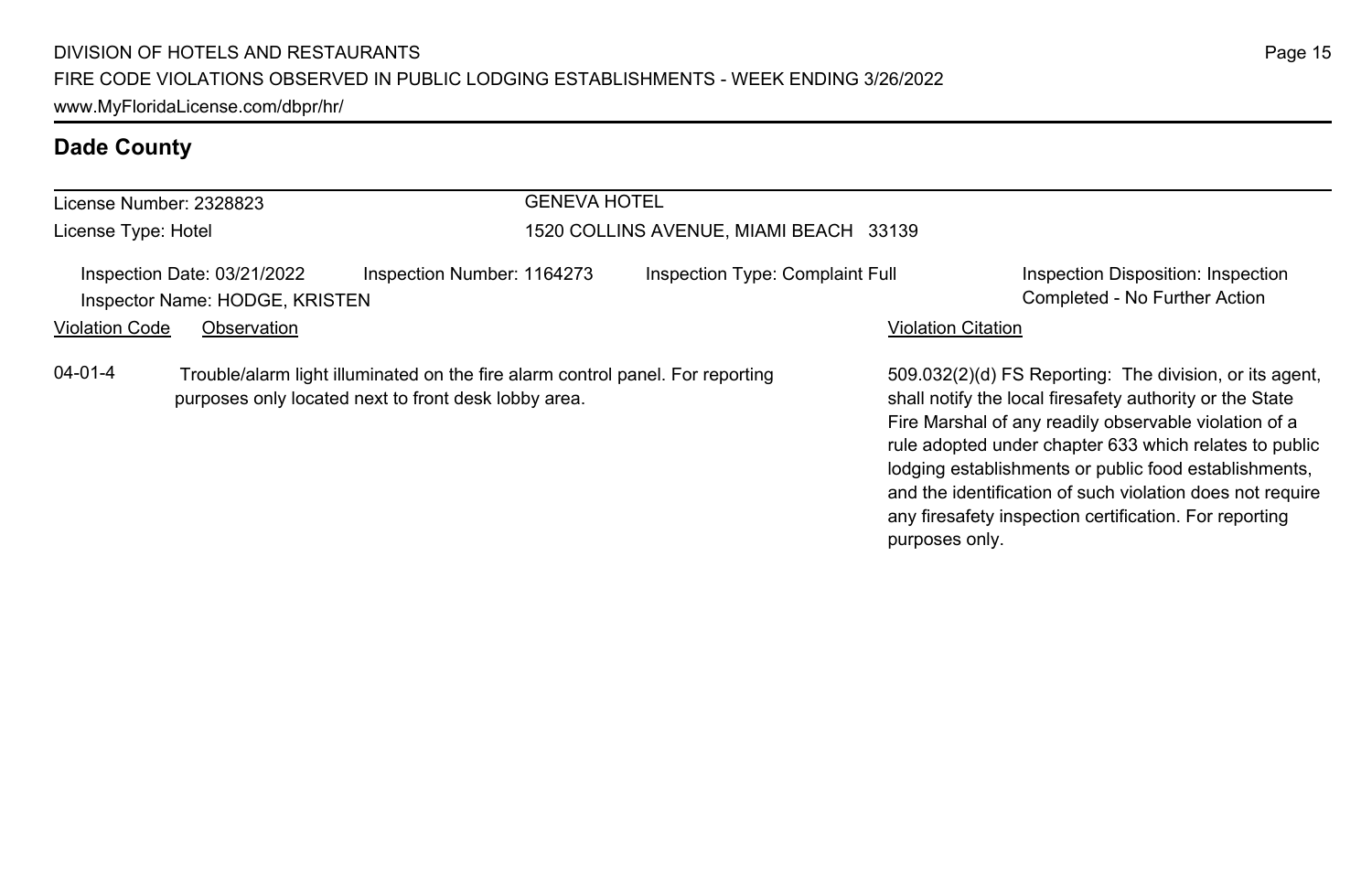License Number: 2329467 License Type: Hotel

THE GOODTIME HOTEL 601 WASHINGTON AVE, MIAMI BEACH 33139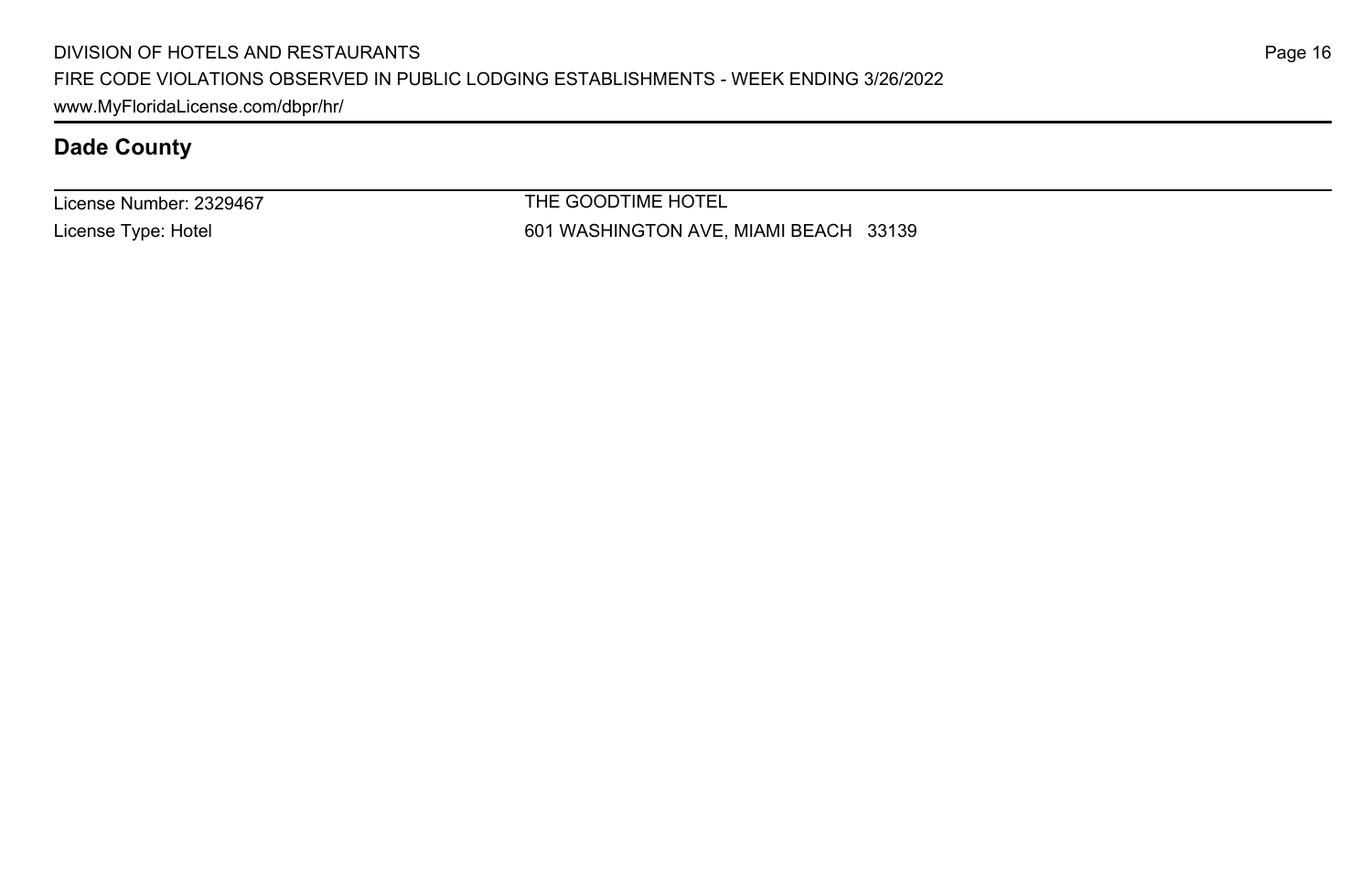|                       | Inspection Date: 03/25/2022<br>Inspector Name: WILLIAMS, ALFREDA | Inspection Number: 1161780                                                                                                                         | Inspection Type: Routine - Lodging |                           | Inspection Disposition: Inspection<br>Completed - No Further Action                                                                                                                                                                                                                                                                                                                                                                                                                                                                                                                                                                                                               |
|-----------------------|------------------------------------------------------------------|----------------------------------------------------------------------------------------------------------------------------------------------------|------------------------------------|---------------------------|-----------------------------------------------------------------------------------------------------------------------------------------------------------------------------------------------------------------------------------------------------------------------------------------------------------------------------------------------------------------------------------------------------------------------------------------------------------------------------------------------------------------------------------------------------------------------------------------------------------------------------------------------------------------------------------|
| <b>Violation Code</b> | Observation                                                      |                                                                                                                                                    |                                    | <b>Violation Citation</b> |                                                                                                                                                                                                                                                                                                                                                                                                                                                                                                                                                                                                                                                                                   |
| $04 - 01 - 4$         | purposes only.                                                   | Trouble/alarm light illuminated on the fire alarm control panel. For reporting                                                                     |                                    | purposes only.            | 509.032(2)(d) FS Reporting: The division, or its agent,<br>shall notify the local firesafety authority or the State<br>Fire Marshal of any readily observable violation of a<br>rule adopted under chapter 633 which relates to public<br>lodging establishments or public food establishments,<br>and the identification of such violation does not require<br>any firesafety inspection certification. For reporting                                                                                                                                                                                                                                                            |
| 08-03-4               | purposes only.                                                   | No boiler certificate or insurance inspector's boiler report available. For reporting<br>Observed boiler max input 499,000, water temperature 210f |                                    | purposes only.            | 61C-1.004(10) FAC and 509.032(2)(d) FS Reporting:<br>61C-1.004(10) The insurance inspector's boiler report<br>is required annually for power boilers and high<br>pressure/high temperature boilers and biannually for<br>low pressure steam or vapor heating boilers.<br>509.032(2)(d) The division, or its agent, shall notify the<br>local firesafety authority or the State Fire Marshal of<br>any readily observable violation of a rule adopted under<br>chapter 633 which relates to public lodging<br>establishments or public food establishments, and the<br>identification of such violation does not require any<br>firesafety inspection certification. For reporting |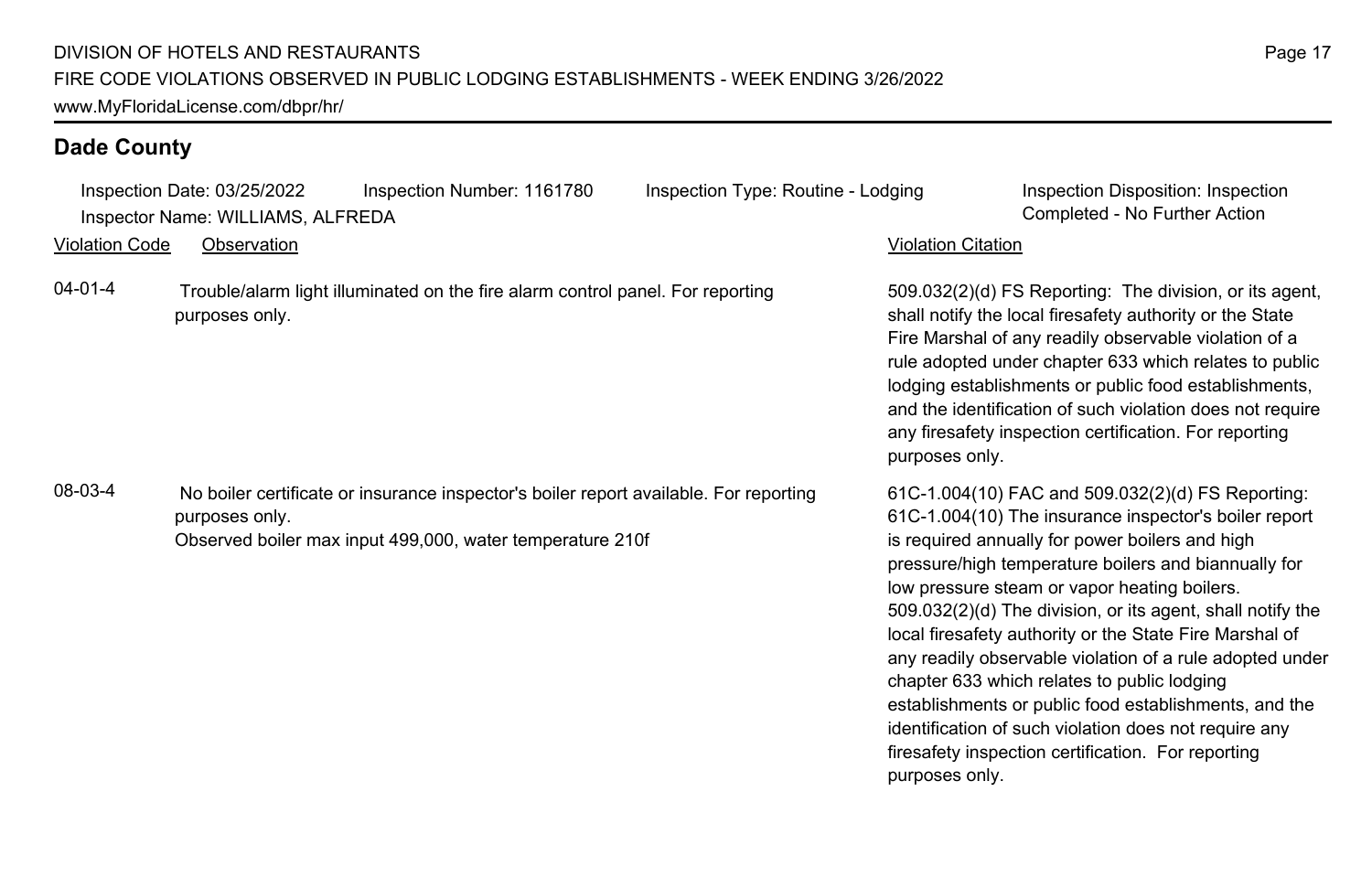| License Number: 2302009                                                                                                                |                                                                |                            | THE ALEXANDER HOTEL                 |                                    |                           |                                                                                                                                                                                                                                        |  |
|----------------------------------------------------------------------------------------------------------------------------------------|----------------------------------------------------------------|----------------------------|-------------------------------------|------------------------------------|---------------------------|----------------------------------------------------------------------------------------------------------------------------------------------------------------------------------------------------------------------------------------|--|
| License Type: Hotel                                                                                                                    |                                                                |                            | 5225 COLLINS AVE, MIAMI BEACH 33140 |                                    |                           |                                                                                                                                                                                                                                        |  |
|                                                                                                                                        | Inspection Date: 03/24/2022<br>Inspector Name: PRIETO, VICENTE | Inspection Number: 1160651 |                                     | Inspection Type: Routine - Lodging |                           | Inspection Disposition: Inspection<br>Completed - No Further Action                                                                                                                                                                    |  |
| <b>Violation Code</b>                                                                                                                  | Observation                                                    |                            |                                     |                                    | <b>Violation Citation</b> |                                                                                                                                                                                                                                        |  |
| $04 - 01 - 4$<br>Trouble/alarm light illuminated on the fire alarm control panel. For reporting<br>purposes only. **Repeat Violation** |                                                                |                            |                                     |                                    |                           | 509.032(2)(d) FS Reporting: The division, or its agent,<br>shall notify the local firesafety authority or the State<br>Fire Marshal of any readily observable violation of a<br>rule adopted under chapter 633 which relates to public |  |

lodging establishments or public food establishments, and the identification of such violation does not require any firesafety inspection certification. For reporting

purposes only.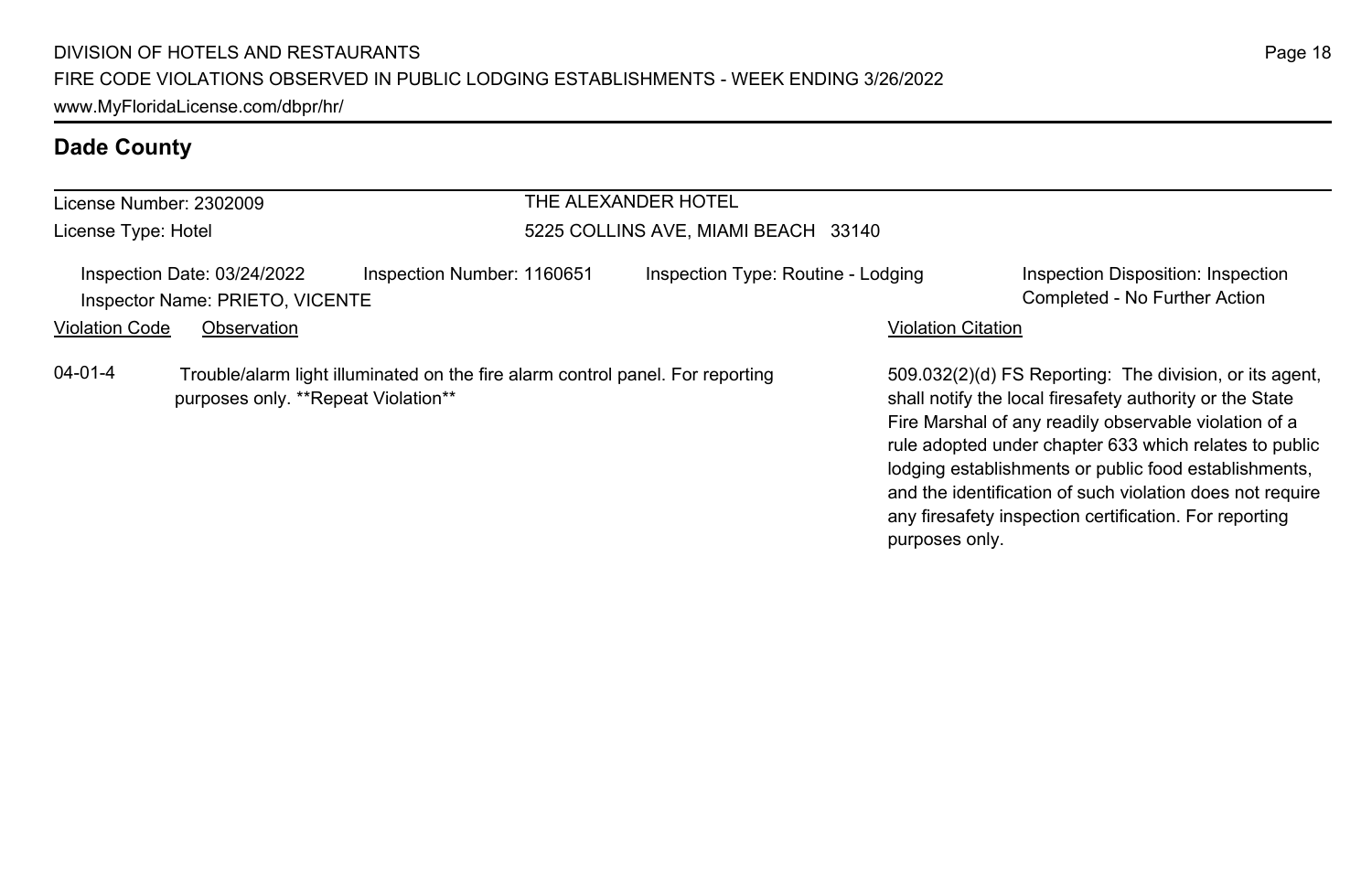| License Number: 2329399<br>License Type: Hotel                                                                                                                                                                                             |             |  | <b>DESIGN SUITES MIAMI BEACH</b><br>5445 COLLINS AVE STE CU14, MIAMI BEACH 33140 |  |                           |                                                                                                                                                                                                                                                                      |  |
|--------------------------------------------------------------------------------------------------------------------------------------------------------------------------------------------------------------------------------------------|-------------|--|----------------------------------------------------------------------------------|--|---------------------------|----------------------------------------------------------------------------------------------------------------------------------------------------------------------------------------------------------------------------------------------------------------------|--|
|                                                                                                                                                                                                                                            |             |  |                                                                                  |  |                           |                                                                                                                                                                                                                                                                      |  |
| Violation Code                                                                                                                                                                                                                             | Observation |  |                                                                                  |  | <b>Violation Citation</b> |                                                                                                                                                                                                                                                                      |  |
| 08-01-4<br>Boiler certificate or insurance inspector's boiler report expired. For reporting<br>purposes only. The boilers were already inspected on 2/16/2022, but not available<br>certificate. Boiler certificates expired on 2/19/2022. |             |  |                                                                                  |  |                           | 61C-1.004(10) FAC and 509.032(2)(d) FS Reporting:<br>61C-1.004(10) The insurance inspector's boiler report<br>is required annually for power boilers and high<br>pressure/high temperature boilers and biannually for<br>low proseuro stoom or vapor booting boilors |  |

low pressure steam or vapor heating boilers. 509.032(2)(d) The division, or its agent, shall notify the local firesafety authority or the State Fire Marshal of

any readily observable violation of a rule adopted under

establishments or public food establishments, and the identification of such violation does not require any firesafety inspection certification. For reporting

chapter 633 which relates to public lodging

purposes only.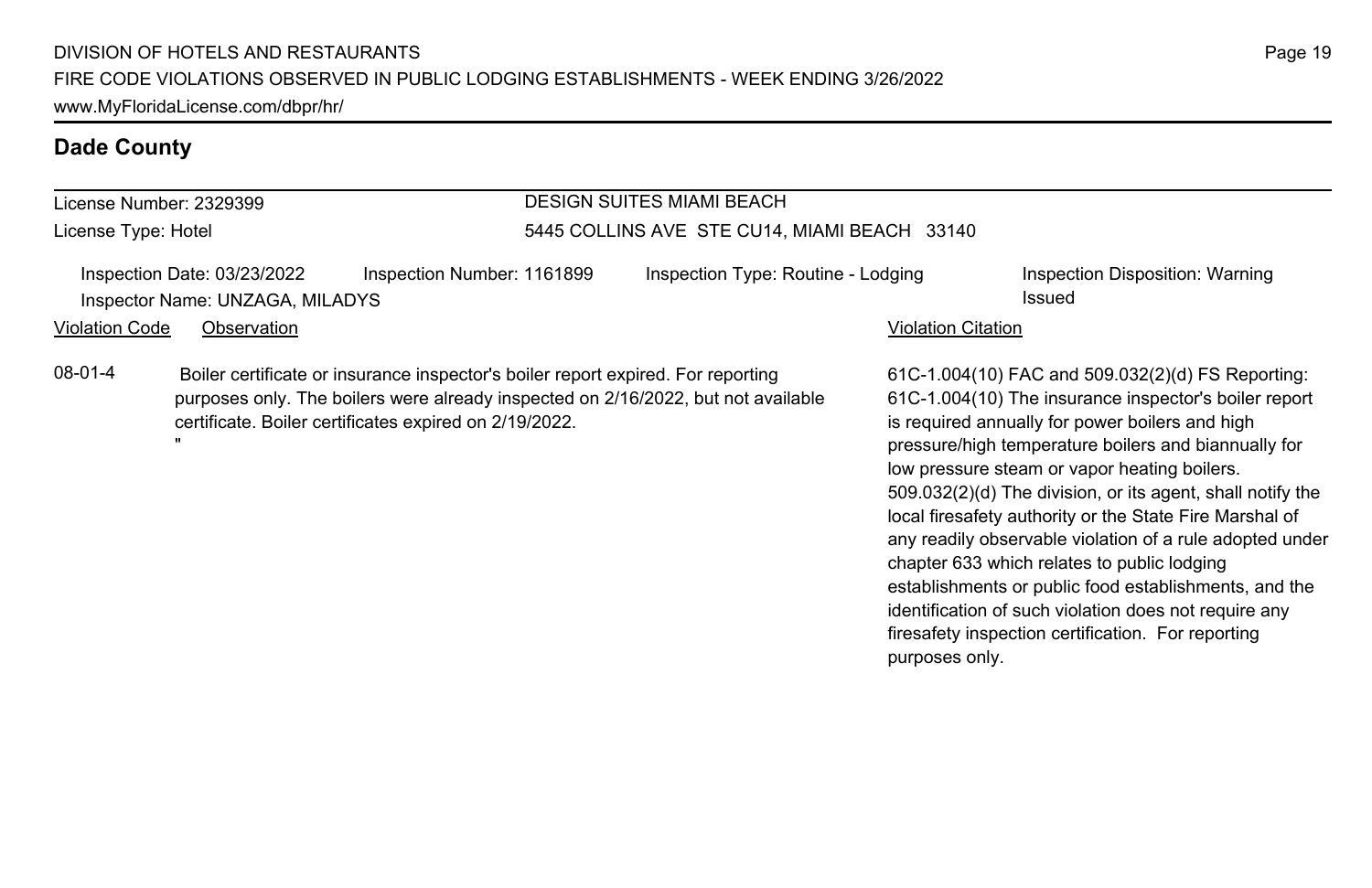### License Number: 2305430

License Type: Apartment

# SOUTHWIND APTS

### 2 S SHORE DR, MIAMI BEACH 33141

Inspection Date: 03/22/2022 Inspection Number: 1518997 Inspection Type: Routine - Lodging Inspection Disposition: Inspection Inspector Name: PRIETO, VICENTE Completed - No Further Action

### Violation Code Observation Violation Citation

01-06-4 Portable fire extinguisher locked in a box with no means of access to the fire extinguisher. For reporting purposes only. Observed missing breaking device in fire extinguisher box by units 16, 11, 10., 7 and 6.

04-01-4 Trouble/alarm light illuminated on the fire alarm control panel. For reporting purposes only. \*\*Repeat Violation\*\*

509.032(2)(d) FS Reporting: (d) The division, or its agent, shall notify the local firesafety authority or the State Fire Marshal of any readily observable violation of a rule adopted under chapter 633 which relates to public lodging establishments or public food establishments, and the identification of such violation does not require any firesafety inspection certification. For reporting purposes only.

509.032(2)(d) FS Reporting: The division, or its agent, shall notify the local firesafety authority or the State Fire Marshal of any readily observable violation of a rule adopted under chapter 633 which relates to public lodging establishments or public food establishments, and the identification of such violation does not require any firesafety inspection certification. For reporting purposes only.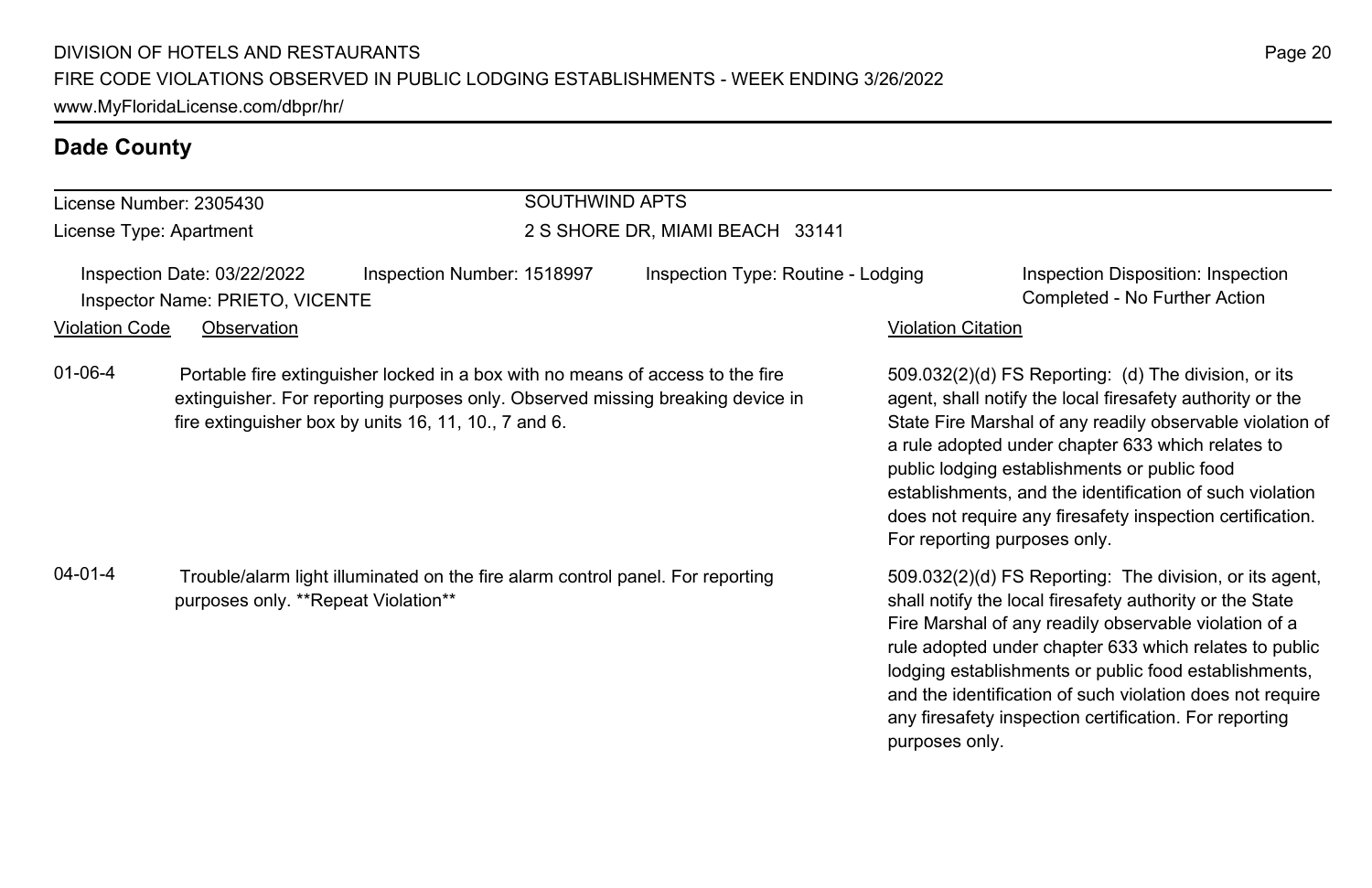| License Number: 2328328 |                                                                 |                                                                                | RITZ CARLTON HOTEL CO                |                           |                                                                                                                                                                                                                                                                                                                                                              |
|-------------------------|-----------------------------------------------------------------|--------------------------------------------------------------------------------|--------------------------------------|---------------------------|--------------------------------------------------------------------------------------------------------------------------------------------------------------------------------------------------------------------------------------------------------------------------------------------------------------------------------------------------------------|
| License Type: Hotel     |                                                                 |                                                                                | 455 GRAND BAY DR, KEY BISCAYNE 33149 |                           |                                                                                                                                                                                                                                                                                                                                                              |
|                         | Inspection Date: 03/25/2022<br>Inspector Name: CABANAS, NATALIE | Inspection Number: 1162493                                                     | Inspection Type: Routine - Lodging   |                           | Inspection Disposition: Inspection<br>Completed - No Further Action                                                                                                                                                                                                                                                                                          |
| <b>Violation Code</b>   | Observation                                                     |                                                                                |                                      | <b>Violation Citation</b> |                                                                                                                                                                                                                                                                                                                                                              |
| $04 - 01 - 4$           | purposes only.                                                  | Trouble/alarm light illuminated on the fire alarm control panel. For reporting |                                      |                           | 509.032(2)(d) FS Reporting: The division, or its agent.<br>shall notify the local firesafety authority or the State<br>Fire Marshal of any readily observable violation of a<br>rule adopted under chapter 633 which relates to public<br>lodging establishments or public food establishments,<br>and the identification of such violation does not require |

any firesafety inspection certification. For reporting

purposes only.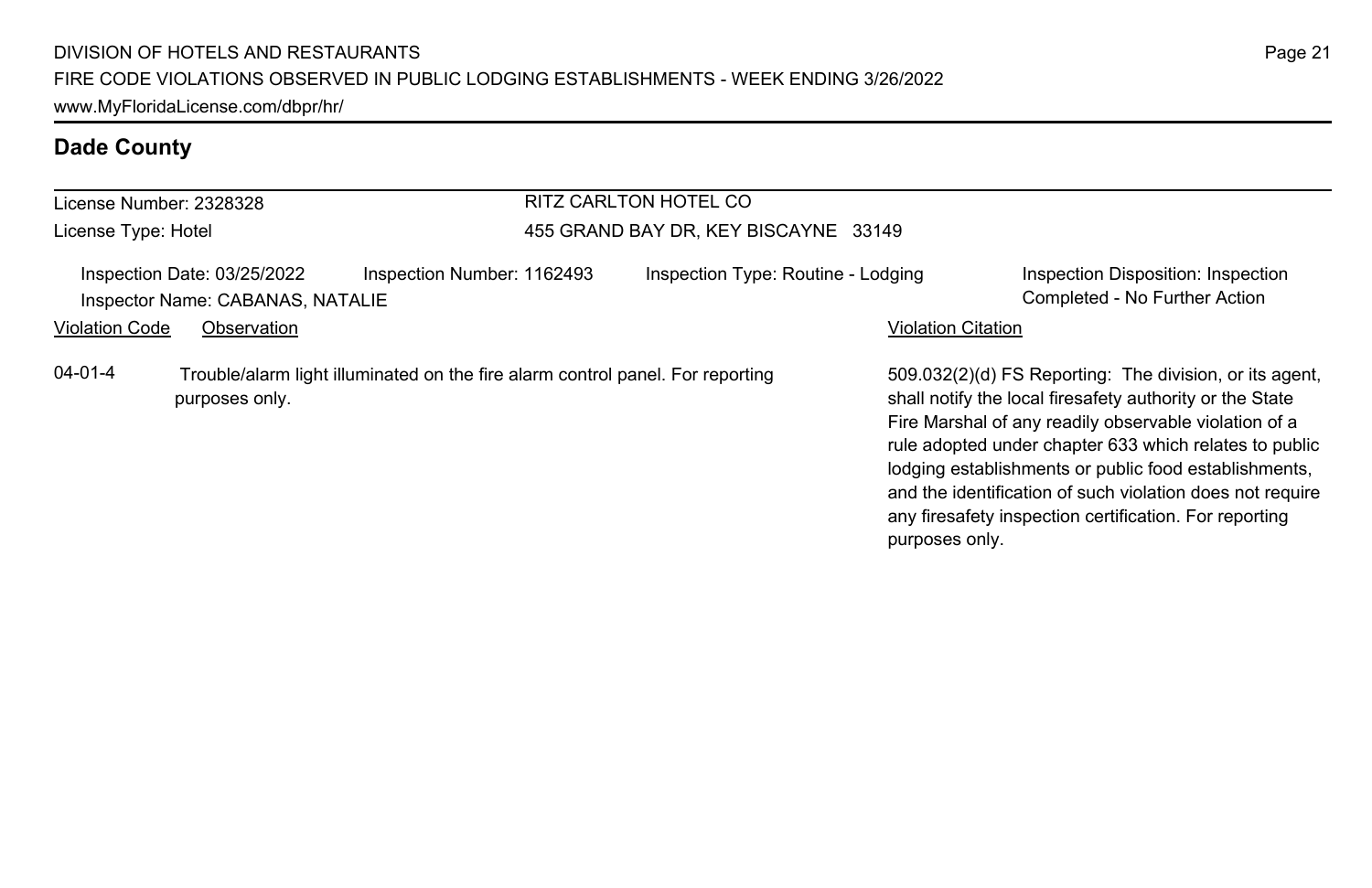|                                                                | License Number: 2308152 |                                                                                 | 94TH ST BH UNITED LLC<br>1025 94 ST, BAY HARBOR ISLANDS 33154 |                           |                                                                                                                                                                                                                                                                                                                                                                                                                        |  |  |
|----------------------------------------------------------------|-------------------------|---------------------------------------------------------------------------------|---------------------------------------------------------------|---------------------------|------------------------------------------------------------------------------------------------------------------------------------------------------------------------------------------------------------------------------------------------------------------------------------------------------------------------------------------------------------------------------------------------------------------------|--|--|
| License Type: Apartment                                        |                         |                                                                                 |                                                               |                           |                                                                                                                                                                                                                                                                                                                                                                                                                        |  |  |
| Inspection Date: 03/23/2022<br>Inspector Name: PRIETO, VICENTE |                         | Inspection Number: 1534652                                                      | Inspection Type: Lodging-Licensing<br>Inspection              |                           | Inspection Disposition: Inspection<br>Completed - No Further Action                                                                                                                                                                                                                                                                                                                                                    |  |  |
| <b>Violation Code</b>                                          | Observation             |                                                                                 |                                                               | <b>Violation Citation</b> |                                                                                                                                                                                                                                                                                                                                                                                                                        |  |  |
| 04-04-4                                                        | building 1025.          | Fire alarm control panel has no power. For reporting purposes only. Observed in |                                                               | purposes only.            | 509.032(2)(d) FS Reporting: The division, or its agent,<br>shall notify the local firesafety authority or the State<br>Fire Marshal of any readily observable violation of a<br>rule adopted under chapter 633 which relates to public<br>lodging establishments or public food establishments,<br>and the identification of such violation does not require<br>any firesafety inspection certification. For reporting |  |  |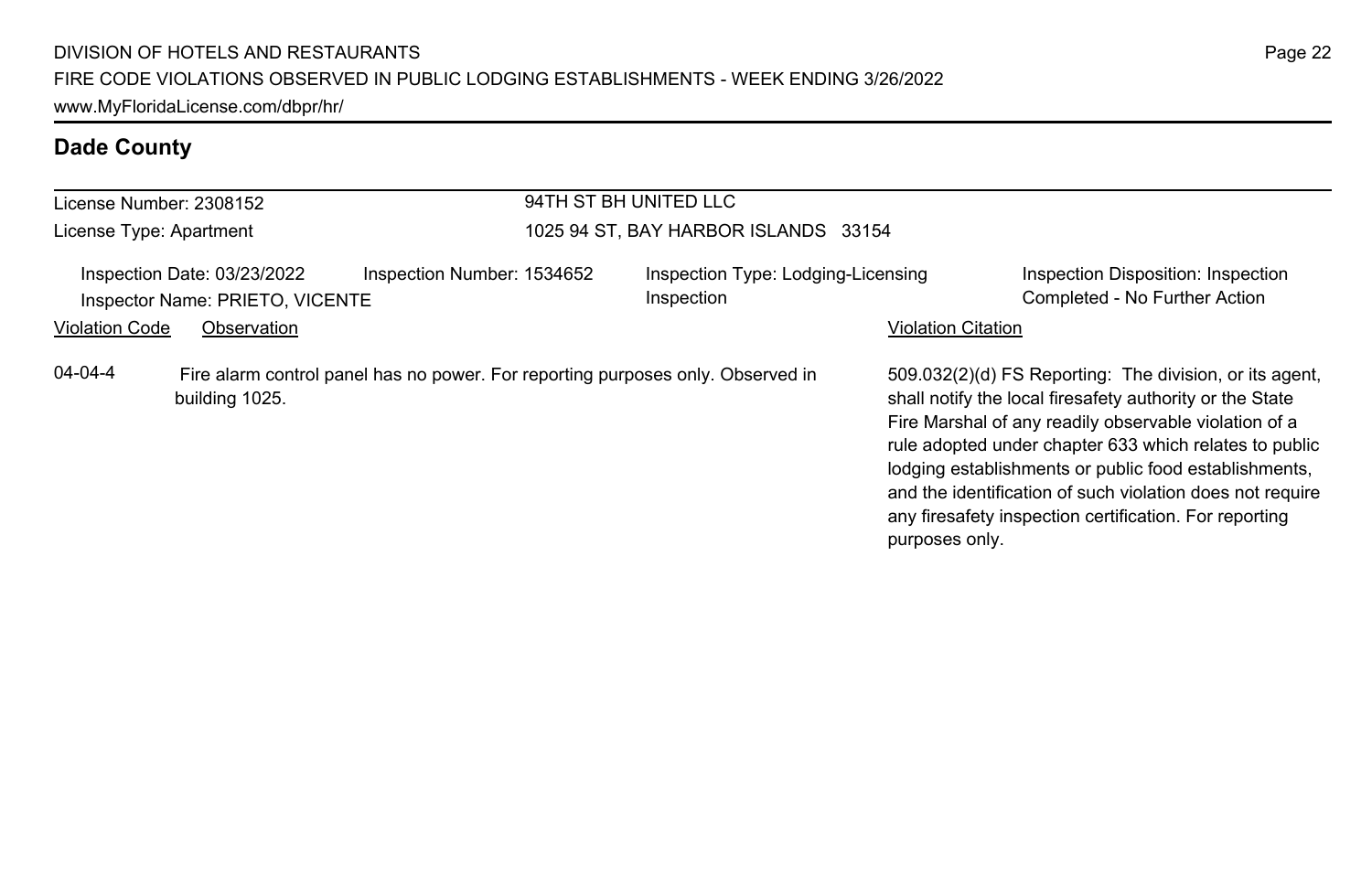# License Number: 2327022

License Type: Hotel

### HOLIDAY INN MIAMI/DORAL AREA 3255 NW 87 AVE, MIAMI 33172

Inspection Date: 03/21/2022 Inspection Number: 1162085 Inspection Type: Routine - Lodging Inspection Disposition: Inspection Inspector Name: ALVAREZ, MARGARET Completed - No Further Action

Violation Code Observation Violation Citation

04-01-4 Trouble/alarm light illuminated on the fire alarm control panel. For reporting purposes only.

08-04-4 Boiler certificate not posted in the boiler room. For reporting purposes only. Observed expired boiler certificate posted Manager printed out current certificate and posted in boiler room \*\*Corrected On-Site\*\* \*\*Repeat Violation\*\*

509.032(2)(d) FS Reporting: The division, or its agent, shall notify the local firesafety authority or the State Fire Marshal of any readily observable violation of a rule adopted under chapter 633 which relates to public lodging establishments or public food establishments, and the identification of such violation does not require any firesafety inspection certification. For reporting purposes only.

61C-1.004(10) FAC and 509.032(2)(d) FS Reporting: 61C-1.004(10) The insurance inspector's boiler report shall be posted in the boiler room. 509.032(2)(d) The division, or its agent, shall notify the local firesafety authority or the State Fire Marshal of any readily observable violation of a rule adopted under chapter 633 which relates to public lodging establishments or public food establishments, and the identification of such violation does not require any firesafety inspection certification. For reporting purposes only.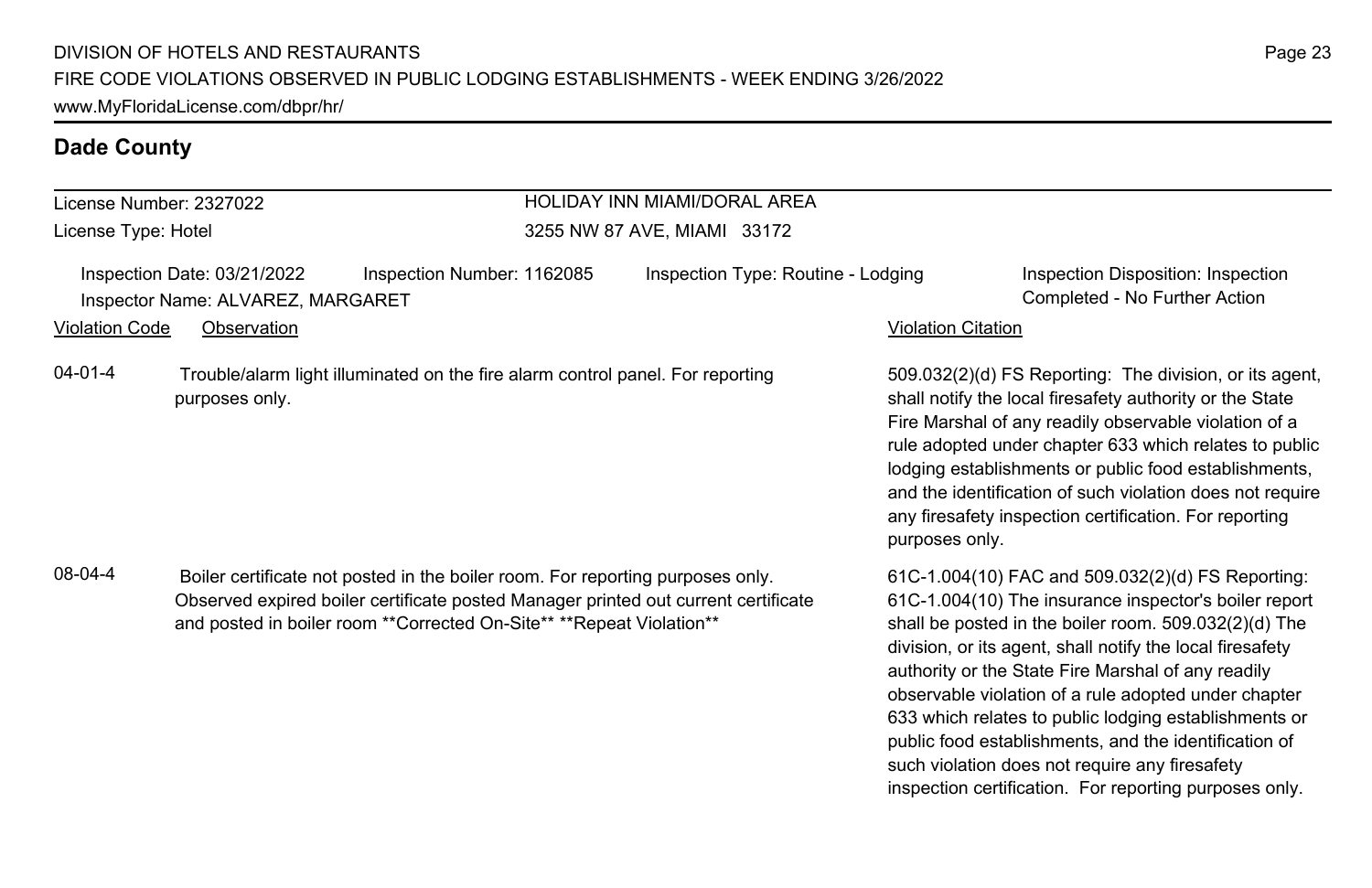| License Number: 2327881 |
|-------------------------|
| License Type: Hotel     |

# STAYBRIDGE SUITES MIAMI/DORAL

3265 NW 87 AVE, MIAMI 33172

Inspection Date: 03/22/2022 Inspection Number: 1162686 Inspection Type: Routine - Lodging Inspection Disposition: Inspection Inspector Name: ALVAREZ, MARGARET Completed - No Further Action

Violation Code Observation **Violation Code** Observation **Violation** Violation Citation Citation Citation Citation

08-04-4 Boiler certificate not posted in the boiler room. For reporting purposes only. Observed expired certificate posted. Manager printed current boiler certificate and posted in boiler room \*\*Corrected On-Site\*\*

61C-1.004(10) FAC and 509.032(2)(d) FS Reporting: 61C-1.004(10) The insurance inspector's boiler report shall be posted in the boiler room. 509.032(2)(d) The division, or its agent, shall notify the local firesafety authority or the State Fire Marshal of any readily observable violation of a rule adopted under chapter 633 which relates to public lodging establishments or public food establishments, and the identification of such violation does not require any firesafety inspection certification. For reporting purposes only.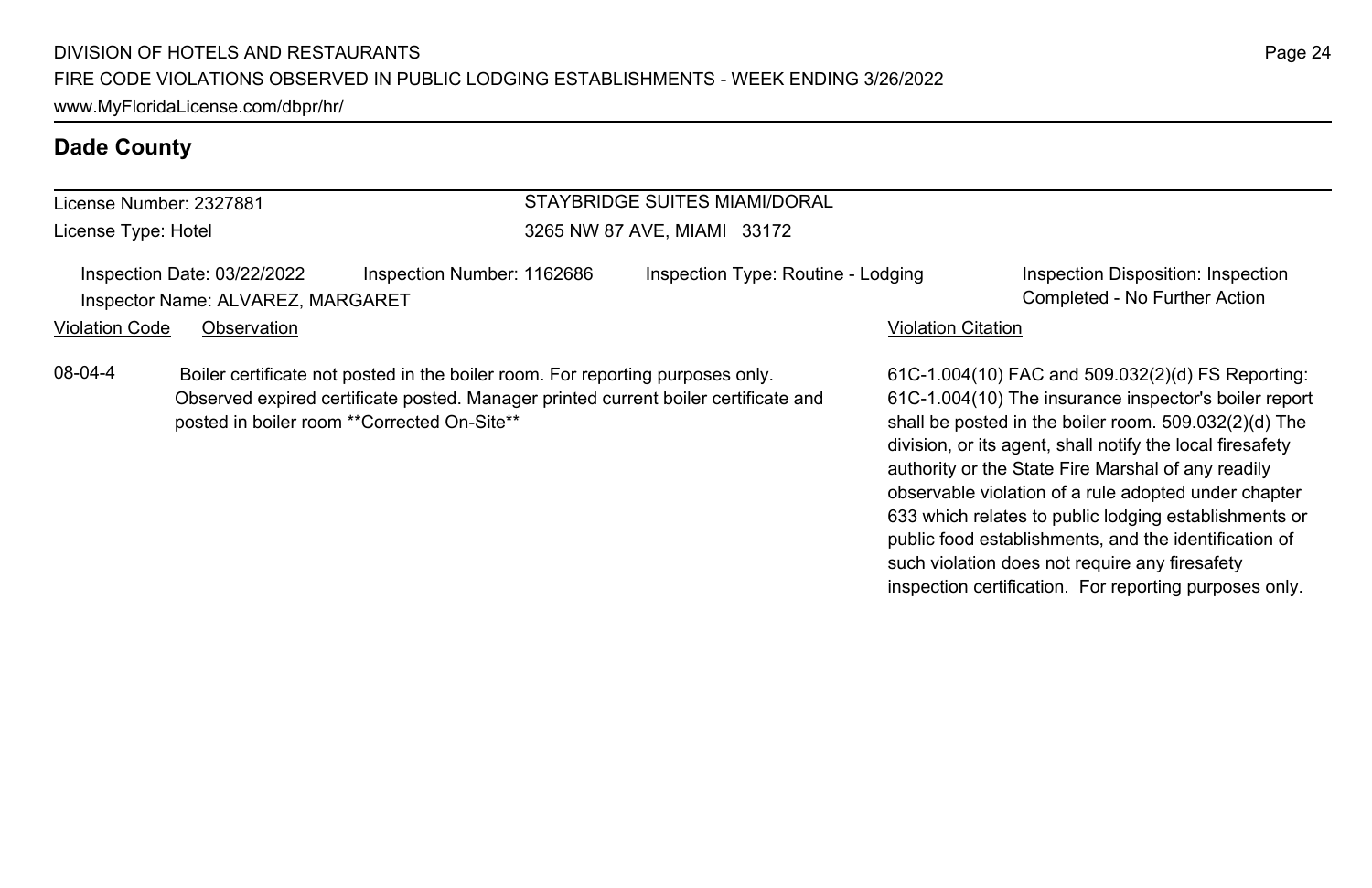| License Number: 2324350                                          |                                                                                                                                                                                                                         | <b>SUN POINT RENTALS</b><br>11180 SW 107 ST, MIAMI 331768269 |                                                                                                                                                                                                                                                                                     |  |  |  |
|------------------------------------------------------------------|-------------------------------------------------------------------------------------------------------------------------------------------------------------------------------------------------------------------------|--------------------------------------------------------------|-------------------------------------------------------------------------------------------------------------------------------------------------------------------------------------------------------------------------------------------------------------------------------------|--|--|--|
| License Type: Apartment                                          |                                                                                                                                                                                                                         |                                                              |                                                                                                                                                                                                                                                                                     |  |  |  |
| Inspection Date: 03/18/2022<br>Inspector Name: ORDONEZ, CATALINA | Inspection Number: 1527561                                                                                                                                                                                              | Inspection Type: Routine - Lodging                           | Inspection Disposition: Administrative<br>complaint recommended                                                                                                                                                                                                                     |  |  |  |
| <b>Violation Code</b><br>Observation                             |                                                                                                                                                                                                                         |                                                              | <b>Violation Citation</b>                                                                                                                                                                                                                                                           |  |  |  |
| $01 - 05 - 4$                                                    | Portable fire extinguisher obstructed/not accessible. For reporting purposes only.<br>Fire extinguisher located by unit 305 and unit 109 in building 11180. Fire<br>extinguisher located by unit 102 in building 11190. |                                                              | 509.032(2)(d) FS Reporting: (d) The division, or its<br>agent, shall notify the local firesafety authority or the<br>State Fire Marshal of any readily observable violation of<br>a rule adopted under chapter 633 which relates to<br>public lodging establishments or public food |  |  |  |

establishments, and the identification of such violation does not require any firesafety inspection certification.

For reporting purposes only.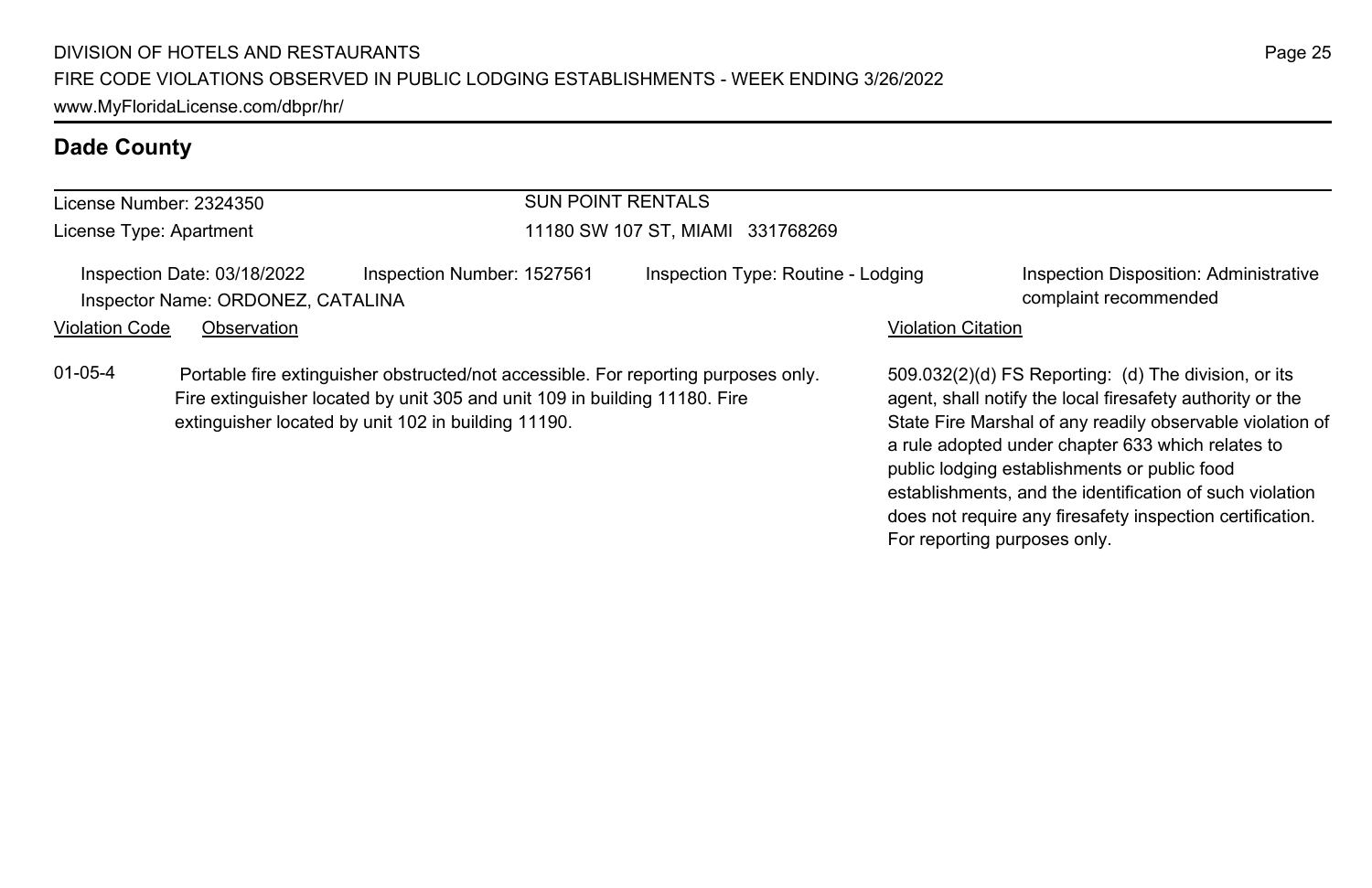| License Number: 2324370 |                                                                      |                                                                                                                                                                      | THE STRATFORD APARTMENTS           |                           |                                                                                                                                                                                                                                        |  |  |
|-------------------------|----------------------------------------------------------------------|----------------------------------------------------------------------------------------------------------------------------------------------------------------------|------------------------------------|---------------------------|----------------------------------------------------------------------------------------------------------------------------------------------------------------------------------------------------------------------------------------|--|--|
|                         | License Type: Apartment                                              |                                                                                                                                                                      | 9051 SW 122 AVE, MIAMI 33186       |                           |                                                                                                                                                                                                                                        |  |  |
|                         | Inspection Date: 03/22/2022<br>Inspector Name: LODENQUAI, BARRINGTON | Inspection Number: 1524886                                                                                                                                           | Inspection Type: Routine - Lodging |                           | Inspection Disposition: Inspection<br>Completed - No Further Action                                                                                                                                                                    |  |  |
| <b>Violation Code</b>   | Observation                                                          |                                                                                                                                                                      |                                    | <b>Violation Citation</b> |                                                                                                                                                                                                                                        |  |  |
| $04 - 01 - 4$           | purposes only.<br>presently addressing the problem.                  | Trouble/alarm light illuminated on the fire alarm control panel. For reporting<br>Observed trouble light illuminated at building #1, as per operator technicians are |                                    |                           | 509.032(2)(d) FS Reporting: The division, or its agent,<br>shall notify the local firesafety authority or the State<br>Fire Marshal of any readily observable violation of a<br>rule adopted under chapter 633 which relates to public |  |  |

lodging establishments or public food establishments, and the identification of such violation does not require any firesafety inspection certification. For reporting

purposes only.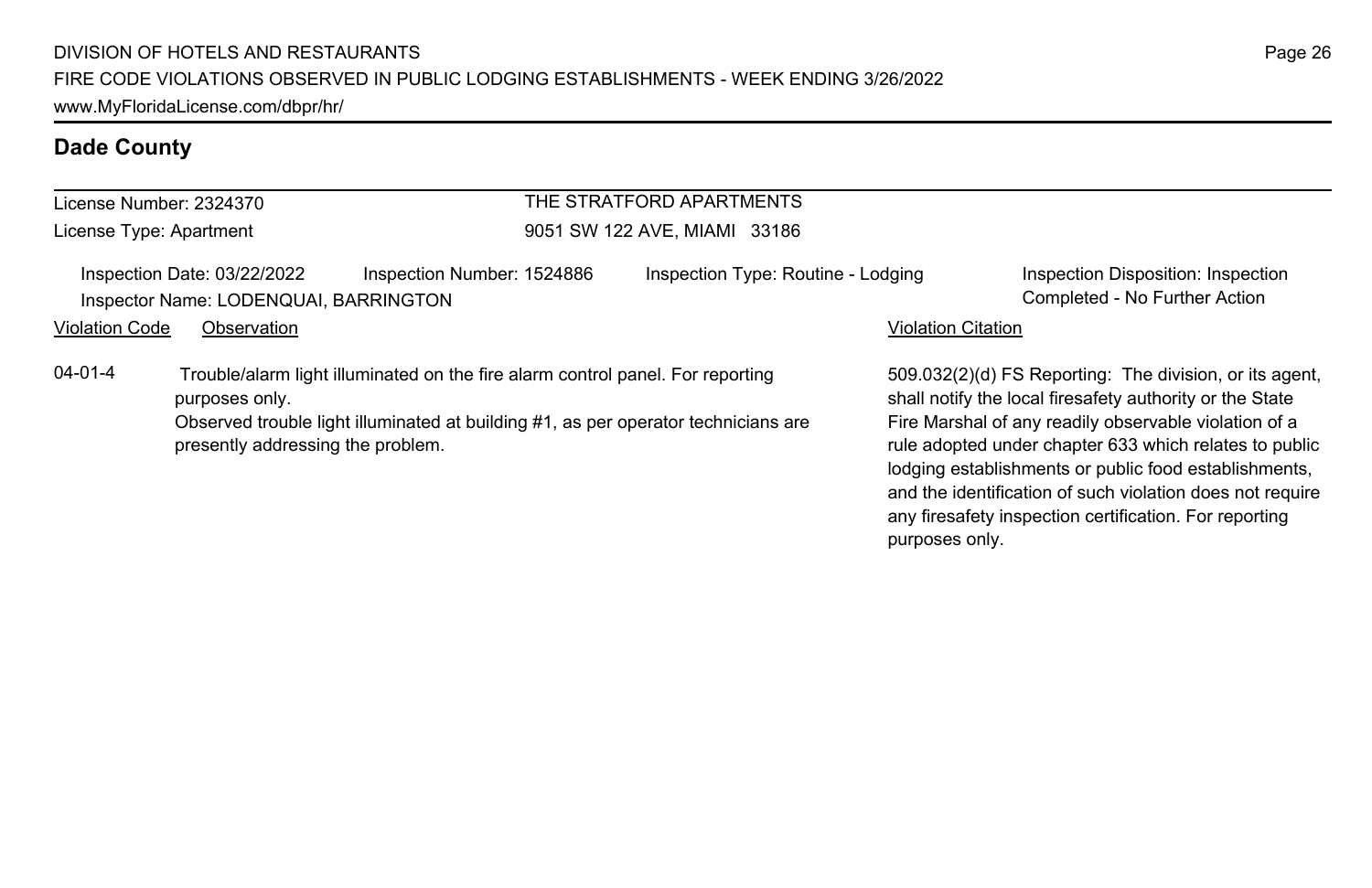### **Duval County**

### License Number: 2612439 License Type: Hotel EXTENDED STAY AMERICA 8801 PERIMETER PARK BLVD, JACKSONVILLE 32216 Inspection Date: 03/22/2022 Inspection Number: 1164302 Inspection Type: Complaint Full Inspection Disposition: Warning Inspector Name: VILBRUN, JOSUE **Inspector Name: VILBRUN, JOSUE** Violation Code Observation **Violation Code** Observation **Violation** Violation Citation Citation Citation Citation 08-04-4 Boiler certificate not posted in the boiler room. For reporting purposes only. Two active boilers in boiler room but no certificate provided \*\*Repeat Violation\*\*

61C-1.004(10) FAC and 509.032(2)(d) FS Reporting: 61C-1.004(10) The insurance inspector's boiler report shall be posted in the boiler room. 509.032(2)(d) The division, or its agent, shall notify the local firesafety authority or the State Fire Marshal of any readily observable violation of a rule adopted under chapter 633 which relates to public lodging establishments or public food establishments, and the identification of such violation does not require any firesafety inspection certification. For reporting purposes only.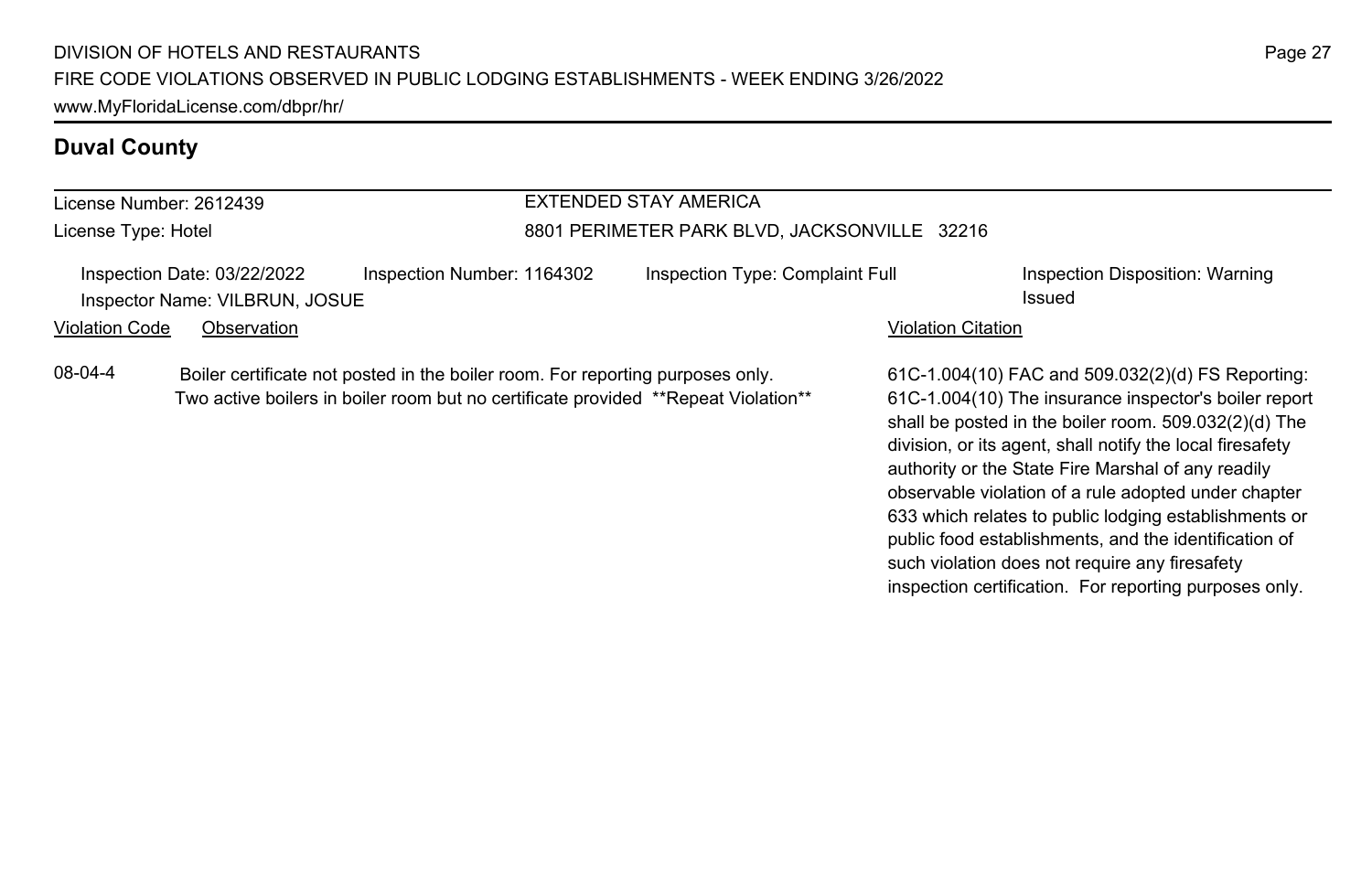### **Duval County**

# License Number: 2609173

Missing by unit 215.

License Type: Motel

### STAYABLE SUITES JACKSONVILLE 812 DUNN AVE, JACKSONVILLE 32218

|                | Inspection Date: 03/21/2022   | Inspection Number: 1164233                                                                                                                      | Inspection Type: Complaint Full |                           | Inspection Disposition: Warning                                                                                   |
|----------------|-------------------------------|-------------------------------------------------------------------------------------------------------------------------------------------------|---------------------------------|---------------------------|-------------------------------------------------------------------------------------------------------------------|
|                | Inspector Name: PERRY, DENNIS |                                                                                                                                                 |                                 |                           | Issued                                                                                                            |
| Violation Code | Observation                   |                                                                                                                                                 |                                 | <b>Violation Citation</b> |                                                                                                                   |
| 01-03-4        |                               | Portable fire extinguisher missing from it's designated location (sign present<br>indicating designated location). For reporting purposes only. |                                 |                           | 509.032(2)(d) FS Reporting: (d) The division, or its<br>agent, shall notify the local firesafety authority or the |

04-03-4 Smoke detector/alarm in guest room/unit damaged as to appear to be inoperable. For reporting purposes only. No smoke alarm present unit 302 interior hallway.

agent, shall notify the local firesafety authority or the State Fire Marshal of any readily observable violation of a rule adopted under chapter 633 which relates to public lodging establishments or public food establishments, and the identification of such violation does not require any firesafety inspection certification. For reporting purposes only.

509.032(2)(d) FS Reporting: The division, or its agent, shall notify the local firesafety authority or the State Fire Marshal of any readily observable violation of a rule adopted under chapter 633 which relates to public lodging establishments or public food establishments, and the identification of such violation does not require any firesafety inspection certification. For reporting purposes only.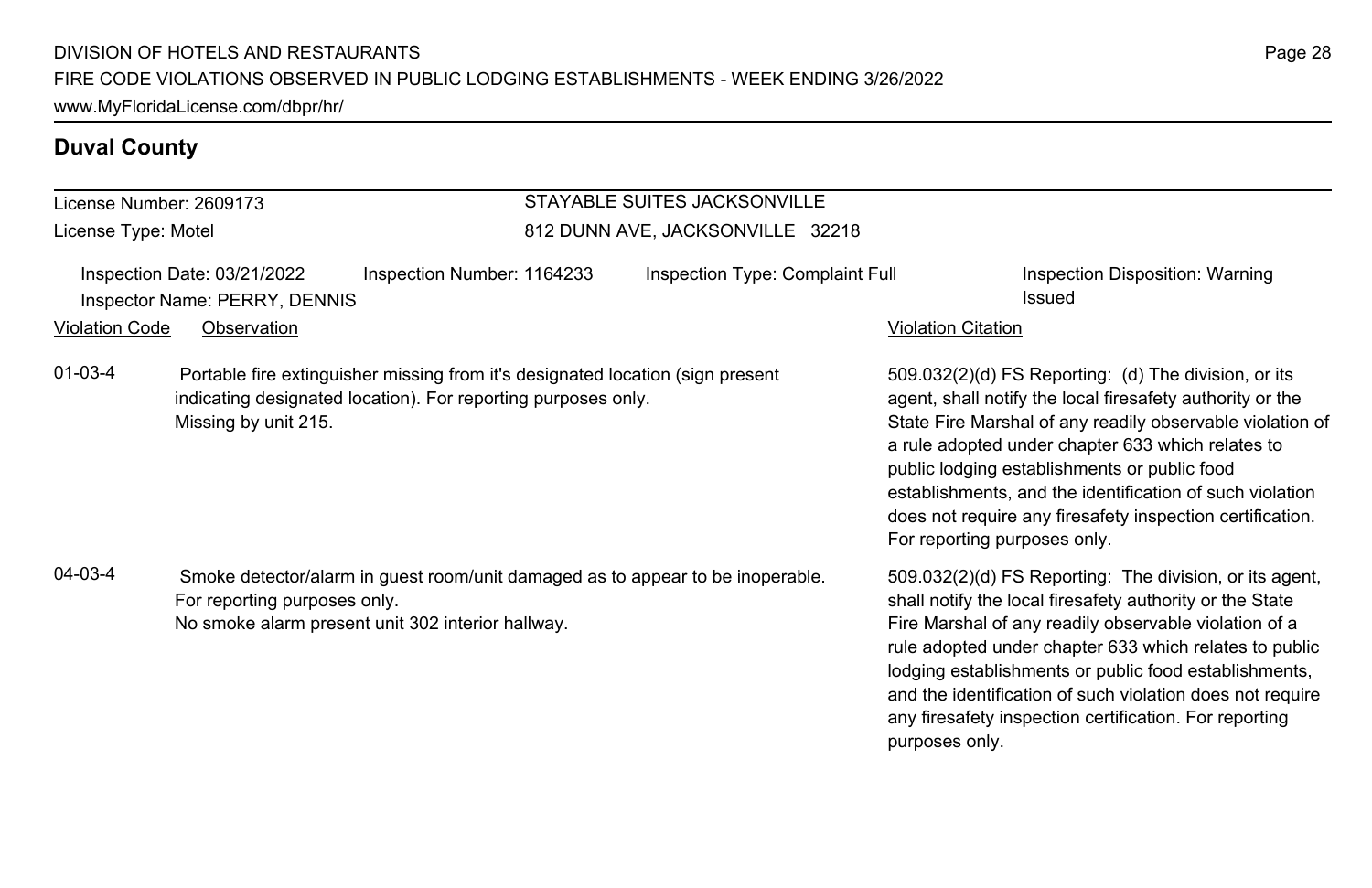### **Duval County**

### DAYS INN

License Type: Motel

License Number: 2608348

# 8255 DIX ELLIS TRL, JACKSONVILLE 32256

Inspection Date: 03/24/2022 Inspection Number: 1222531 Inspection Type: Complaint Full Inspection Disposition: Warning Inspector Name: JEFFERS, MARY-BETH **Issued** 

Violation Code Observation **Violation Code** Observation **Violation** Violation Citation Citation Citation Citation

04-05-4 No smoke detector provided in guest room/unit. For reporting purposes only. Smoke detector in room #141 in disrepair. Operator not to rent room until repaired and re-inspected \*\*Warning\*\*

07-04-4 Electrical outlet damaged to indicate a malfunction. For reporting purposes only. Light switch in room #141 in disrepair. Room not to be rented until repaired and re-inspected \*\*Warning\*\*

509.032(2)(d) FS Reporting: The division, or its agent, shall notify the local firesafety authority or the State Fire Marshal of any readily observable violation of a rule adopted under chapter 633 which relates to public lodging establishments or public food establishments, and the identification of such violation does not require any firesafety inspection certification. For reporting purposes only.

509.032(2)(d) FS Reporting: (d) The division, or its agent, shall notify the local firesafety authority or the State Fire Marshal of any readily observable violation of a rule adopted under chapter 633 which relates to public lodging establishments or public food establishments, and the identification of such violation does not require any firesafety inspection certification. For reporting purposes only.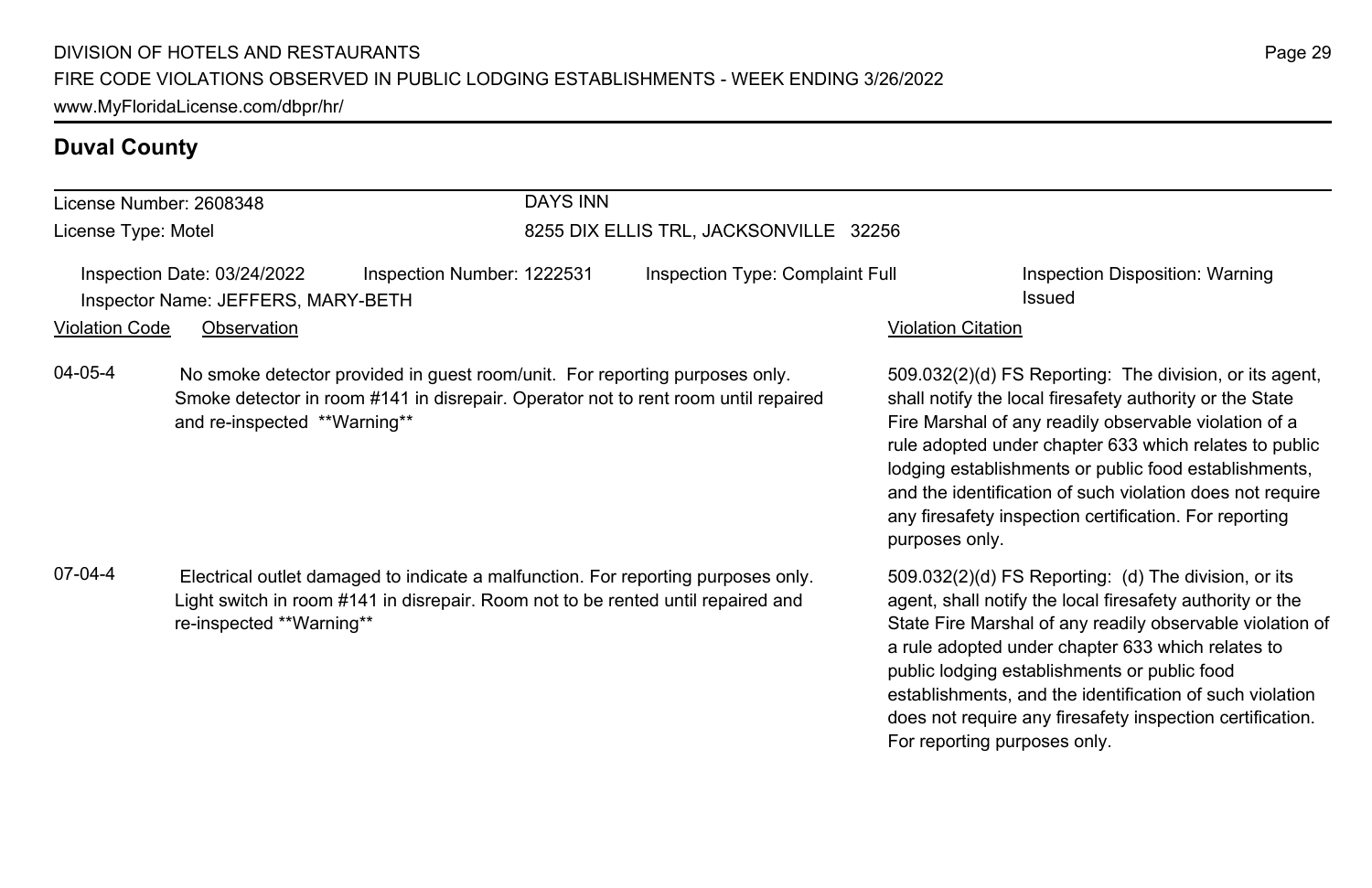# **Escambia County**

| License Number: 2705813 |                                                                   |                            | <b>MARGARITAVILLE BEACH HOTEL</b> |                                                                                       |                           |                                                                                                                                                                                                                                                                                                                                                                                                                                                                                                                                                                                                                                                                                   |
|-------------------------|-------------------------------------------------------------------|----------------------------|-----------------------------------|---------------------------------------------------------------------------------------|---------------------------|-----------------------------------------------------------------------------------------------------------------------------------------------------------------------------------------------------------------------------------------------------------------------------------------------------------------------------------------------------------------------------------------------------------------------------------------------------------------------------------------------------------------------------------------------------------------------------------------------------------------------------------------------------------------------------------|
| License Type: Hotel     |                                                                   |                            |                                   | 165 FORT PICKENS RD, PENSACOLA BEACH 32561                                            |                           |                                                                                                                                                                                                                                                                                                                                                                                                                                                                                                                                                                                                                                                                                   |
| <b>Violation Code</b>   | Inspection Date: 03/21/2022<br>Inspector Name: ALBRITTON, GREGORY | Inspection Number: 1162398 |                                   | Inspection Type: Routine - Lodging                                                    |                           | Inspection Disposition: Inspection<br>Completed - No Further Action                                                                                                                                                                                                                                                                                                                                                                                                                                                                                                                                                                                                               |
|                         | Observation                                                       |                            |                                   |                                                                                       | <b>Violation Citation</b> |                                                                                                                                                                                                                                                                                                                                                                                                                                                                                                                                                                                                                                                                                   |
| 08-03-4                 | purposes only.                                                    |                            |                                   | No boiler certificate or insurance inspector's boiler report available. For reporting | purposes only.            | 61C-1.004(10) FAC and 509.032(2)(d) FS Reporting:<br>61C-1.004(10) The insurance inspector's boiler report<br>is required annually for power boilers and high<br>pressure/high temperature boilers and biannually for<br>low pressure steam or vapor heating boilers.<br>509.032(2)(d) The division, or its agent, shall notify the<br>local firesafety authority or the State Fire Marshal of<br>any readily observable violation of a rule adopted under<br>chapter 633 which relates to public lodging<br>establishments or public food establishments, and the<br>identification of such violation does not require any<br>firesafety inspection certification. For reporting |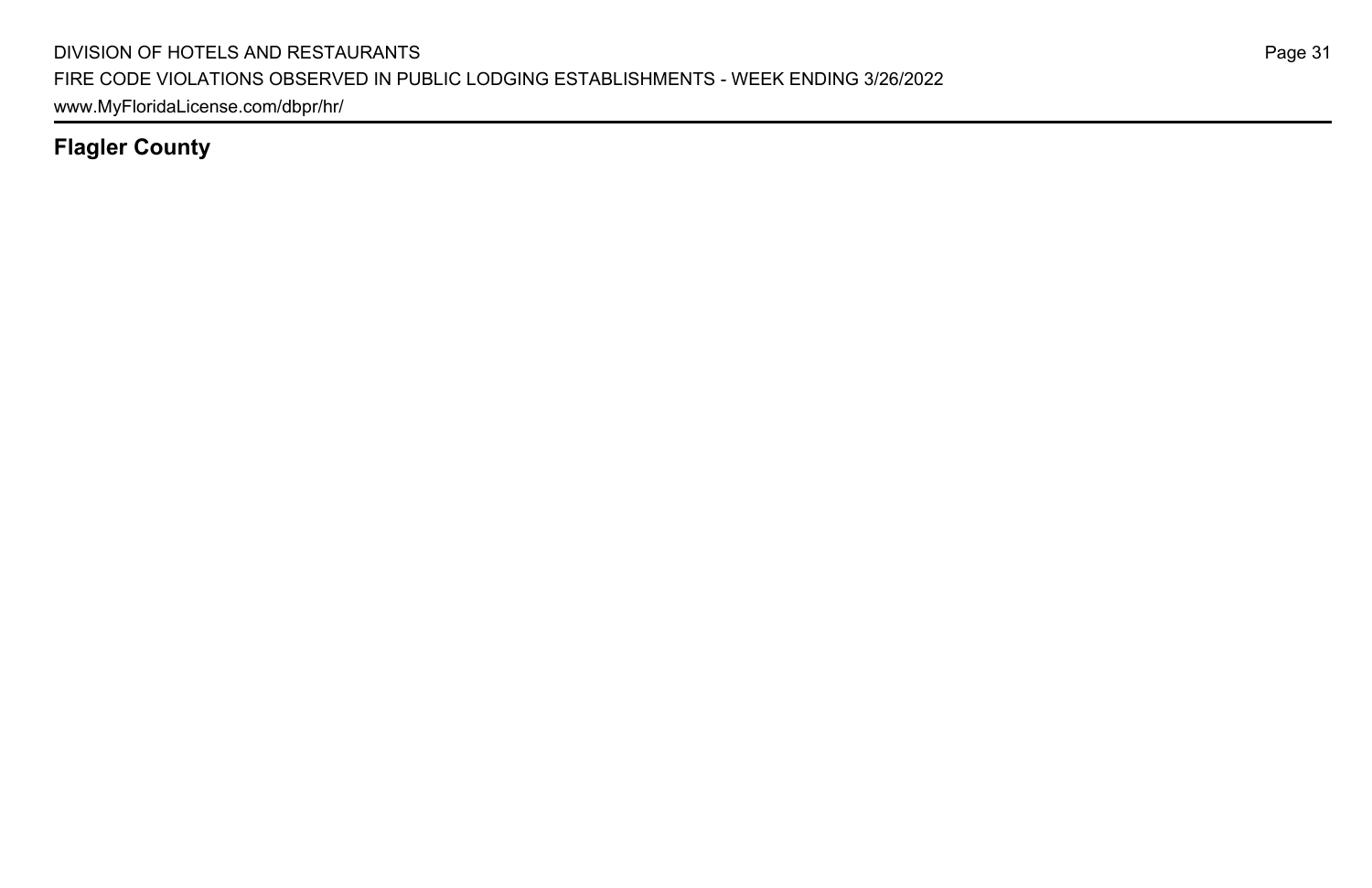License Number: 2800590 License Type: Hotel

FAIRFIELD INN & SUITES 400 OLD KINGS RD, PALM COAST 32137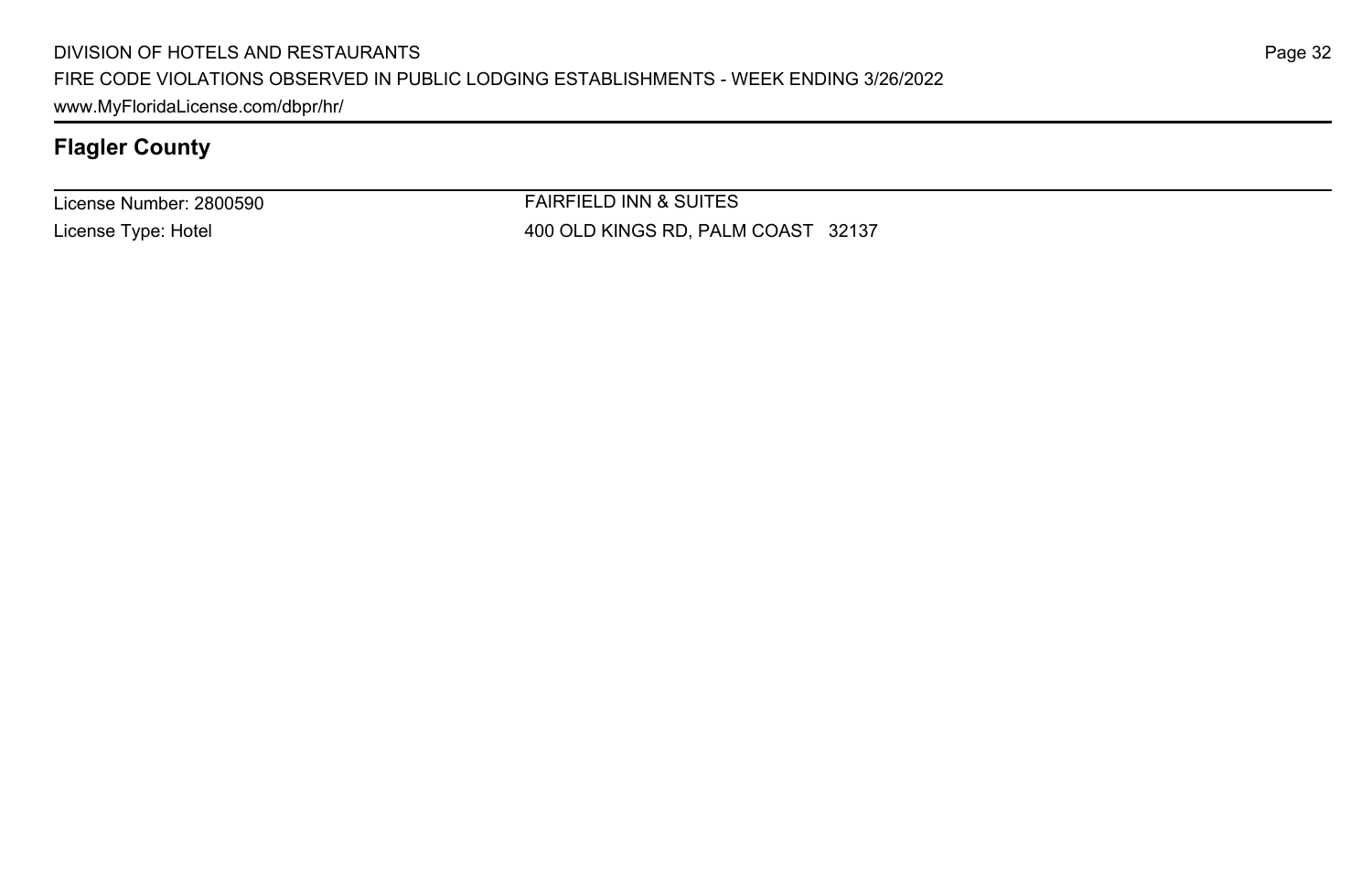Inspection Date: 03/21/2022 Inspection Number: 1162924 Inspection Type: Routine - Lodging Inspection Disposition: Call Back -Inspector Name: HARTMANN, MICHELLE **Admin.** Complaint recommended

Violation Code Observation Violation Citation

05-02-5 - From initial inspection : Hearing-impaired smoke detector is not functioning when tested. For reporting purposes only. In room 415. \*\*Repeat Violation\*\* - From follow-up inspection 2022-03-21: ADA in room 407 has no audible alarm. Only flashing li

08-01-4 - From initial inspection : Boiler certificate or insurance inspector's boiler report expired. For reporting purposes only. Boiler certificates expired 12/17/21. - From follow-up inspection 2022-03-21: No Certificates is available. \*\*Admin Complain

509.032(2)(d) FS Reporting: The division, or its agent, shall notify the local firesafety authority or the State Fire Marshal of any readily observable violation of a rule adopted under chapter 633 which relates to public lodging establishments or public food establishments, and the identification of such violation does not require any firesafety inspection certification. For reporting purposes only.

61C-1.004(10) FAC and 509.032(2)(d) FS Reporting: 61C-1.004(10) The insurance inspector's boiler report is required annually for power boilers and high pressure/high temperature boilers and biannually for low pressure steam or vapor heating boilers. 509.032(2)(d) The division, or its agent, shall notify the local firesafety authority or the State Fire Marshal of any readily observable violation of a rule adopted under chapter 633 which relates to public lodging establishments or public food establishments, and the identification of such violation does not require any firesafety inspection certification. For reporting purposes only.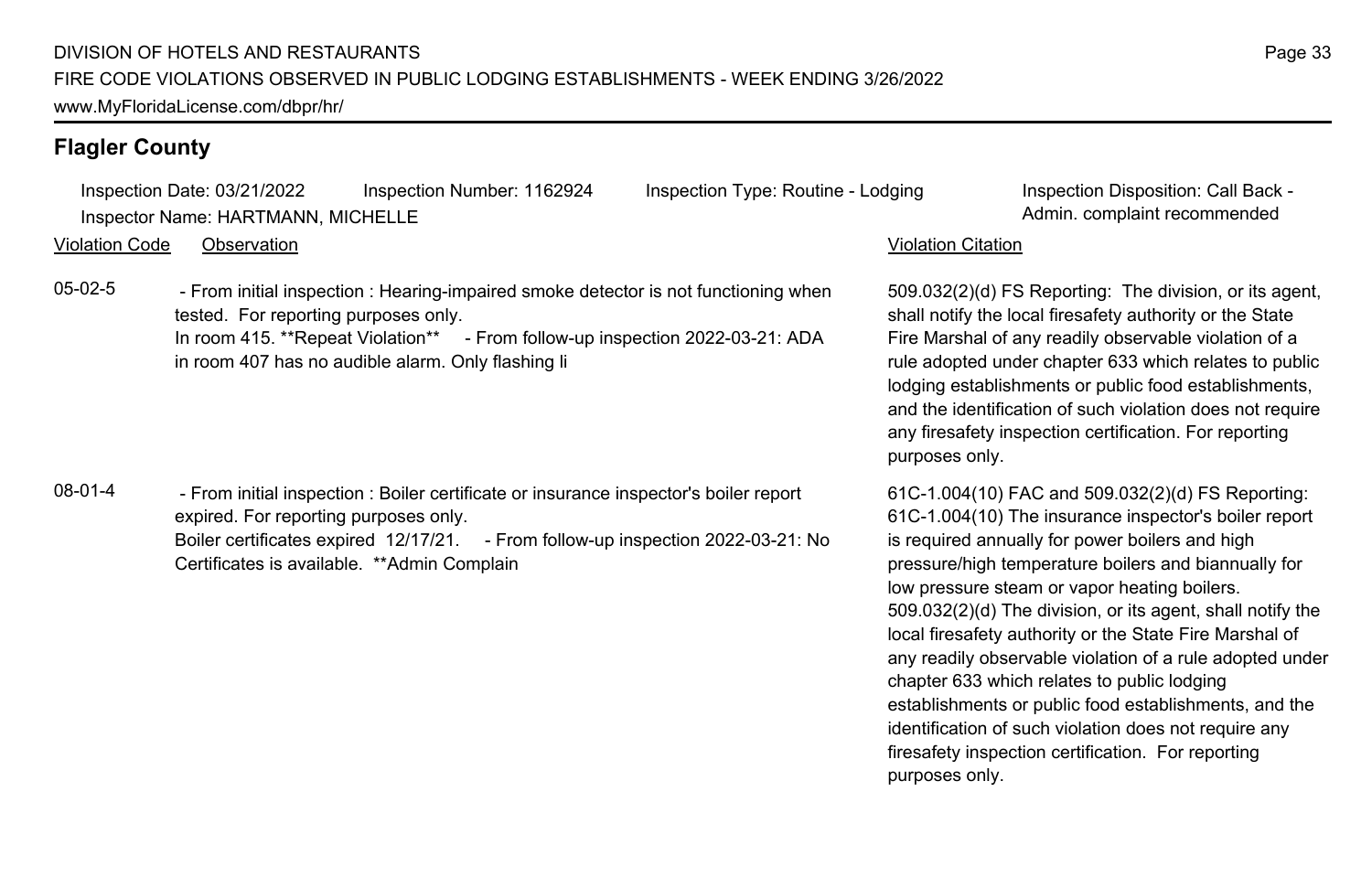08-04-4 - From initial inspection : Boiler certificate not posted in the boiler room. For reporting purposes only.

> At the time of inspection boiler certification not posted in boiler room. Person in charge printed and posted during inspection. \*\*Corrected On-Sit

61C-1.004(10) FAC and 509.032(2)(d) FS Reporting: 61C-1.004(10) The insurance inspector's boiler report shall be posted in the boiler room. 509.032(2)(d) The division, or its agent, shall notify the local firesafety authority or the State Fire Marshal of any readily observable violation of a rule adopted under chapter 633 which relates to public lodging establishments or public food establishments, and the identification of such violation does not require any firesafety inspection certification. For reporting purposes only.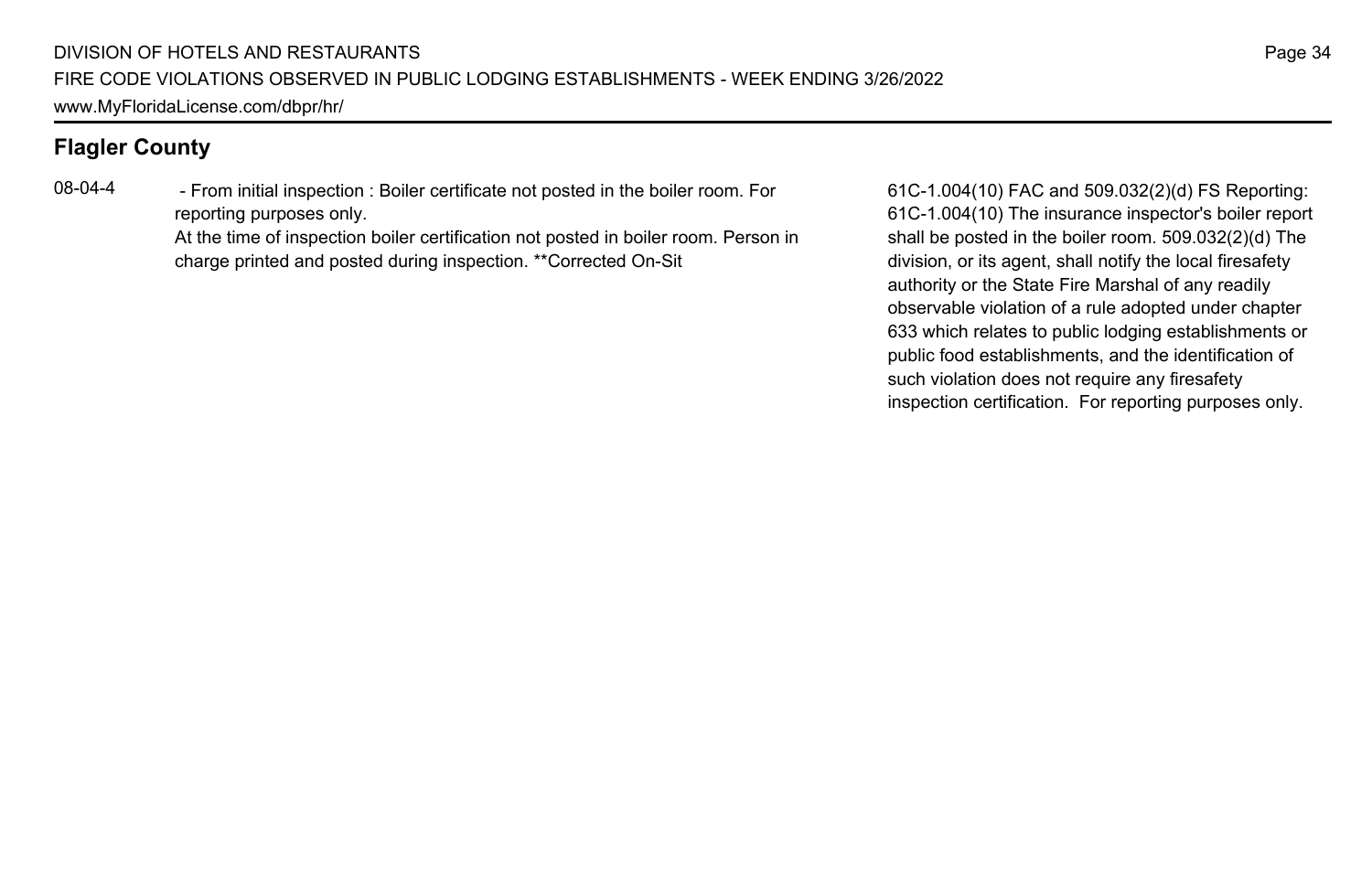appear to be inoperable. For reporting purposes only. Smoke detector in room 100 appears to be disconnected. - From follow-up inspection 2022-03-23: Room 100

04-03-4 - From initial inspection : Smoke detector/alarm in guest room/unit damaged as to

### **Hernando County**

# License Number: 3700071

occupied.

License Type: Motel

# QUALITY INN & SUITES

### 30307 CORTEZ BLVD, BROOKSVILLE 34602

Inspection Date: 03/23/2022 Inspection Number: 1220472 Inspection Type: Routine - Lodging Inspection Disposition: Call Back -Inspector Name: COLE, GABRIELLE **Extension given, pending** 

### Violation Code Observation **Violation Code** Observation **Violation** Violation Citation Citation Citation Citation

509.032(2)(d) FS Reporting: The division, or its agent, shall notify the local firesafety authority or the State Fire Marshal of any readily observable violation of a rule adopted under chapter 633 which relates to public lodging establishments or public food establishments, and the identification of such violation does not require any firesafety inspection certification. For reporting purposes only.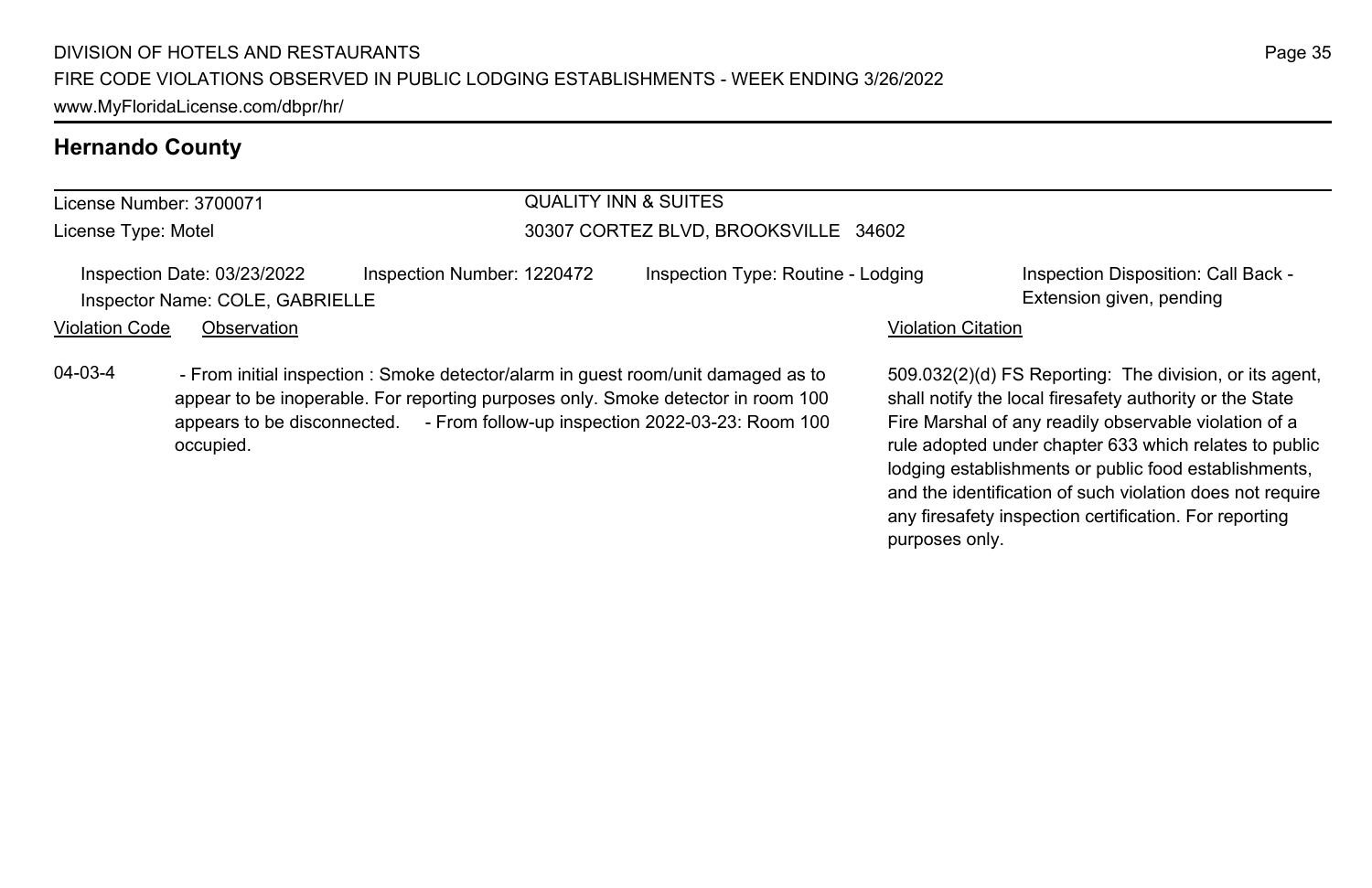# **Hillsborough County**

|                         |                                                                                                                                                            |                                                                                                                                            | 8014 TOMMY COURT APARTMENTS                      |                                                                                                                                                                                                                                                                                                                                                                                                                                                                              |                                                                                                                                                                                                                                                                                                                                                                                                              |
|-------------------------|------------------------------------------------------------------------------------------------------------------------------------------------------------|--------------------------------------------------------------------------------------------------------------------------------------------|--------------------------------------------------|------------------------------------------------------------------------------------------------------------------------------------------------------------------------------------------------------------------------------------------------------------------------------------------------------------------------------------------------------------------------------------------------------------------------------------------------------------------------------|--------------------------------------------------------------------------------------------------------------------------------------------------------------------------------------------------------------------------------------------------------------------------------------------------------------------------------------------------------------------------------------------------------------|
| License Number: 3913720 |                                                                                                                                                            |                                                                                                                                            |                                                  |                                                                                                                                                                                                                                                                                                                                                                                                                                                                              |                                                                                                                                                                                                                                                                                                                                                                                                              |
| License Type: Apartment |                                                                                                                                                            |                                                                                                                                            | 8014 TOMMY CT, TAMPA 33619                       |                                                                                                                                                                                                                                                                                                                                                                                                                                                                              |                                                                                                                                                                                                                                                                                                                                                                                                              |
|                         | Inspection Date: 03/21/2022<br>Inspector Name: KLUSENDORF, JEANNE                                                                                          | Inspection Number: 1534681                                                                                                                 | Inspection Type: Lodging-Licensing<br>Inspection |                                                                                                                                                                                                                                                                                                                                                                                                                                                                              | Inspection Disposition: Warning<br>Issued                                                                                                                                                                                                                                                                                                                                                                    |
| Violation Code          | Observation                                                                                                                                                |                                                                                                                                            |                                                  | <b>Violation Citation</b>                                                                                                                                                                                                                                                                                                                                                                                                                                                    |                                                                                                                                                                                                                                                                                                                                                                                                              |
| 01-03-4                 | purposes only. Building 8001<br>Priority: Reporting                                                                                                        | Observed: Portable fire extinguisher missing from it's designated location (sign<br>present indicating designated location). For reporting |                                                  |                                                                                                                                                                                                                                                                                                                                                                                                                                                                              | 509.032(2)(d) FS Reporting: (d) The division, or its<br>agent, shall notify the local firesafety authority or the<br>State Fire Marshal of any readily observable violation of<br>a rule adopted under chapter 633 which relates to<br>public lodging establishments or public food<br>establishments, and the identification of such violation<br>does not require any firesafety inspection certification. |
| 07-01-4                 | Observed: Damaged electrical wire(s). For reporting purposes only. Electric panel<br>meter by building 1029, handing off the walls.<br>Priority: Reporting |                                                                                                                                            |                                                  | For reporting purposes only.<br>509.032(2)(d) FS Reporting: (d) The division, or its<br>agent, shall notify the local firesafety authority or the<br>State Fire Marshal of any readily observable violation of<br>a rule adopted under chapter 633 which relates to<br>public lodging establishments or public food<br>establishments, and the identification of such violation<br>does not require any firesafety inspection certification.<br>For reporting purposes only. |                                                                                                                                                                                                                                                                                                                                                                                                              |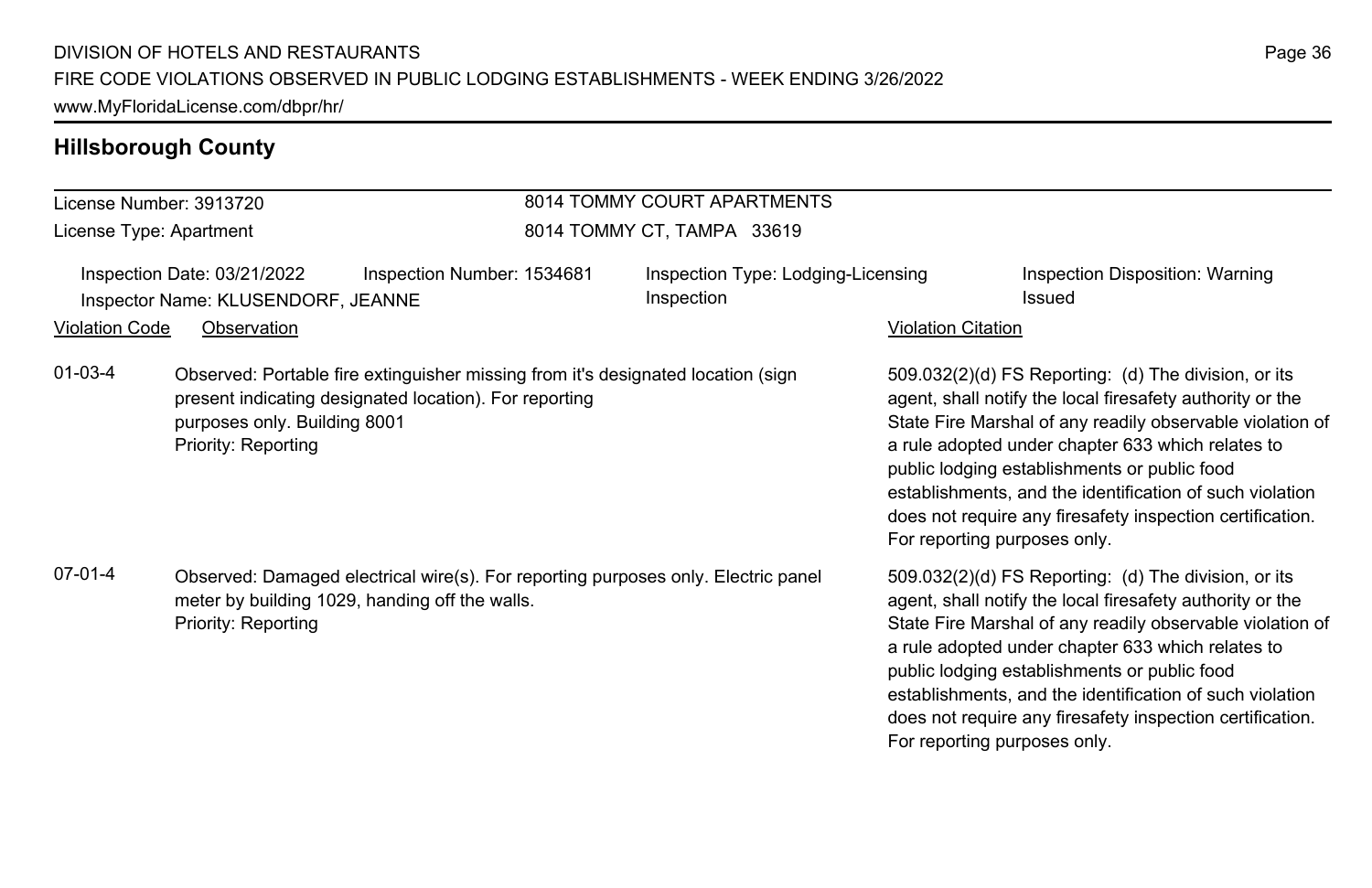# **Hillsborough County**

| License Number: 3912086                               |                                                               |                            | CFOC TAMPA FL LLC                                                           |                                    |                                                                                                                                                                                                                                                                                                                                                                                                              |                                                                     |  |
|-------------------------------------------------------|---------------------------------------------------------------|----------------------------|-----------------------------------------------------------------------------|------------------------------------|--------------------------------------------------------------------------------------------------------------------------------------------------------------------------------------------------------------------------------------------------------------------------------------------------------------------------------------------------------------------------------------------------------------|---------------------------------------------------------------------|--|
| License Type: Hotel                                   |                                                               |                            | 6800 WOODSTORK RD. TAMPA 33637                                              |                                    |                                                                                                                                                                                                                                                                                                                                                                                                              |                                                                     |  |
|                                                       | Inspection Date: 03/25/2022<br>Inspector Name: REGAS, ANTHONY | Inspection Number: 1162581 |                                                                             | Inspection Type: Routine - Lodging |                                                                                                                                                                                                                                                                                                                                                                                                              | Inspection Disposition: Inspection<br>Completed - No Further Action |  |
| <b>Violation Code</b>                                 | Observation                                                   |                            |                                                                             |                                    | <b>Violation Citation</b>                                                                                                                                                                                                                                                                                                                                                                                    |                                                                     |  |
| 08-06-4<br>pressure washer stored in the boiler room. |                                                               |                            | Combustibles stored in boiler room. For reporting purposes only. Observed a |                                    | 509.032(2)(d) FS Reporting: (d) The division, or its<br>agent, shall notify the local firesafety authority or the<br>State Fire Marshal of any readily observable violation of<br>a rule adopted under chapter 633 which relates to<br>public lodging establishments or public food<br>establishments, and the identification of such violation<br>does not require any firesafety inspection certification. |                                                                     |  |

For reporting purposes only.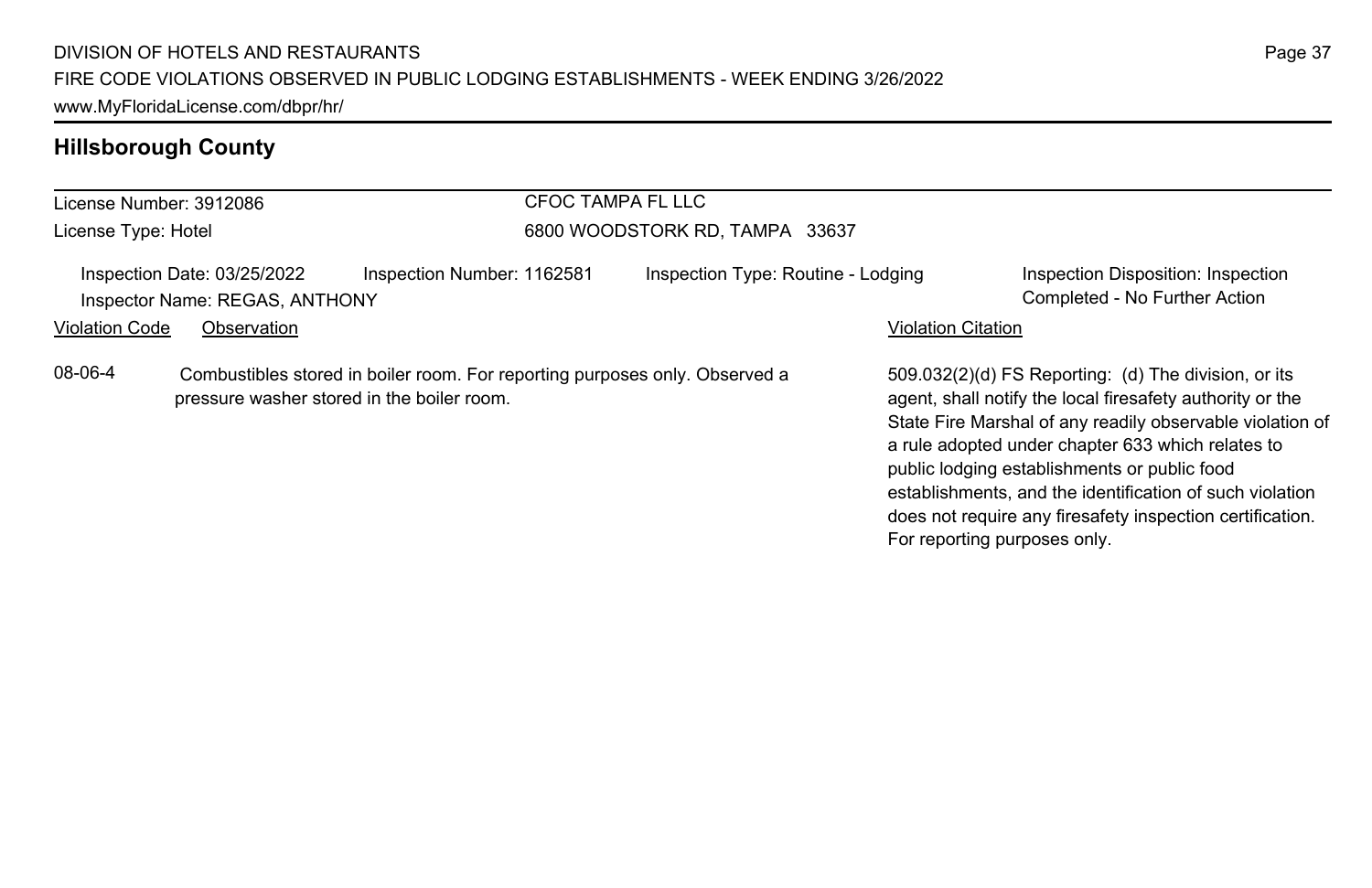### **Lee County**

# License Number: 4600978

License Type: Motel

### SANIBEL SUNSET BEACH RESORT 3287 W GULF DR, SANIBEL 33957

Inspection Date: 03/25/2022 Inspection Number: 1218790 Inspection Type: Routine - Lodging Inspection Disposition: Call Back -Inspector Name: GONDERMANN, FRANK And The Commended Construction of the Commended Admin. complaint recommended

### Violation Code Observation **Violation Code Observation** Violation Citation Citation Citation Citation Citation Citation Citation Citation Citation Citation Citation Citation Citation Citation Citation Citation Citation Cit

07-04-4 - From initial inspection : Electrical outlet damaged to indicate a malfunction. For reporting purposes only. Exposed wires hanging from ceiling across from room B145 - From follow-up inspection 2022-02-18: \*\* Time Extended\*\* - From follow-up in

509.032(2)(d) FS Reporting: (d) The division, or its agent, shall notify the local firesafety authority or the State Fire Marshal of any readily observable violation of a rule adopted under chapter 633 which relates to public lodging establishments or public food establishments, and the identification of such violation does not require any firesafety inspection certification. For reporting purposes only.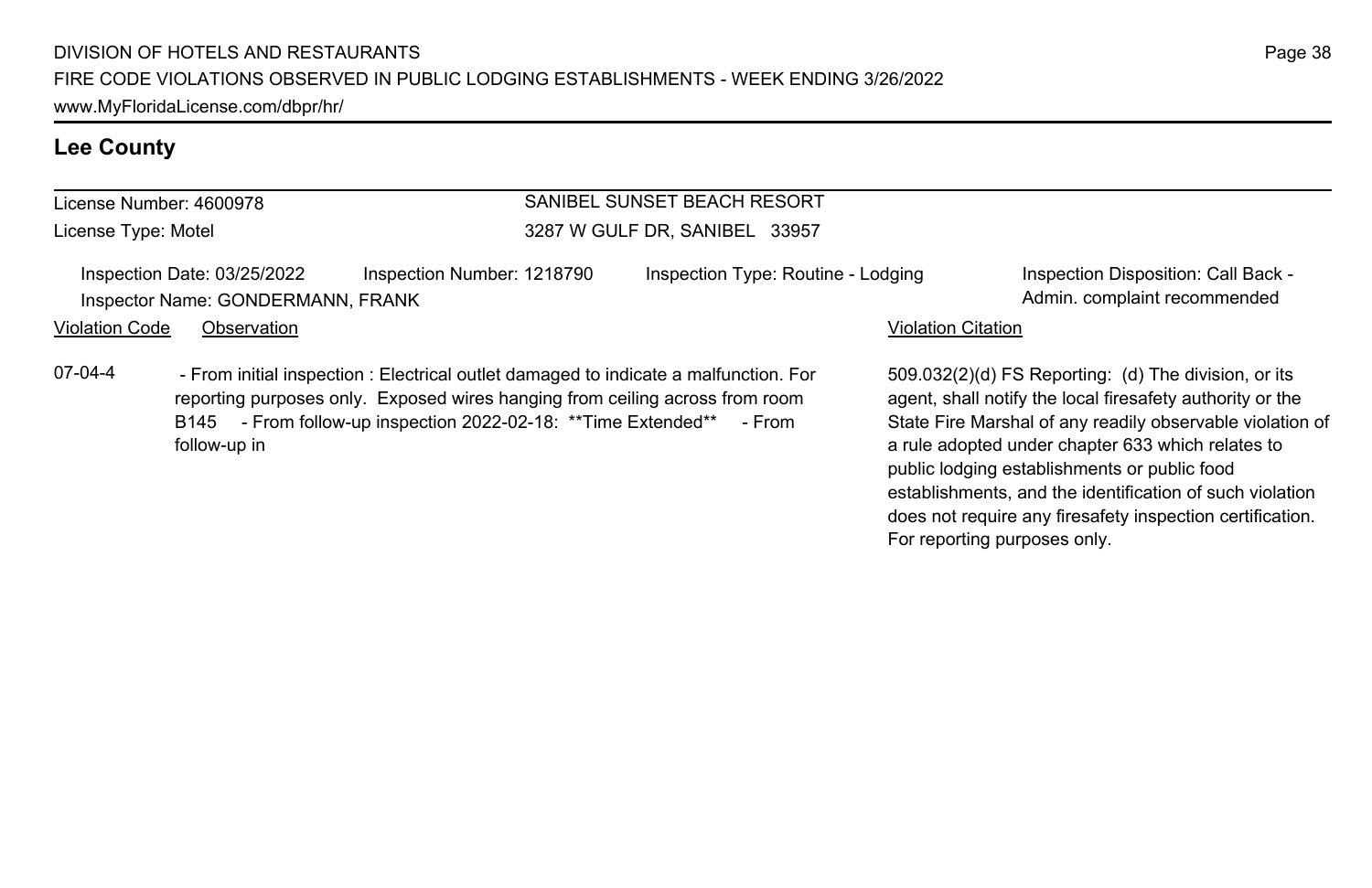### **Manatee County**

### License Number: 5103312 License Type: Motel DAYS INN 644 67 ST CIR E, BRADENTON 34208 Inspection Date: 03/25/2022 Inspection Number: 1222538 Inspection Type: Complaint Full Inspection Disposition: Warning **Inspector Name: AUBIN, GARY Issued** Violation Code Observation **Violation Code** Observation **Violation** Violation Citation Citation Citation Citation 509.215(1) and (2) and 509.032(2)(d) FS Reporting: 509.215(1) Each guest room shall be equipped with an approved listed single-station smoke detector meeting the minimum requirements of NFPA-74 Standards for the Installation, Maintenance and Use of Household Fire Warning Equipment. (2) The building has smoke detectors in each guest room individually annunciating to a panel at a supervised location. 509.032(2)(d) The division, or its agent, shall notify the local firesafety 04-02-4 No smoke detector provided in guest room/unit. For reporting purposes only. Observed smoke detector broken in room 207. Manager stated they have a new smoke detector ordered. \*\*Corrective Action Taken\*\* \*\*Warning\*\*

authority or the State Fire Marshal of any readily observable violation of a rule adopted under chapter 633 which relates to public lodging establishments or public food establishments, and the identification of such violation does not require any firesafety inspection certification. For reporting purposes only.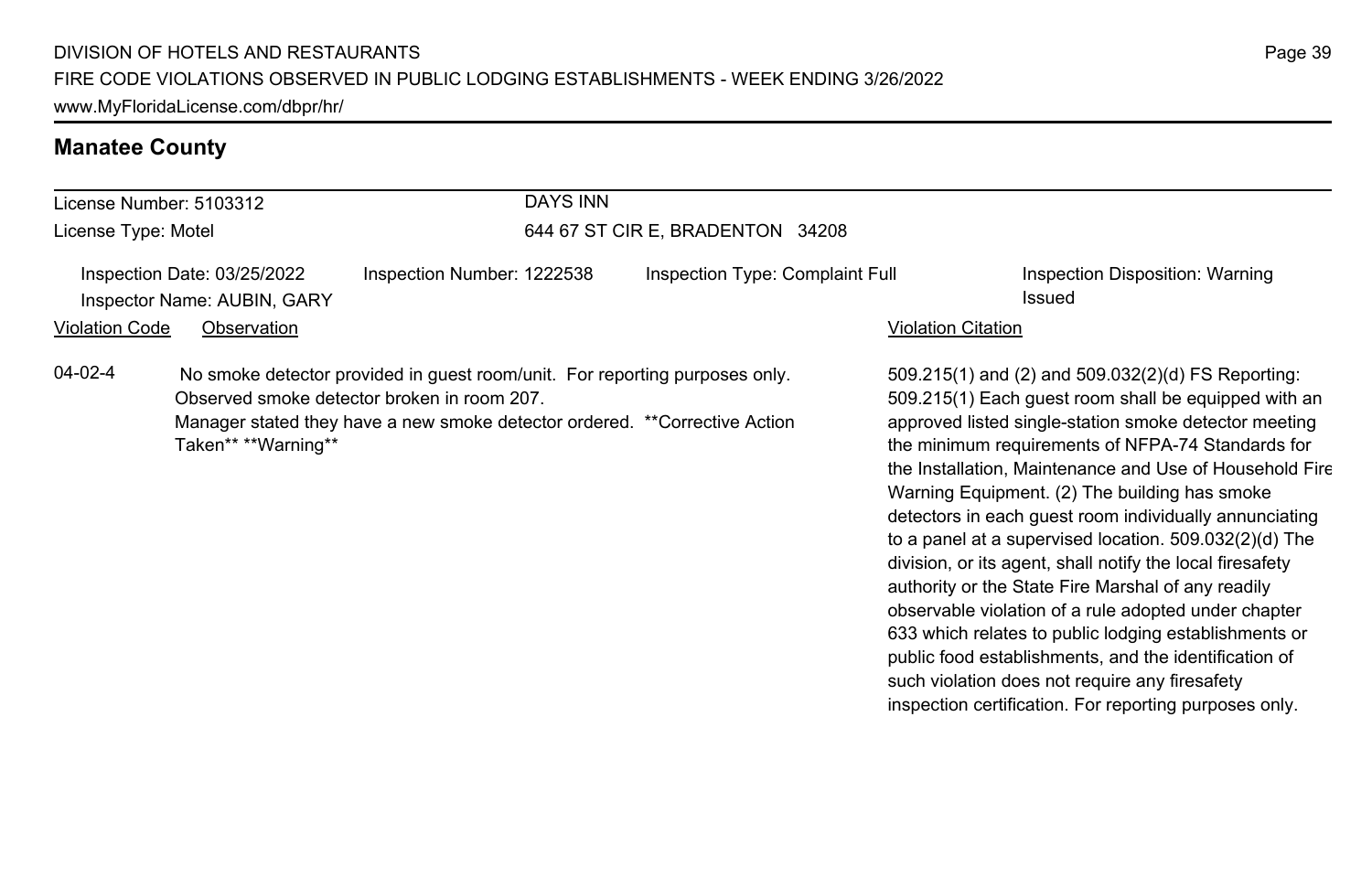### **Manatee County**

### License Number: 5105024 License Type: Hotel WATERLINE MARINA RESORT AND BEACH CLUB 5325 MARINA DR, HOLMES BEACH 34217 Inspection Date: 03/24/2022 Inspection Number: 1161104 Inspection Type: Routine - Lodging Inspection Disposition: Administrative Inspector Name: RICHENDOLLAR, SANDRA complaint recommended Violation Code Observation **Violation Code** Observation **Violation** Violation Citation Citation Citation Citation 61C-1.004(10) FAC and 509.032(2)(d) FS Reporting: 61C-1.004(10) The insurance inspector's boiler report is required annually for power boilers and high pressure/high temperature boilers and biannually for low pressure steam or vapor heating boilers. 509.032(2)(d) The division, or its agent, shall notify the local firesafety authority or the State Fire Marshal of any readily observable violation of a rule adopted under chapter 633 which relates to public lodging establishments or public food establishments, and the identification of such violation does not require any firesafety inspection certification. For reporting purposes only. 08-03-4 No boiler certificate or insurance inspector's boiler report available. For reporting purposes only. Proof of insurance provided.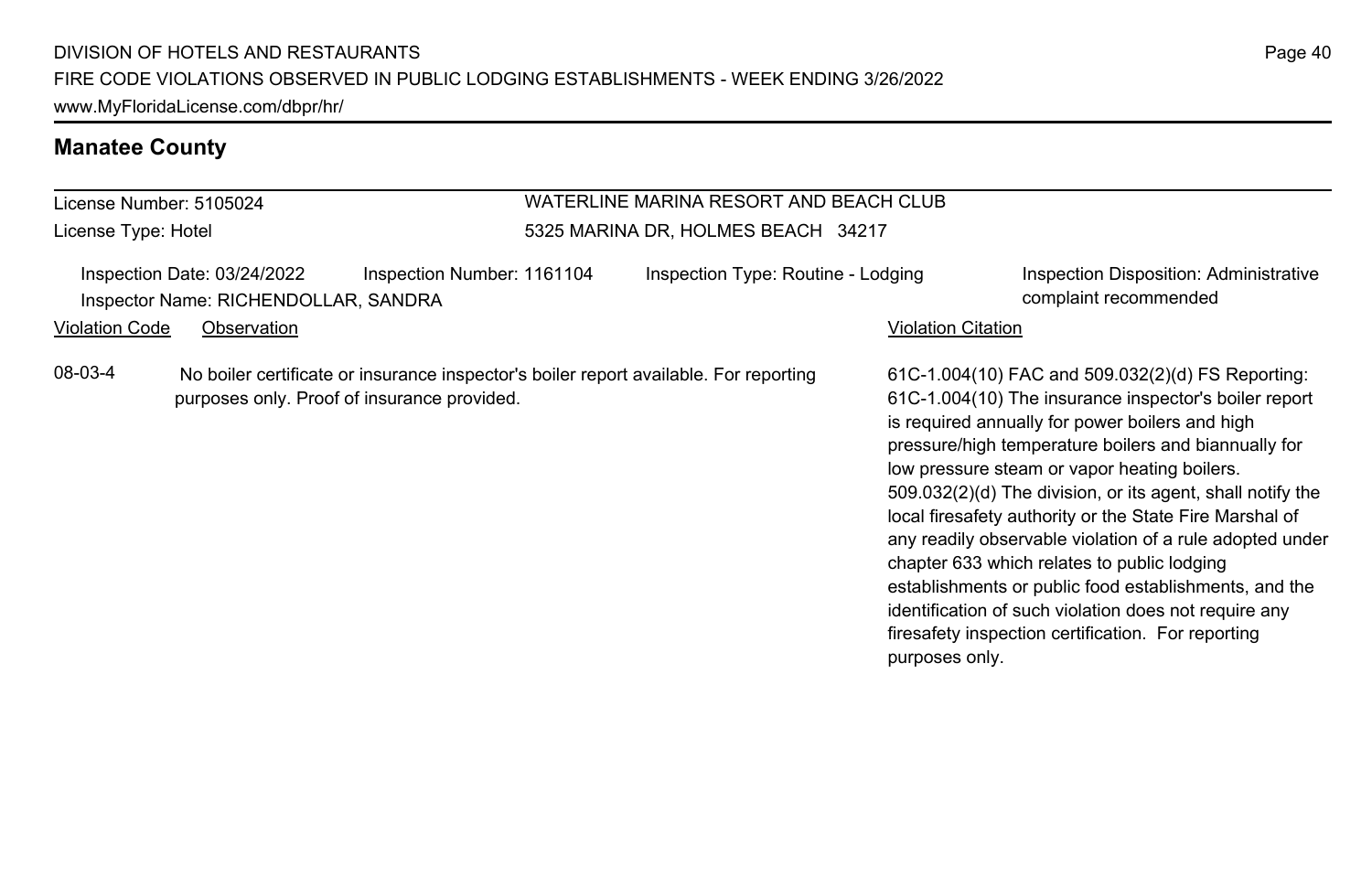# **Martin County**

License Number: 5300030 License Type: Motel

### DRIFTWOOD MOTEL OF JENSEN BEACH INC 4150 NE INDIAN RIVER DR, JENSEN BEACH 34957

|                       | Inspection Date: 03/21/2022     | Inspection Number: 1221207                                                                                                                | Inspection Type: Routine - Lodging |                           | Inspection Disposition: Inspection                                                                                                                                                                                                                                                                                                                                                                                                                                                                                                                                                                                                                                                                                                                                                                                                                                  |
|-----------------------|---------------------------------|-------------------------------------------------------------------------------------------------------------------------------------------|------------------------------------|---------------------------|---------------------------------------------------------------------------------------------------------------------------------------------------------------------------------------------------------------------------------------------------------------------------------------------------------------------------------------------------------------------------------------------------------------------------------------------------------------------------------------------------------------------------------------------------------------------------------------------------------------------------------------------------------------------------------------------------------------------------------------------------------------------------------------------------------------------------------------------------------------------|
|                       | Inspector Name: PETROW, MICHAEL |                                                                                                                                           |                                    |                           | Completed - No Further Action                                                                                                                                                                                                                                                                                                                                                                                                                                                                                                                                                                                                                                                                                                                                                                                                                                       |
| <b>Violation Code</b> | Observation                     |                                                                                                                                           |                                    | <b>Violation Citation</b> |                                                                                                                                                                                                                                                                                                                                                                                                                                                                                                                                                                                                                                                                                                                                                                                                                                                                     |
| 04-02-4               |                                 | No smoke detector provided in guest room/unit. For reporting purposes only. Unit<br>1, missing in separate bedroom. **Corrected On-Site** |                                    |                           | 509.215(1) and (2) and 509.032(2)(d) FS Reporting:<br>509.215(1) Each guest room shall be equipped with an<br>approved listed single-station smoke detector meeting<br>the minimum requirements of NFPA-74 Standards for<br>the Installation, Maintenance and Use of Household Fire<br>Warning Equipment. (2) The building has smoke<br>detectors in each quest room individually annunciating<br>to a panel at a supervised location. $509.032(2)(d)$ The<br>division, or its agent, shall notify the local firesafety<br>authority or the State Fire Marshal of any readily<br>observable violation of a rule adopted under chapter<br>633 which relates to public lodging establishments or<br>public food establishments, and the identification of<br>such violation does not require any firesafety<br>inspection certification. For reporting purposes only. |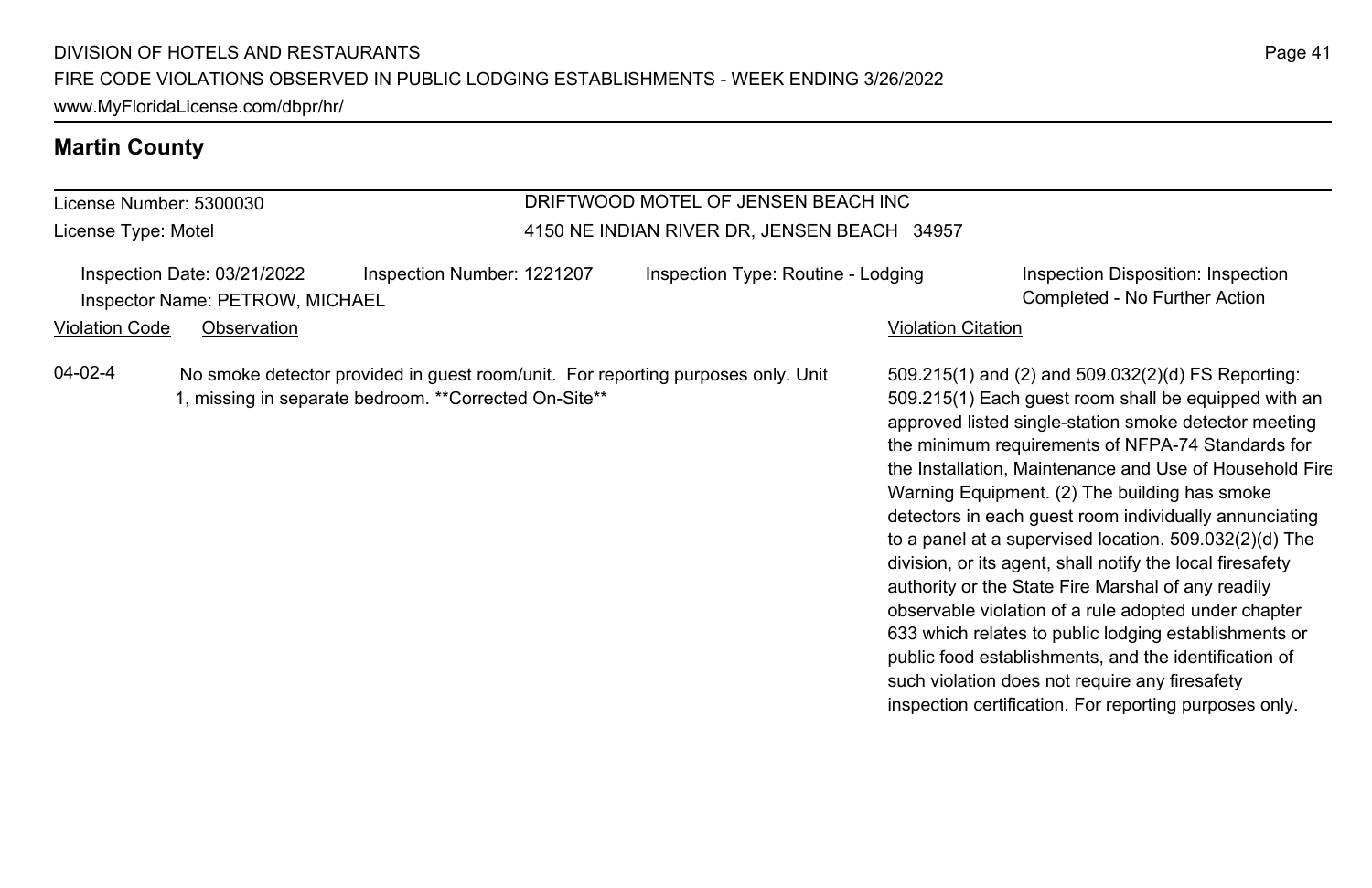# **Monroe County**

| License Number: 5400347                                          |                                                                                                                                                                                              |                            | <b>FISHER INN RESORT</b>             |                                                                                                                                                                                                                                                                                                                                                                                                                                                                                                                                                                                                                                                                                                                                                                     |                           |                                           |  |
|------------------------------------------------------------------|----------------------------------------------------------------------------------------------------------------------------------------------------------------------------------------------|----------------------------|--------------------------------------|---------------------------------------------------------------------------------------------------------------------------------------------------------------------------------------------------------------------------------------------------------------------------------------------------------------------------------------------------------------------------------------------------------------------------------------------------------------------------------------------------------------------------------------------------------------------------------------------------------------------------------------------------------------------------------------------------------------------------------------------------------------------|---------------------------|-------------------------------------------|--|
| License Type: Motel                                              |                                                                                                                                                                                              |                            | 84951 OVERSEAS HWY, ISLAMORADA 33036 |                                                                                                                                                                                                                                                                                                                                                                                                                                                                                                                                                                                                                                                                                                                                                                     |                           |                                           |  |
| Inspection Date: 03/24/2022<br>Inspector Name: WHITEHURST, SCOTT |                                                                                                                                                                                              | Inspection Number: 1222229 | Inspection Type: Routine - Lodging   |                                                                                                                                                                                                                                                                                                                                                                                                                                                                                                                                                                                                                                                                                                                                                                     |                           | Inspection Disposition: Warning<br>Issued |  |
|                                                                  | Observation                                                                                                                                                                                  |                            |                                      |                                                                                                                                                                                                                                                                                                                                                                                                                                                                                                                                                                                                                                                                                                                                                                     | <b>Violation Citation</b> |                                           |  |
| $03-01-4$                                                        | <b>Violation Code</b><br>No fire sprinkler system installed in a transient lodging establishment three stories<br>or more in height, or over 75 feet in height. For reporting purposes only. |                            |                                      | 509.215 and 509.032(2)(d) FS Reporting: 509.215 Any<br>public lodging establishment, as defined in this chapter,<br>which is of three stories or more, or over 75 feet in<br>height shall be equipped with an automatic sprinkler<br>system installed in compliance with the provisions<br>prescribed in the National Fire Protection Association<br>publication NFPA No. 13 "Standards for the Installation<br>of Sprinkler Systems. 509.032(2)(d) The division, or its<br>agent, shall notify the local firesafety authority or the<br>State Fire Marshal of any readily observable violation of<br>a rule adopted under chapter 633 which relates to<br>public lodging establishments or public food<br>establishments, and the identification of such violation |                           |                                           |  |

For reporting purposes only.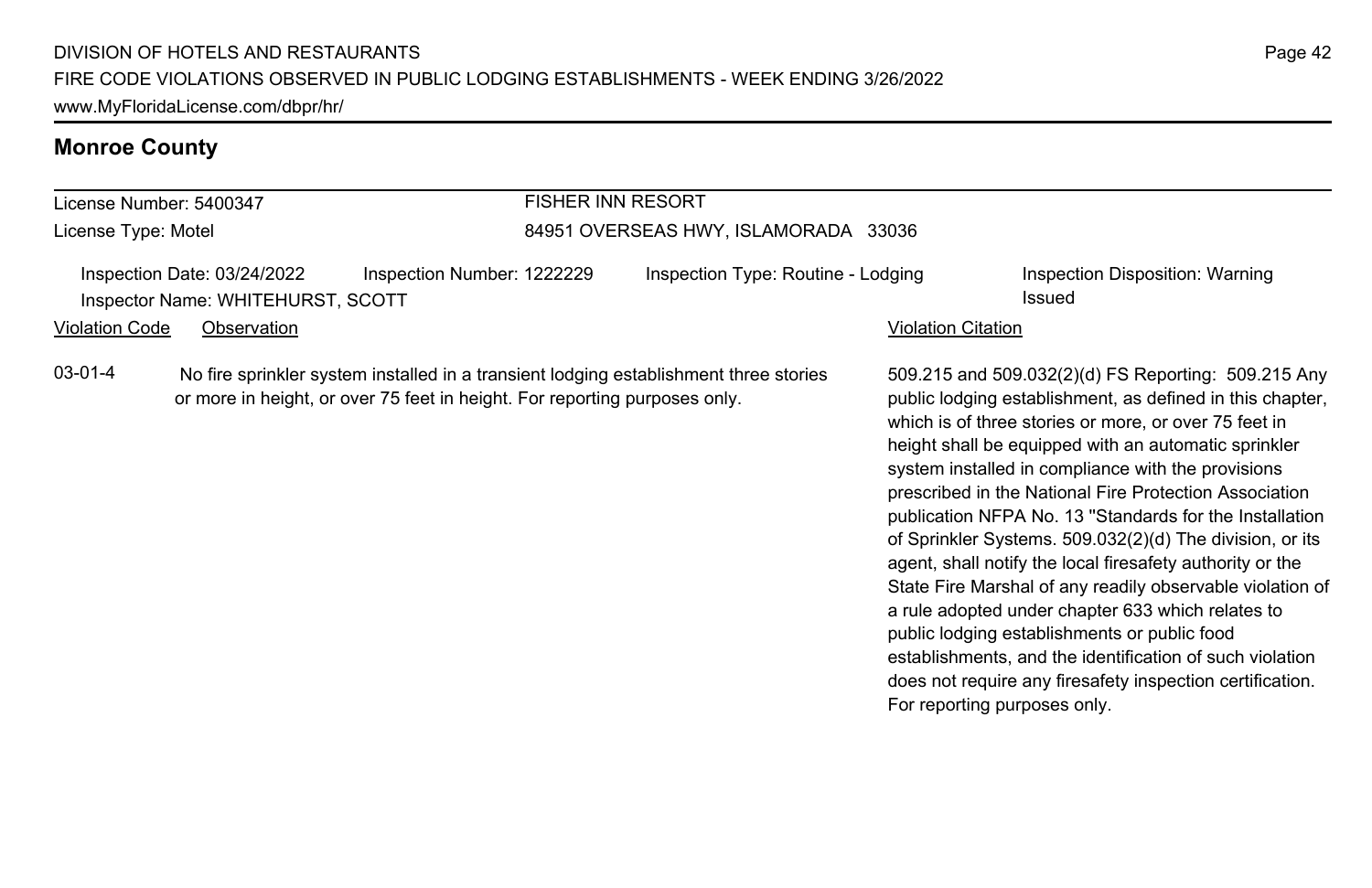# **Monroe County**

|                       | License Number: 5402759                                       |                                                                                | <b>COURTYARD BY MARRIOTT</b>          |                           |                                                                                                                                                                                                                                                                                                                                                                                                                        |
|-----------------------|---------------------------------------------------------------|--------------------------------------------------------------------------------|---------------------------------------|---------------------------|------------------------------------------------------------------------------------------------------------------------------------------------------------------------------------------------------------------------------------------------------------------------------------------------------------------------------------------------------------------------------------------------------------------------|
| License Type: Hotel   |                                                               |                                                                                | 3031 N ROOSEVELT BLVD, KEY WEST 33040 |                           |                                                                                                                                                                                                                                                                                                                                                                                                                        |
|                       | Inspection Date: 03/22/2022<br>Inspector Name: VILCHEZ, NABEL | Inspection Number: 1162459                                                     | Inspection Type: Routine - Lodging    |                           | Inspection Disposition: Warning<br>Issued                                                                                                                                                                                                                                                                                                                                                                              |
| <b>Violation Code</b> | Observation                                                   |                                                                                |                                       | <b>Violation Citation</b> |                                                                                                                                                                                                                                                                                                                                                                                                                        |
| $04 - 01 - 4$         | purposes only.                                                | Trouble/alarm light illuminated on the fire alarm control panel. For reporting |                                       | purposes only.            | 509.032(2)(d) FS Reporting: The division, or its agent,<br>shall notify the local firesafety authority or the State<br>Fire Marshal of any readily observable violation of a<br>rule adopted under chapter 633 which relates to public<br>lodging establishments or public food establishments,<br>and the identification of such violation does not require<br>any firesafety inspection certification. For reporting |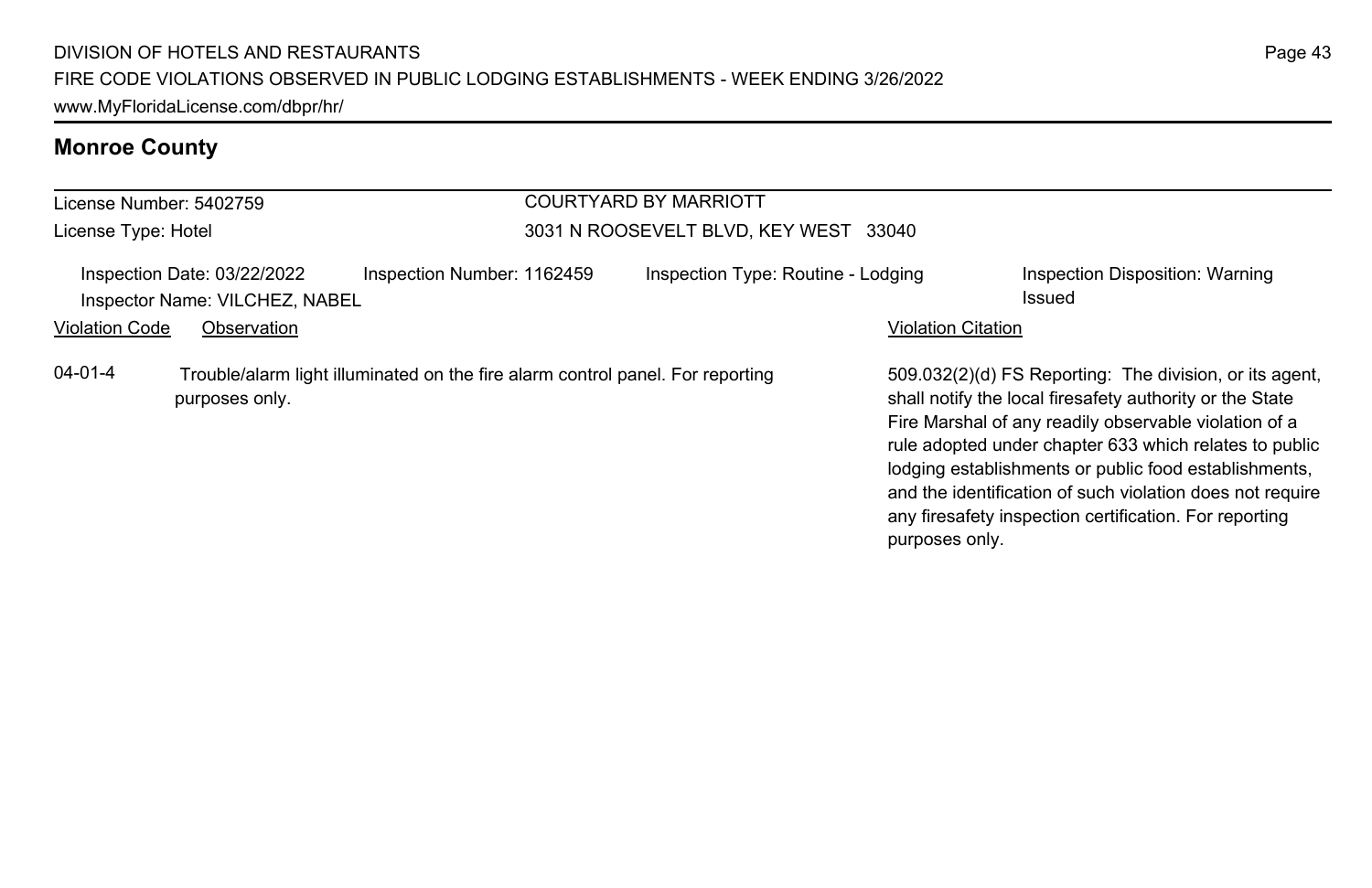# **Orange County**

|                       | License Number: 5809219                                        |                                                                                                                                                                      | <b>SPRINGHILL SUITES</b>           |                           |                                                                                                                                                                                                                                                                                                 |  |
|-----------------------|----------------------------------------------------------------|----------------------------------------------------------------------------------------------------------------------------------------------------------------------|------------------------------------|---------------------------|-------------------------------------------------------------------------------------------------------------------------------------------------------------------------------------------------------------------------------------------------------------------------------------------------|--|
| License Type: Hotel   |                                                                |                                                                                                                                                                      | 8840 UNIVERSAL BLVD, ORLANDO 32819 |                           |                                                                                                                                                                                                                                                                                                 |  |
|                       | Inspection Date: 03/25/2022<br>Inspector Name: BACHOO, SAVITRI | Inspection Number: 1162356                                                                                                                                           | Inspection Type: Routine - Lodging |                           | Inspection Disposition: Call Back -<br>Complied                                                                                                                                                                                                                                                 |  |
| <b>Violation Code</b> | Observation                                                    |                                                                                                                                                                      |                                    | <b>Violation Citation</b> |                                                                                                                                                                                                                                                                                                 |  |
| $04 - 01 - 4$         | **Time Extended**                                              | - From initial inspection : Trouble/alarm light illuminated on the fire alarm control<br>panel. For reporting purposes only. - From follow-up inspection 2022-03-25: |                                    |                           | 509.032(2)(d) FS Reporting: The division, or its agent.<br>shall notify the local firesafety authority or the State<br>Fire Marshal of any readily observable violation of a<br>rule adopted under chapter 633 which relates to public<br>lodging establishments or public food establishments, |  |

and the identification of such violation does not require any firesafety inspection certification. For reporting

purposes only.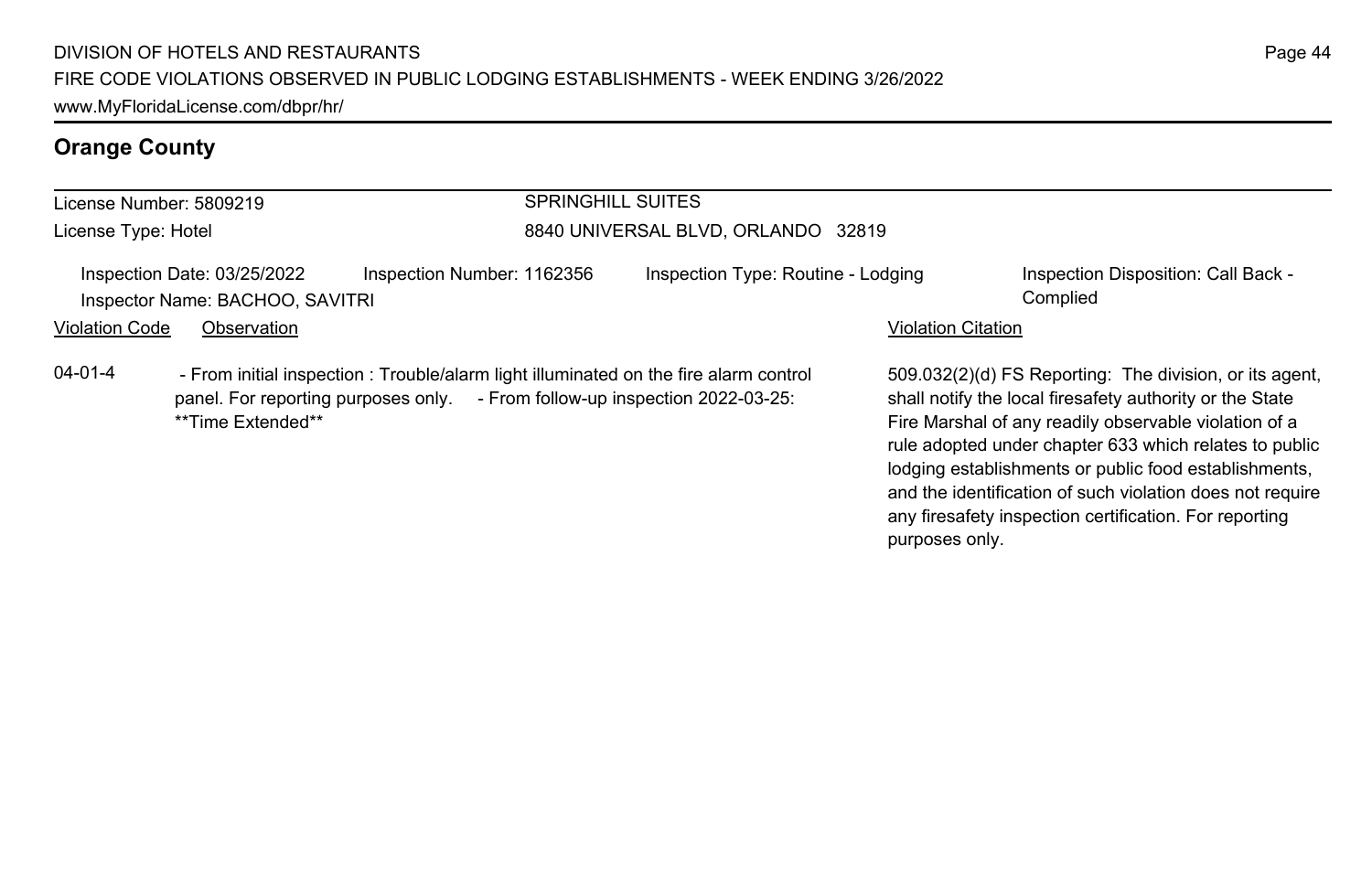# **Orange County**

| License Number: 5801553                                                   | DAYS INN ORLANDO                                                                 |                                                                                                                                                                                                                                                                                                                                                                                                                                                                                                                                                                                                                                                                                                     |  |  |  |  |
|---------------------------------------------------------------------------|----------------------------------------------------------------------------------|-----------------------------------------------------------------------------------------------------------------------------------------------------------------------------------------------------------------------------------------------------------------------------------------------------------------------------------------------------------------------------------------------------------------------------------------------------------------------------------------------------------------------------------------------------------------------------------------------------------------------------------------------------------------------------------------------------|--|--|--|--|
| License Type: Motel                                                       | 2500 W 33 ST, ORLANDO 32839                                                      |                                                                                                                                                                                                                                                                                                                                                                                                                                                                                                                                                                                                                                                                                                     |  |  |  |  |
| Inspection Date: 03/24/2022<br>Inspector Name: PASIECKI, VICTORIA         | Inspection Number: 1222534<br>Inspection Type: Complaint Full                    | Inspection Disposition: Inspection<br>Completed - No Further Action                                                                                                                                                                                                                                                                                                                                                                                                                                                                                                                                                                                                                                 |  |  |  |  |
| Violation Code<br>Observation                                             |                                                                                  | Violation Citation                                                                                                                                                                                                                                                                                                                                                                                                                                                                                                                                                                                                                                                                                  |  |  |  |  |
| 08-01-4<br>purposes only.<br>Operator aware and is waiting for inspection | Boiler certificate or insurance inspector's boiler report expired. For reporting | 61C-1.004(10) FAC and 509.032(2)(d) FS Reporting:<br>61C-1.004(10) The insurance inspector's boiler report<br>is required annually for power boilers and high<br>pressure/high temperature boilers and biannually for<br>low pressure steam or vapor heating boilers.<br>509.032(2)(d) The division, or its agent, shall notify the<br>local firesafety authority or the State Fire Marshal of<br>any readily observable violation of a rule adopted under<br>chapter 633 which relates to public lodging<br>establishments or public food establishments, and the<br>identification of such violation does not require any<br>firesafety inspection certification. For reporting<br>purposes only. |  |  |  |  |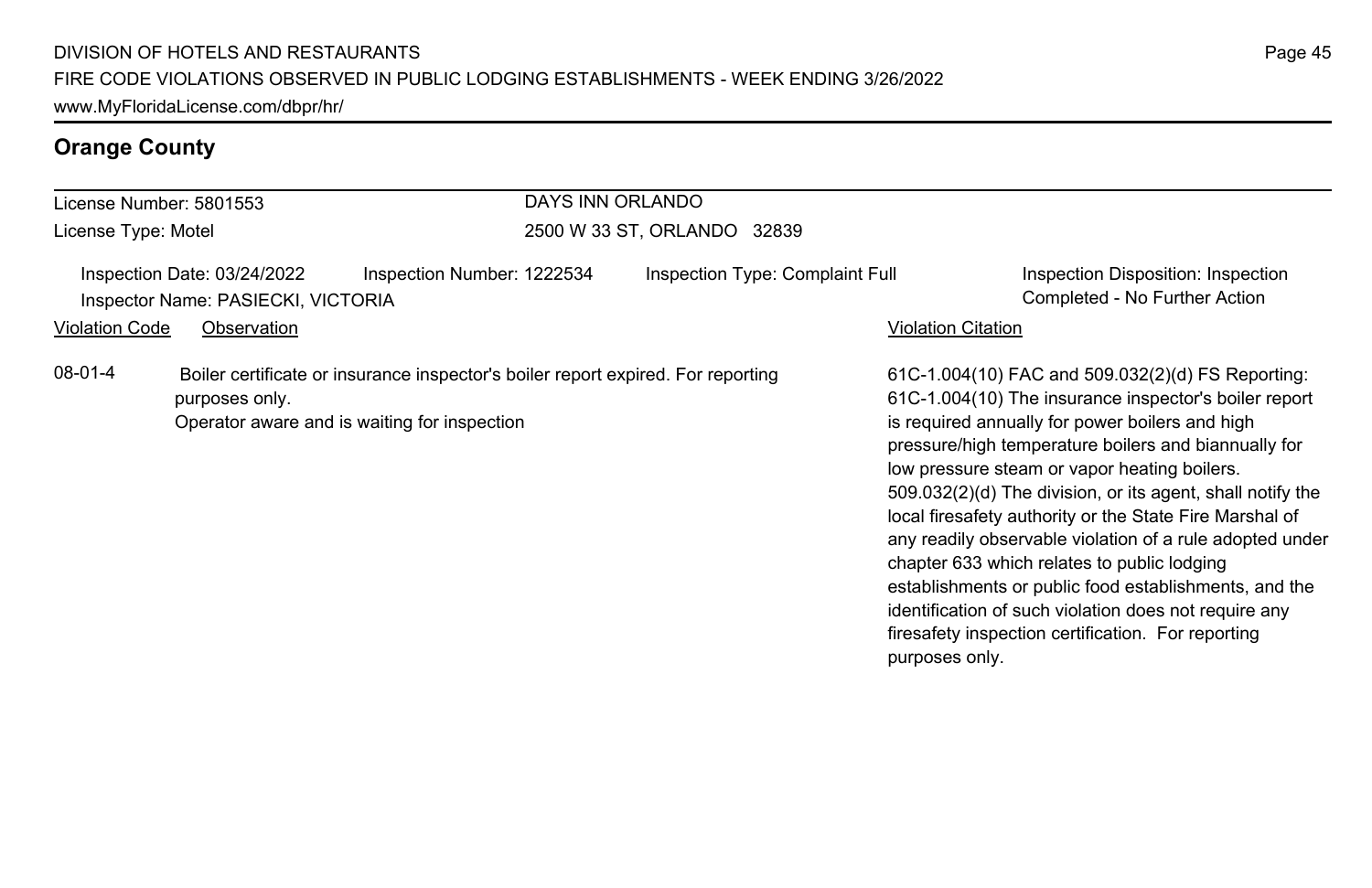### **Palm Beach County**

### License Number: 6014047 License Type: Hotel HYATT PLACE WEST PALM BEACH 295 LAKEVIEW AVE, WEST PALM BEACH 33401 Inspection Date: 03/25/2022 Inspection Number: 1163272 Inspection Type: Routine - Lodging Inspection Disposition: Inspection Inspector Name: FRANCO, BROOKE Completed - No Further Action Violation Code Observation **Violation Code** Observation **Violation** Violation Citation Citation Citation Citation 61C-1.004(10) FAC and 509.032(2)(d) FS Reporting: 61C-1.004(10) The insurance inspector's boiler report is required annually for power boilers and high pressure/high temperature boilers and biannually for low pressure steam or vapor heating boilers. 509.032(2)(d) The division, or its agent, shall notify the local firesafety authority or the State Fire Marshal of any readily observable violation of a rule adopted under chapter 633 which relates to public lodging establishments or public food establishments, and the identification of such violation does not require any firesafety inspection certification. For reporting purposes only. 08-01-4 Boiler certificate or insurance inspector's boiler report expired. For reporting purposes only.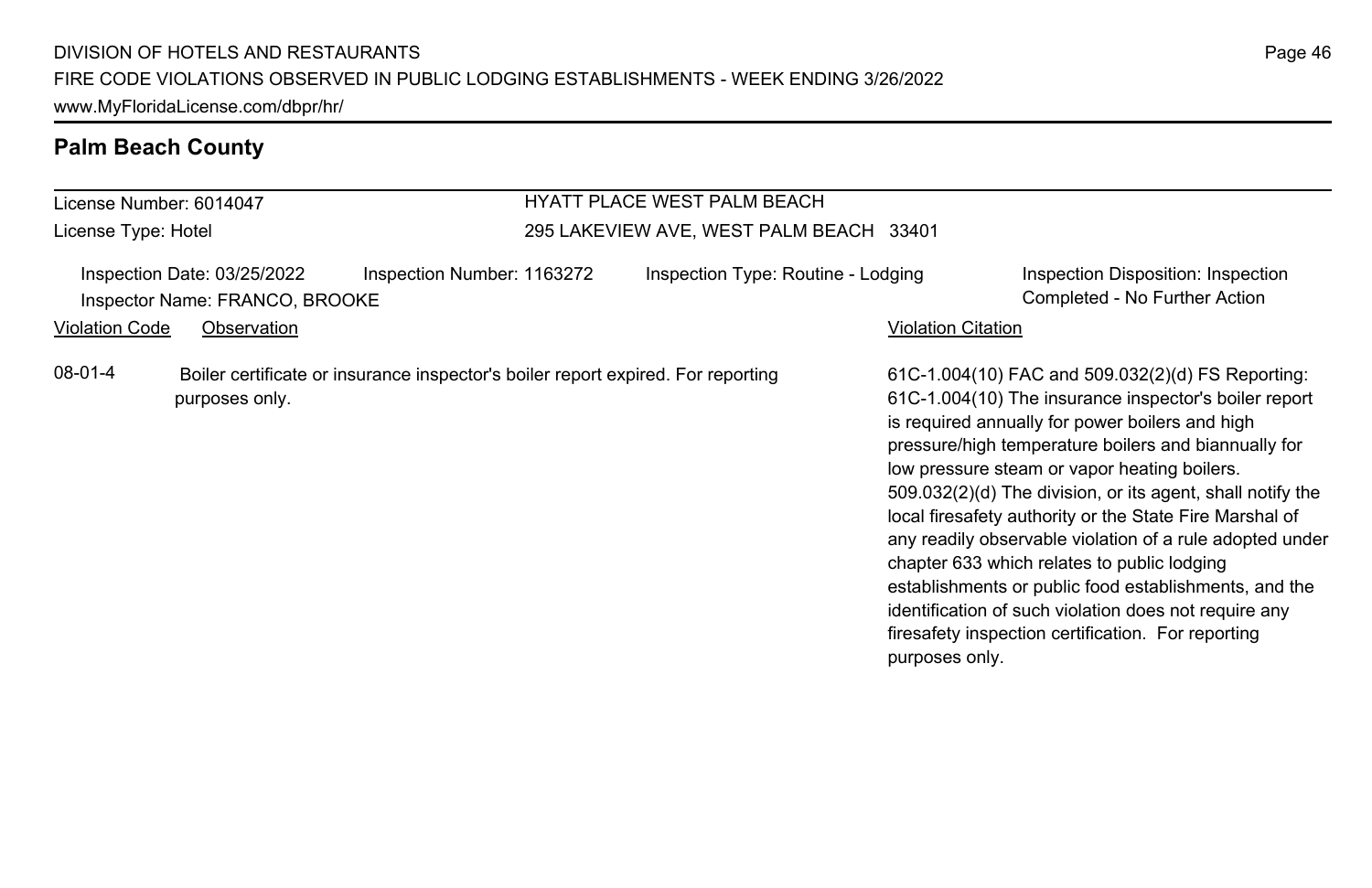### **Pasco County**

| License Number: 6100216 |                                                              |                            | <b>TWILITE MOTEL</b>              |                                                                                                                                                                         |                           |                                                                                                                                                                             |
|-------------------------|--------------------------------------------------------------|----------------------------|-----------------------------------|-------------------------------------------------------------------------------------------------------------------------------------------------------------------------|---------------------------|-----------------------------------------------------------------------------------------------------------------------------------------------------------------------------|
| License Type: Motel     |                                                              |                            | 4040 GALL BLVD. ZEPHYRHILLS 33542 |                                                                                                                                                                         |                           |                                                                                                                                                                             |
|                         | Inspection Date: 03/21/2022<br>Inspector Name: POWELL, DAVID | Inspection Number: 1221547 |                                   | Inspection Type: Routine - Lodging                                                                                                                                      |                           | Inspection Disposition: Inspection<br>Completed - No Further Action                                                                                                         |
| <b>Violation Code</b>   | Observation                                                  |                            |                                   |                                                                                                                                                                         | <b>Violation Citation</b> |                                                                                                                                                                             |
| $01 - 02 - 4$           | recharge by room 119.                                        |                            |                                   | Portable fire extinguisher pressure gauge indicates the extinguisher is in need of<br>recharge. For reporting purposes only. Observed a fire extinguisher gauge reading |                           | 509.032(2)(d) FS Reporting: (d) The division, or its<br>agent, shall notify the local firesafety authority or the<br>State Fire Marshal of any readily observable violation |

agent, shall notify the local firesafety authority or the State Fire Marshal of any readily observable violation of a rule adopted under chapter 633 which relates to public lodging establishments or public food establishments, and the identification of such violation does not require any firesafety inspection certification. For reporting purposes only.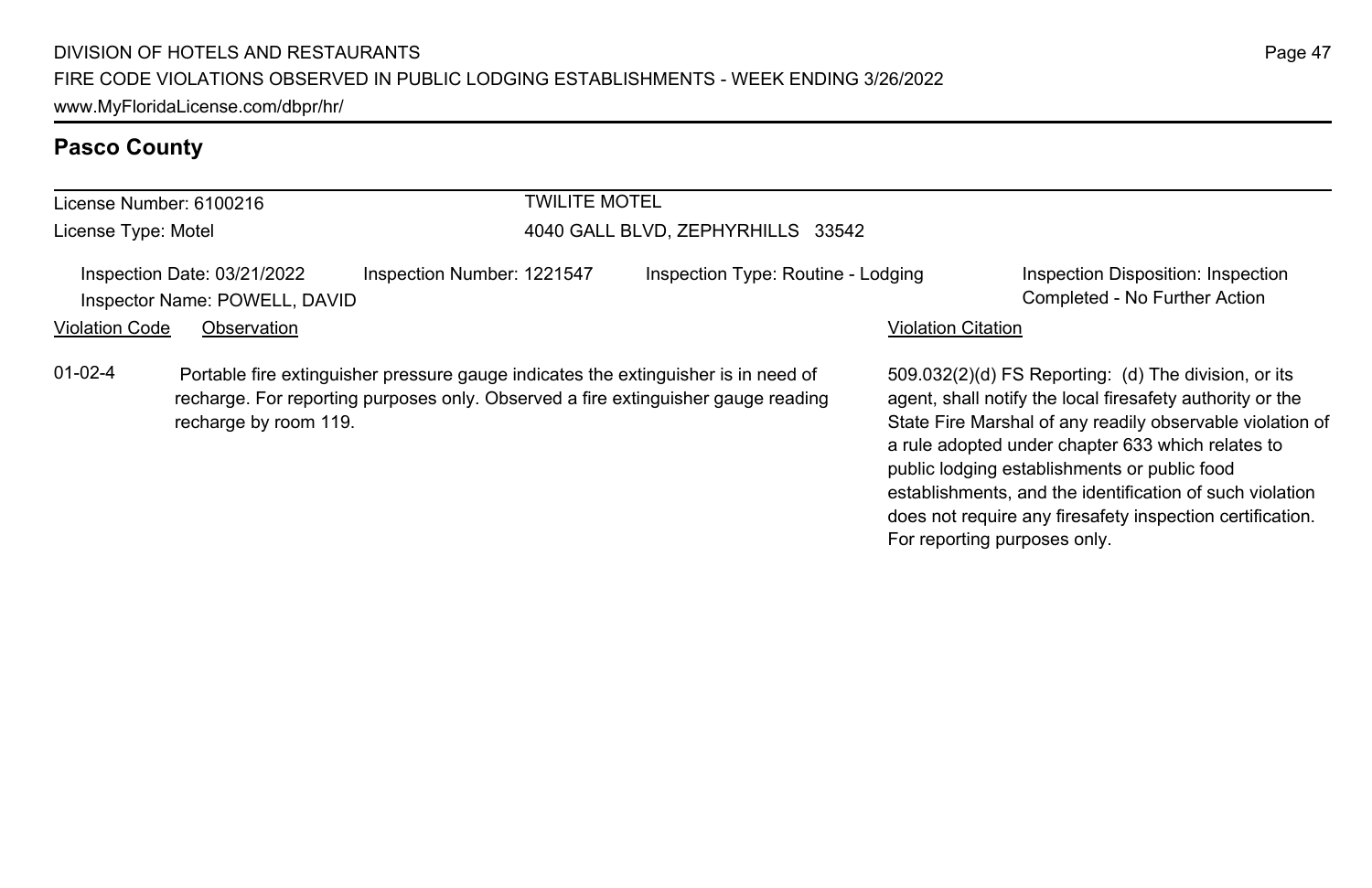# **Pasco County**

| License Number: 6100353 |                                                                | LA VISTA INN                                                                  |                                          |                           |                                                                                                                                                                                                                                                                                                                                                                                                                        |
|-------------------------|----------------------------------------------------------------|-------------------------------------------------------------------------------|------------------------------------------|---------------------------|------------------------------------------------------------------------------------------------------------------------------------------------------------------------------------------------------------------------------------------------------------------------------------------------------------------------------------------------------------------------------------------------------------------------|
| License Type: Motel     |                                                                |                                                                               | 11736 US HIGHWAY 19 N, PORT RICHEY 34668 |                           |                                                                                                                                                                                                                                                                                                                                                                                                                        |
|                         | Inspection Date: 03/22/2022<br>Inspector Name: BENEDICT, TRACY | Inspection Number: 1222512                                                    | Inspection Type: Complaint Full          |                           | Inspection Disposition: Inspection<br>Completed - No Further Action                                                                                                                                                                                                                                                                                                                                                    |
| <b>Violation Code</b>   | Observation                                                    |                                                                               |                                          | <b>Violation Citation</b> |                                                                                                                                                                                                                                                                                                                                                                                                                        |
| $05-02-5$               | purposes only.<br>Light not blinking                           | Hearing-impaired smoke detector is not functioning when tested. For reporting |                                          | purposes only.            | 509.032(2)(d) FS Reporting: The division, or its agent,<br>shall notify the local firesafety authority or the State<br>Fire Marshal of any readily observable violation of a<br>rule adopted under chapter 633 which relates to public<br>lodging establishments or public food establishments,<br>and the identification of such violation does not require<br>any firesafety inspection certification. For reporting |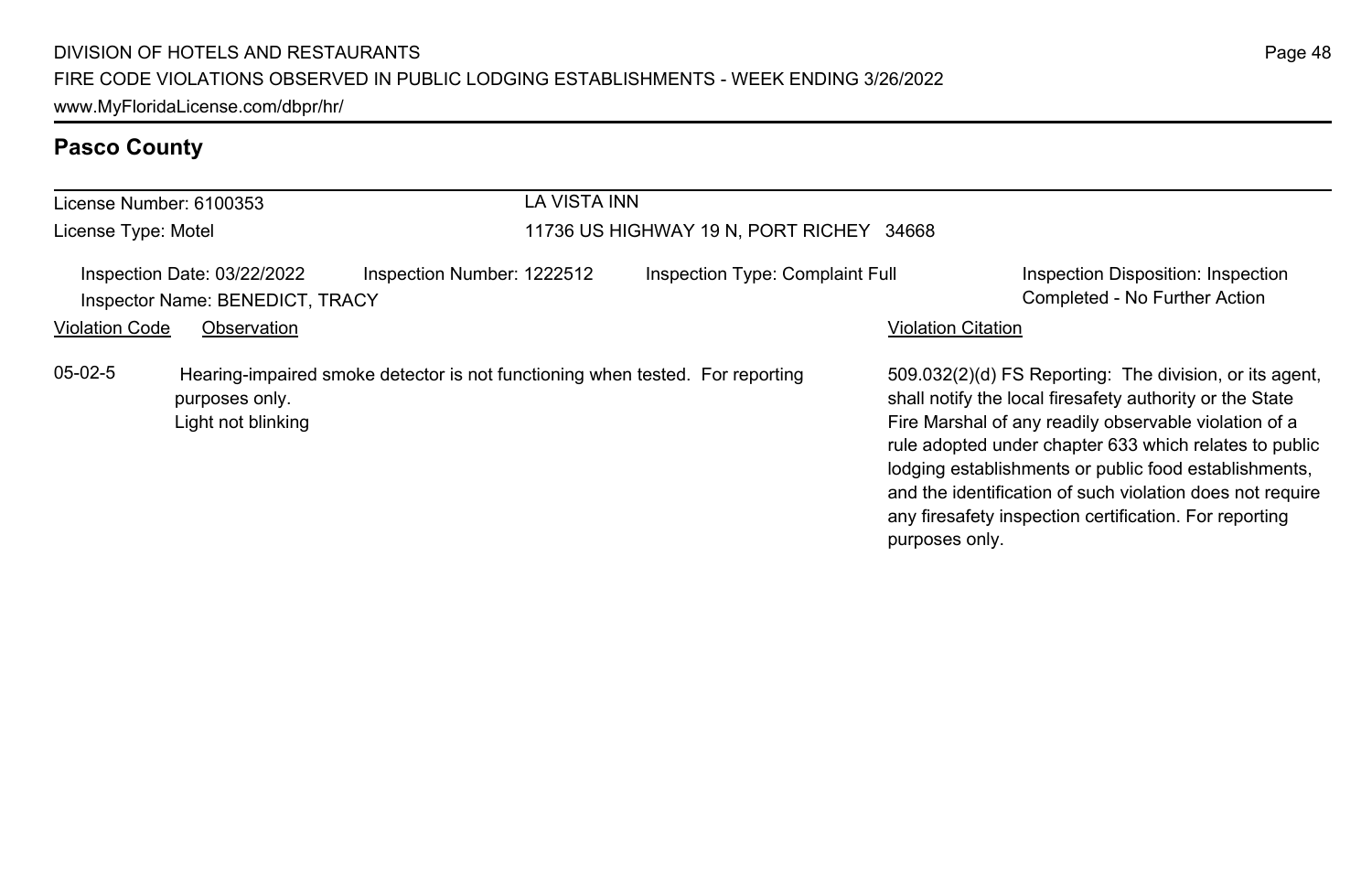|                       | License Number: 6212311                                      |                                                                                                                                                                     | <b>MANSION HOUSE</b>               |                           |                                                                                                                                                                                                                                                                                                                                                 |  |  |
|-----------------------|--------------------------------------------------------------|---------------------------------------------------------------------------------------------------------------------------------------------------------------------|------------------------------------|---------------------------|-------------------------------------------------------------------------------------------------------------------------------------------------------------------------------------------------------------------------------------------------------------------------------------------------------------------------------------------------|--|--|
|                       | License Type: Bed and Breakfast                              |                                                                                                                                                                     | 105 5 AVE NE. ST. PETERSBURG 33701 |                           |                                                                                                                                                                                                                                                                                                                                                 |  |  |
|                       | Inspection Date: 03/25/2022<br>Inspector Name: MURPHY, JAMES | Inspection Number: 1094433                                                                                                                                          | Inspection Type: Routine - Lodging |                           | Inspection Disposition: Warning<br>Issued                                                                                                                                                                                                                                                                                                       |  |  |
| <b>Violation Code</b> | Observation                                                  |                                                                                                                                                                     |                                    | <b>Violation Citation</b> |                                                                                                                                                                                                                                                                                                                                                 |  |  |
| $02 - 04 - 4$         | removed **Corrected On-Site**                                | Propane (LP gas) tank having a water capacity greater than 2.7 lbs. stored inside<br>the building. For reporting purposes only. Inside of laundry room. Housekeeper |                                    |                           | 509.032(2)(d) FS Reporting: (d) The division, or its<br>agent, shall notify the local firesafety authority or the<br>State Fire Marshal of any readily observable violation of<br>a rule adopted under chapter 633 which relates to<br>public lodging establishments or public food<br>establishments, and the identification of such violation |  |  |

does not require any firesafety inspection certification.

For reporting purposes only.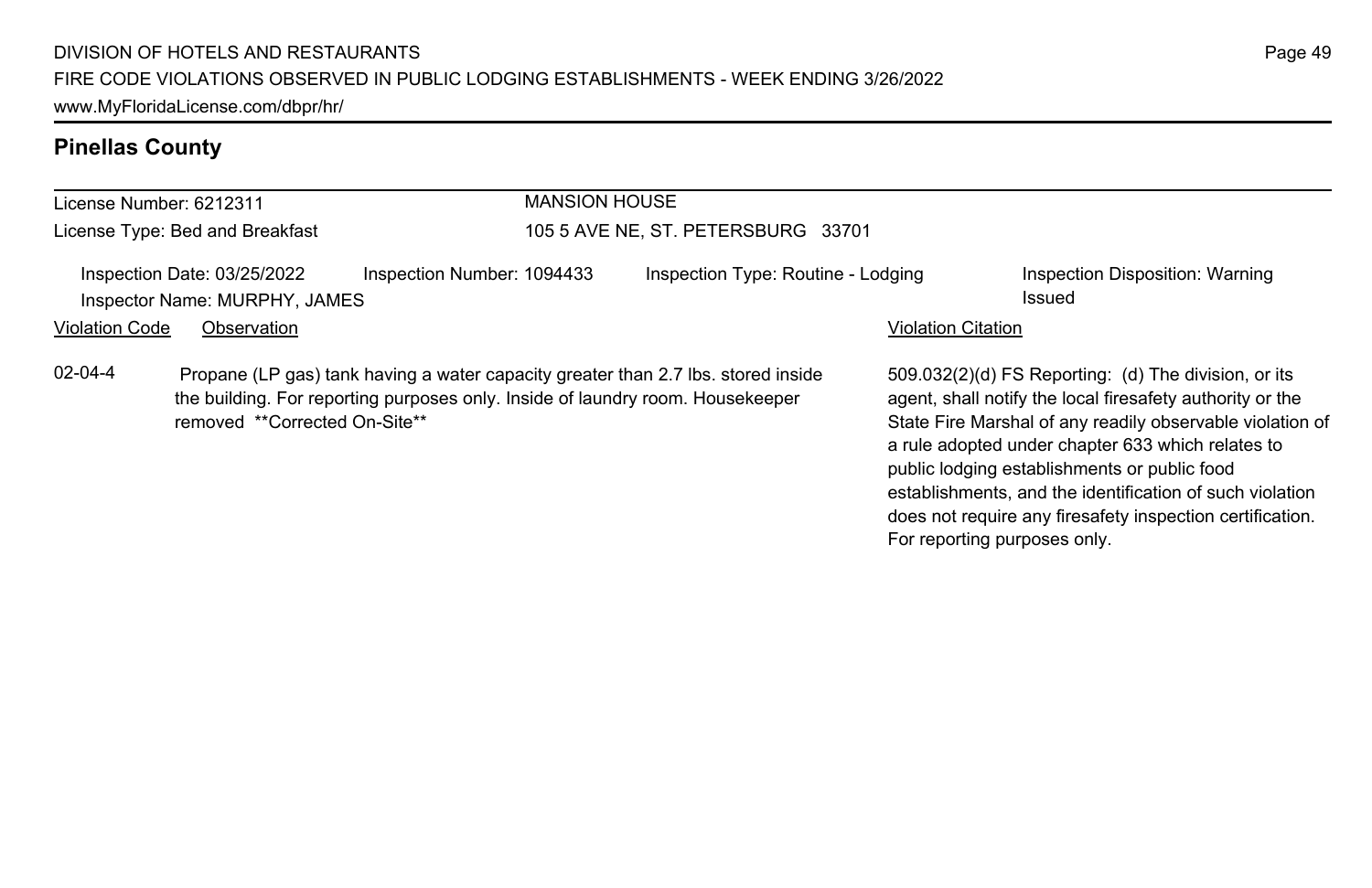|                                                              | License Number: 6215788                | <b>HOLLANDER HOTEL</b>                                                                                                                |                                    |                              |                                                                                                                                                                                                                                                                                                                                                                                                              |  |
|--------------------------------------------------------------|----------------------------------------|---------------------------------------------------------------------------------------------------------------------------------------|------------------------------------|------------------------------|--------------------------------------------------------------------------------------------------------------------------------------------------------------------------------------------------------------------------------------------------------------------------------------------------------------------------------------------------------------------------------------------------------------|--|
| License Type: Hotel                                          |                                        |                                                                                                                                       | 421 4 AVE N, ST. PETERSBURG 33701  |                              |                                                                                                                                                                                                                                                                                                                                                                                                              |  |
| Inspection Date: 03/25/2022<br>Inspector Name: MURPHY, JAMES |                                        | Inspection Number: 1163573                                                                                                            | Inspection Type: Routine - Lodging |                              | Inspection Disposition: Inspection<br>Completed - No Further Action                                                                                                                                                                                                                                                                                                                                          |  |
| <b>Violation Code</b>                                        | Observation                            |                                                                                                                                       |                                    | <b>Violation Citation</b>    |                                                                                                                                                                                                                                                                                                                                                                                                              |  |
| $01 - 02 - 4$                                                | recharge. For reporting purposes only. | Portable fire extinguisher pressure gauge indicates the extinguisher is in need of<br>Fire extinguisher in hot water heater basement. |                                    | For reporting purposes only. | 509.032(2)(d) FS Reporting: (d) The division, or its<br>agent, shall notify the local firesafety authority or the<br>State Fire Marshal of any readily observable violation of<br>a rule adopted under chapter 633 which relates to<br>public lodging establishments or public food<br>establishments, and the identification of such violation<br>does not require any firesafety inspection certification. |  |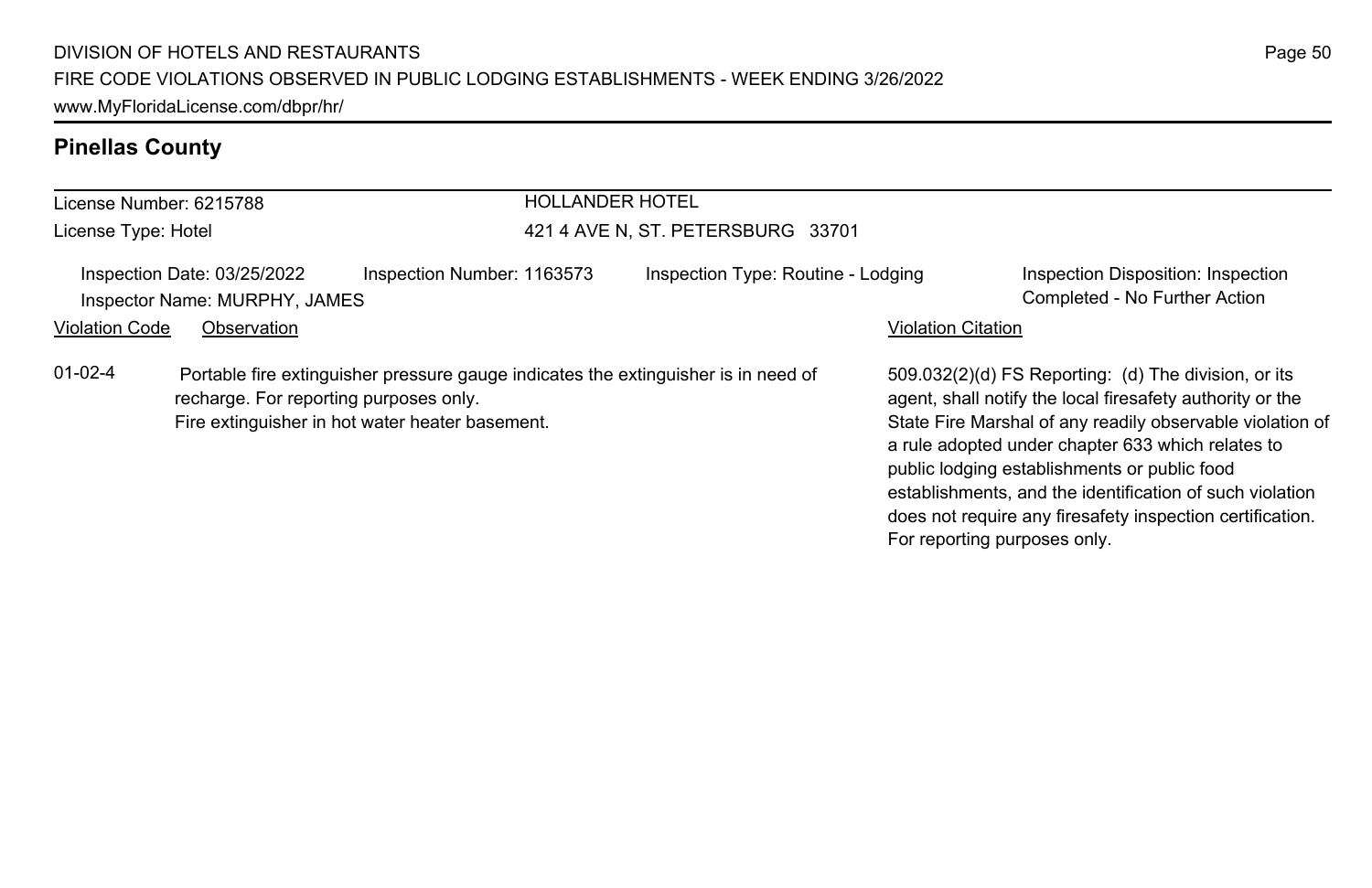### License Number: 6201655 License Type: Apartment ALTA MAR AT BRODWATER 3901 38 AVE S, ST. PETERSBURG 33711 Inspection Date: 03/22/2022 Inspection Number: 1534667 Inspection Type: Complaint Full Inspection Disposition: Inspection Inspector Name: HEFFNER, CHRISTOPHER COMPLETED FOR COMPLETED SAME COMPLETED FOR THE COMPLETED FOR THE COMPLETED FOR THE COMPLETED FOR THE COMPLETED FOR COMPLETED FOR COMPLETED FOR COMPLETED FOR COMPLETED FOR COMPLETED FOR Violation Code Observation **Violation Code** Observation **Violation** Violation Citation Citation Citation Citation 509.032(2)(d) FS Reporting: (d) The division, or its agent, shall notify the local firesafety authority or the State Fire Marshal of any readily observable violation of a rule adopted under chapter 633 which relates to public lodging establishments or public food establishments, and the identification of such violation does not require any firesafety inspection certification. For reporting purposes only. 01-02-4 Portable fire extinguisher pressure gauge indicates the extinguisher is in need of recharge. For reporting purposes only. Fire extinguisher in laundry room by building 9. 61C-1.004(5) FAC High Priority: All building structural components, attachments and fixtures shall be kept in good repair. 12-04-4 High Priority - Balcony/starway/platform in disrepair. Balcony's and stairwells have been condemned by AHJ. Balcony violation is due for reinspect with callback date of, April 19,2022.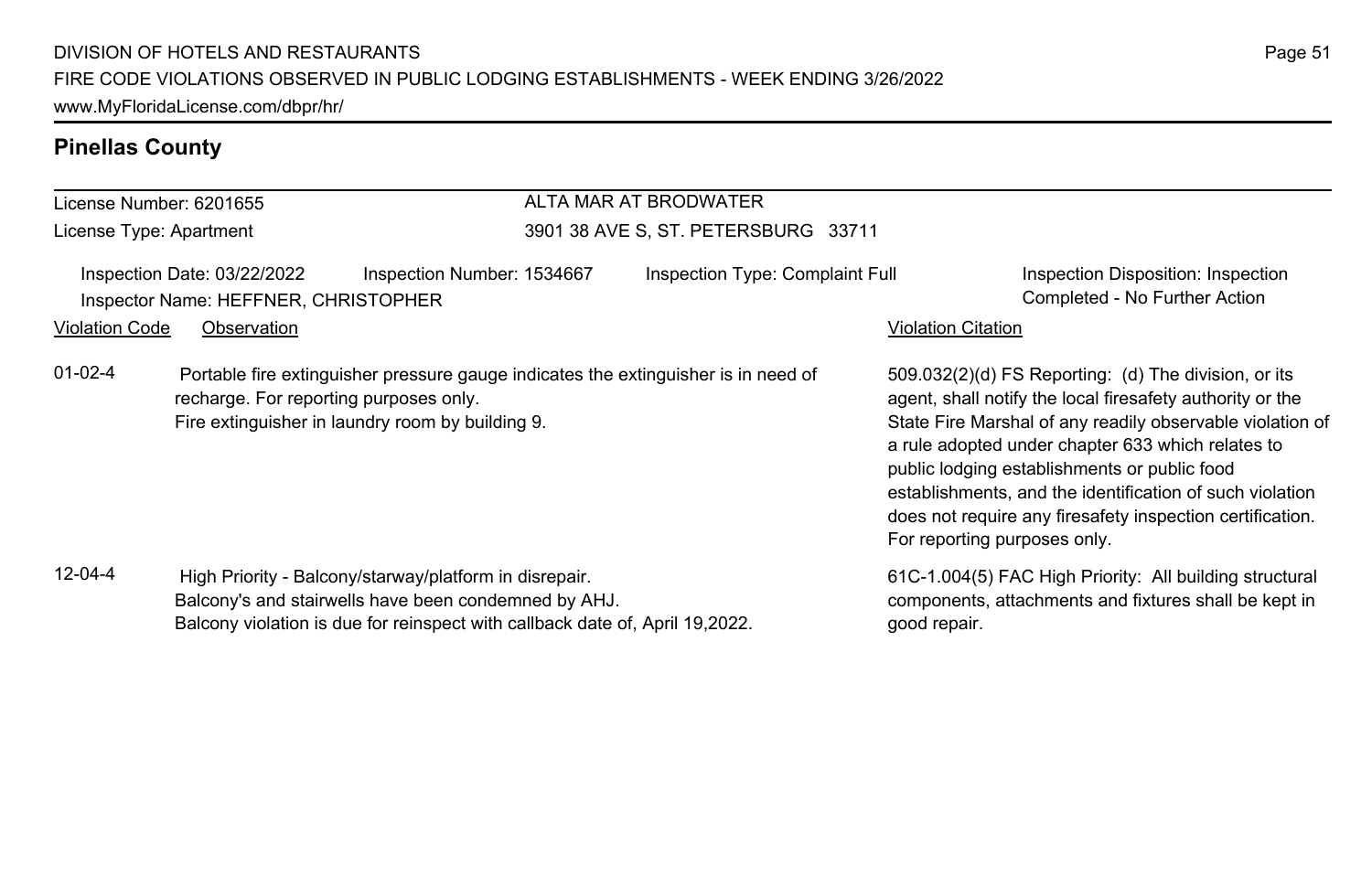| License Number: 6209371                                                                       | LA QUINTA INN                         |                                                                                                                                                                                                                                                                                                                                                                                                                                          |  |  |  |
|-----------------------------------------------------------------------------------------------|---------------------------------------|------------------------------------------------------------------------------------------------------------------------------------------------------------------------------------------------------------------------------------------------------------------------------------------------------------------------------------------------------------------------------------------------------------------------------------------|--|--|--|
| License Type: Motel                                                                           | 7500 US HWY 19 N, PINELLAS PARK 33781 |                                                                                                                                                                                                                                                                                                                                                                                                                                          |  |  |  |
| Inspection Number: 1222532<br>Inspection Date: 03/23/2022<br>Inspector Name: RANVILLE, AMANDA | Inspection Type: Complaint Full       | Inspection Disposition: Warning<br>Issued                                                                                                                                                                                                                                                                                                                                                                                                |  |  |  |
| <b>Violation Code</b><br>Observation                                                          |                                       | <b>Violation Citation</b>                                                                                                                                                                                                                                                                                                                                                                                                                |  |  |  |
| Room door of room 140 is extremely hard to open, door sticks very badly.<br>06-05-4           |                                       | 509.032(2)(d) FS Reporting: The division, or its agent,<br>shall notify the local firesafety authority or the State<br>Fire Marshal of any readily observable violation of a<br>rule adopted under chapter 633 which relates to public<br>lodging establishments or public food establishments,<br>and the identification of such violation does not require<br>any firesafety inspection certification. For reporting<br>purposes only. |  |  |  |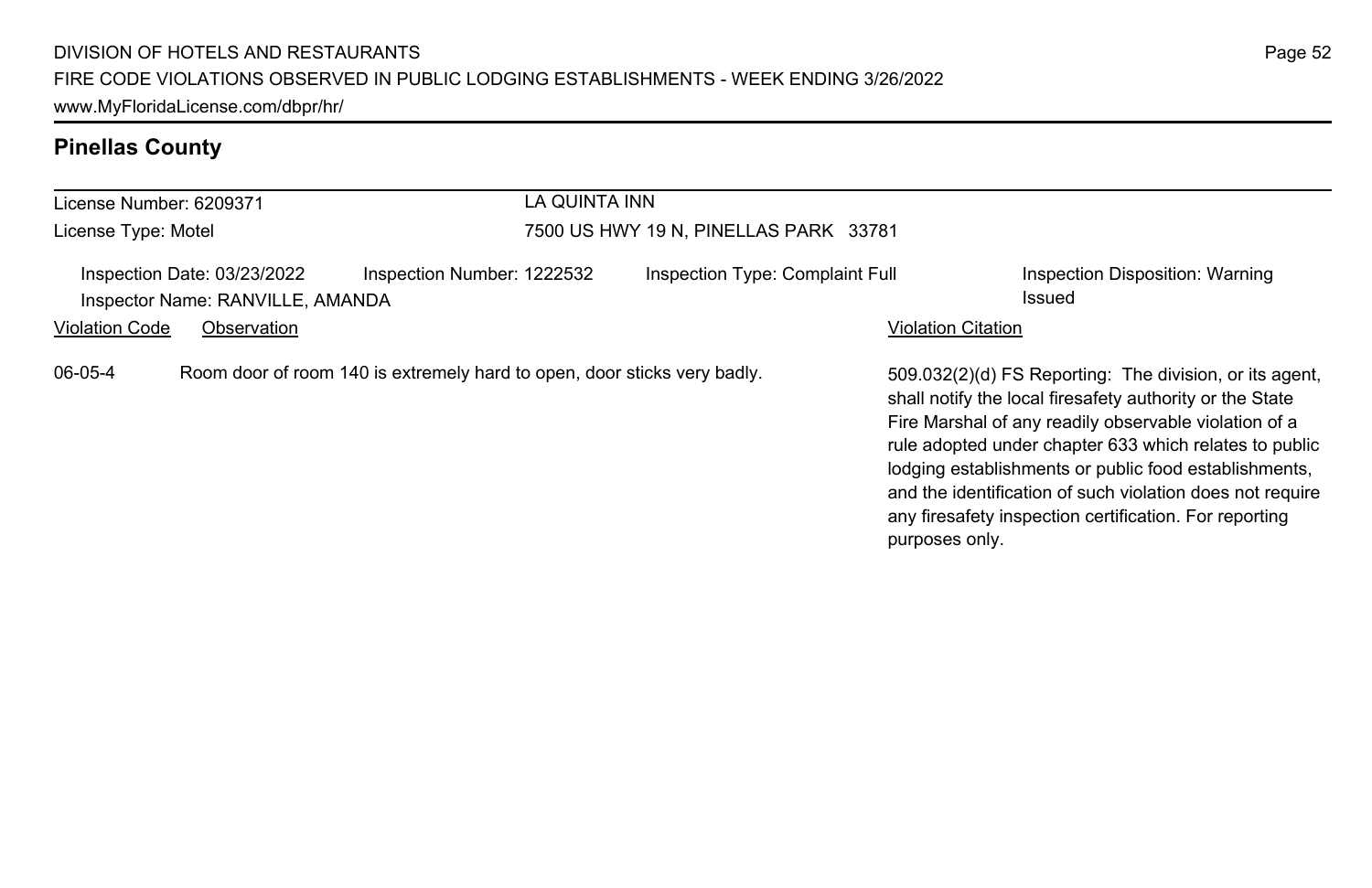### **Seminole County**

### License Number: 6904062 License Type: Apartment VUE ON LAKE MONROE 800 MARBELLA LN, SANFORD 32771 Inspection Date: 03/23/2022 Inspection Number: 1515472 Inspection Type: Routine - Lodging Inspection Disposition: Inspection Inspector Name: ANGEL, TERRY Completed - No Further Action Violation Code Observation **Violation Code Observation** Violation Citation Citation Citation Citation Citation Citation Citation Citation Citation Citation Citation Citation Citation Citation Citation Citation Citation Cit 509.032(2)(d) FS Reporting: The division, or its agent, shall notify the local firesafety authority or the State Fire Marshal of any readily observable violation of a rule adopted under chapter 633 which relates to public lodging establishments or public food establishments, and the identification of such violation does not require any firesafety inspection certification. For reporting 04-01-4 Trouble/alarm light illuminated on the fire alarm control panel. For reporting purposes only.

purposes only.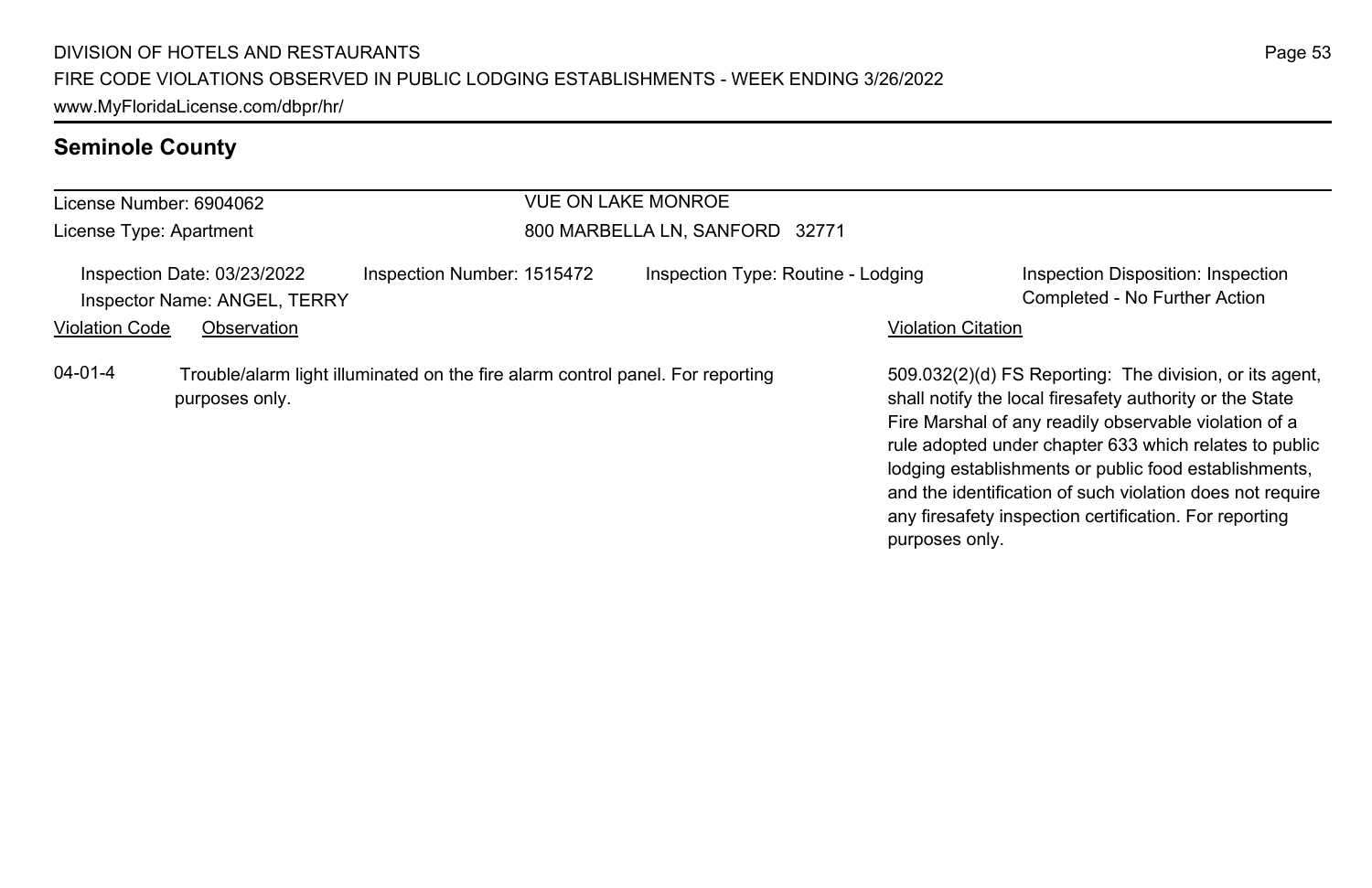# **St. Johns County**

License Number: 6501720

License Type: Vacation Rental - Dwelling

### VACATION RENTAL PROS PROPERTY MANAGEMENT LLC 200 EXECUTIVE WAY STE 200, PONTE VEDRA BEACH 32082

| <b>Violation Code</b> | Inspection Date: 03/23/2022<br>Inspector Name: GOSAI, MATT<br>Observation | Inspection Number: 1092713                                                                                                                                              | Inspection Type: Complaint Full | <b>Violation Citation</b>    | Inspection Disposition: Warning<br>Issued                                                                                                                                                                                                                                                                                                                                                                    |
|-----------------------|---------------------------------------------------------------------------|-------------------------------------------------------------------------------------------------------------------------------------------------------------------------|---------------------------------|------------------------------|--------------------------------------------------------------------------------------------------------------------------------------------------------------------------------------------------------------------------------------------------------------------------------------------------------------------------------------------------------------------------------------------------------------|
| $07-01-4$             | walkway **Warning**                                                       | Damaged electrical wire(s). For reporting purposes only.<br>Loose and hanging light fixture located outside by south side of downstairs deck                            |                                 | For reporting purposes only. | 509.032(2)(d) FS Reporting: (d) The division, or its<br>agent, shall notify the local firesafety authority or the<br>State Fire Marshal of any readily observable violation of<br>a rule adopted under chapter 633 which relates to<br>public lodging establishments or public food<br>establishments, and the identification of such violation<br>does not require any firesafety inspection certification. |
| 07-04-4               | **Warning**                                                               | Electrical outlet damaged to indicate a malfunction. For reporting purposes only.<br>Loose, damaged, rusty, and hanging electrical outlet located outside by rear deck. |                                 | For reporting purposes only. | 509.032(2)(d) FS Reporting: (d) The division, or its<br>agent, shall notify the local firesafety authority or the<br>State Fire Marshal of any readily observable violation of<br>a rule adopted under chapter 633 which relates to<br>public lodging establishments or public food<br>establishments, and the identification of such violation<br>does not require any firesafety inspection certification. |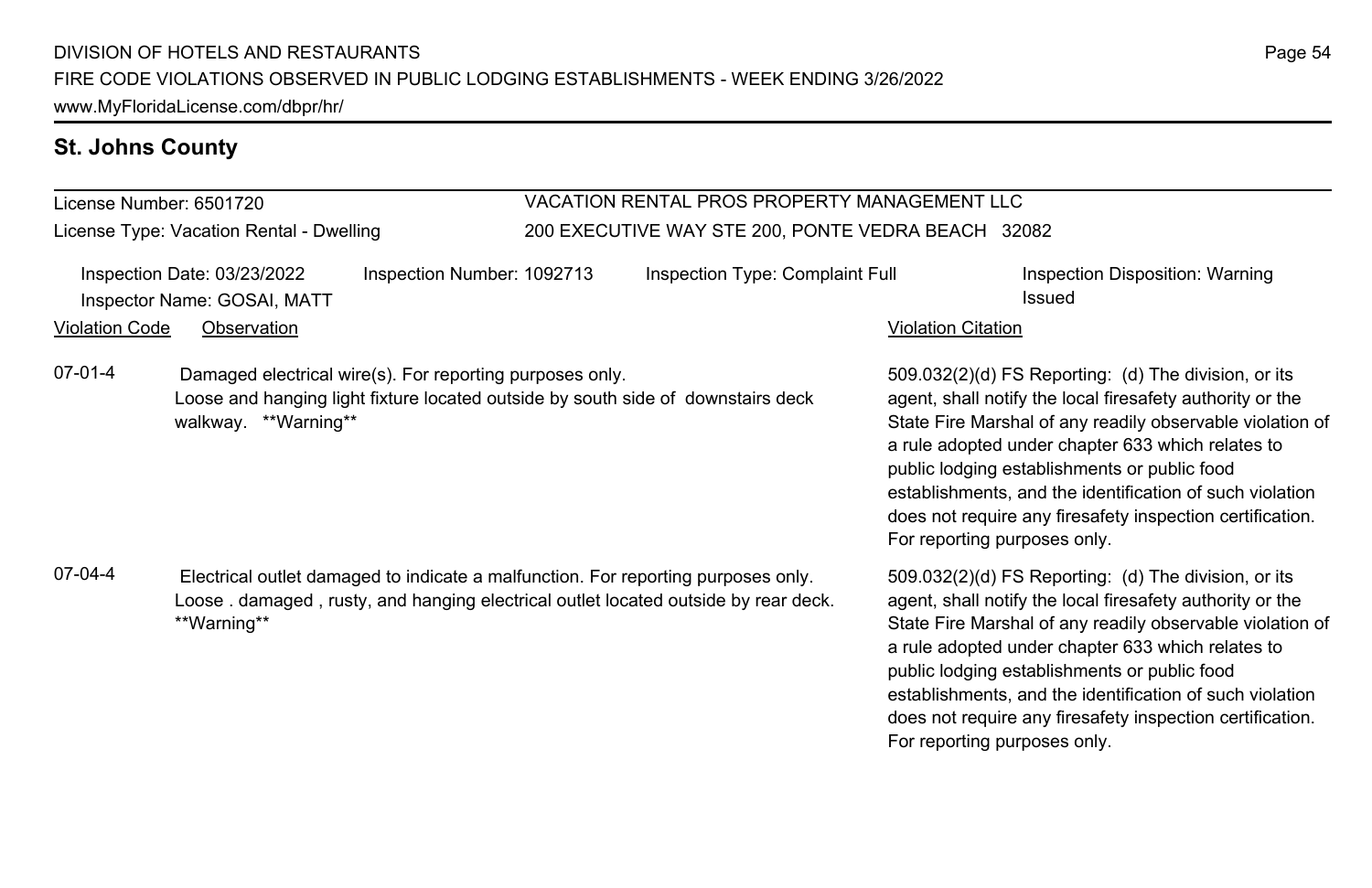### **St. Johns County**

### License Number: 6501614 License Type: Motel STAYABLE SUITES ST AUG 2535 SR 16, SAINT AUGUSTINE 32092 Inspection Date: 03/22/2022 Inspection Number: 1222478 Inspection Type: Lodging-Licensing Inspection Inspection Disposition: Inspection Inspector Name: GOSAI, MATT **Completed - No Further Action** Completed - No Further Action Violation Code Observation **Violation Code Observation** Violation Citation Citation Citation Citation Citation Citation Citation Citation Citation Citation Citation Citation Citation Citation Citation Citation Citation Cit 509.032(2)(d) FS Reporting: The division, or its agent, shall notify the local firesafety authority or the State Fire Marshal of any readily observable violation of a rule adopted under chapter 633 which relates to public lodging establishments or public food establishments, and the identification of such violation does not require any firesafety inspection certification. For reporting purposes only. 04-05-4 No smoke detector provided in guest room/unit. For reporting purposes only. Smoke detectors missing in units 146, 265, 128,109.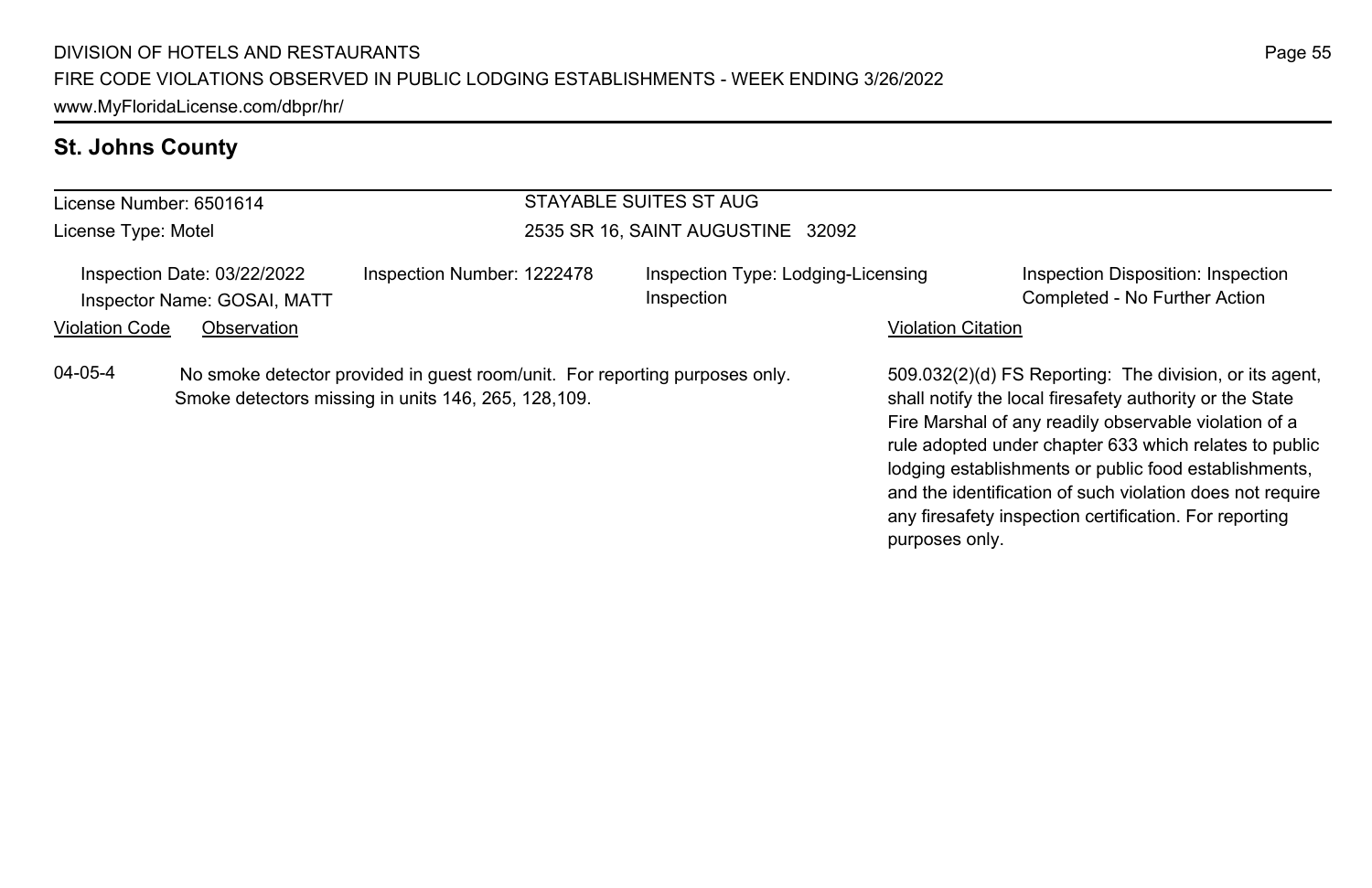### **Volusia County**

License Number: 7406445 License Type: Bed and Breakfast

### THE ANN STEVENS HOUSE 201 E KICKLIGHTER RD, LAKE HELEN 32744

Inspection Date: 03/24/2022 Inspection Number: 1094329 Inspection Type: Routine - Lodging Inspection Disposition: Inspection Inspector Name: OCASIO-LOPEZ, LISA Completed - No Further Action

Violation Code Observation Violation Citation

04-02-4 No smoke detector provided in guest room/unit. For reporting purposes only. In peaches and cream room. \*\*Corrected On-Site\*\*

509.215(1) and (2) and 509.032(2)(d) FS Reporting: 509.215(1) Each guest room shall be equipped with an approved listed single-station smoke detector meeting the minimum requirements of NFPA-74 Standards for the Installation, Maintenance and Use of Household Fire Warning Equipment. (2) The building has smoke detectors in each guest room individually annunciating to a panel at a supervised location. 509.032(2)(d) The division, or its agent, shall notify the local firesafety authority or the State Fire Marshal of any readily observable violation of a rule adopted under chapter 633 which relates to public lodging establishments or public food establishments, and the identification of such violation does not require any firesafety inspection certification. For reporting purposes only.